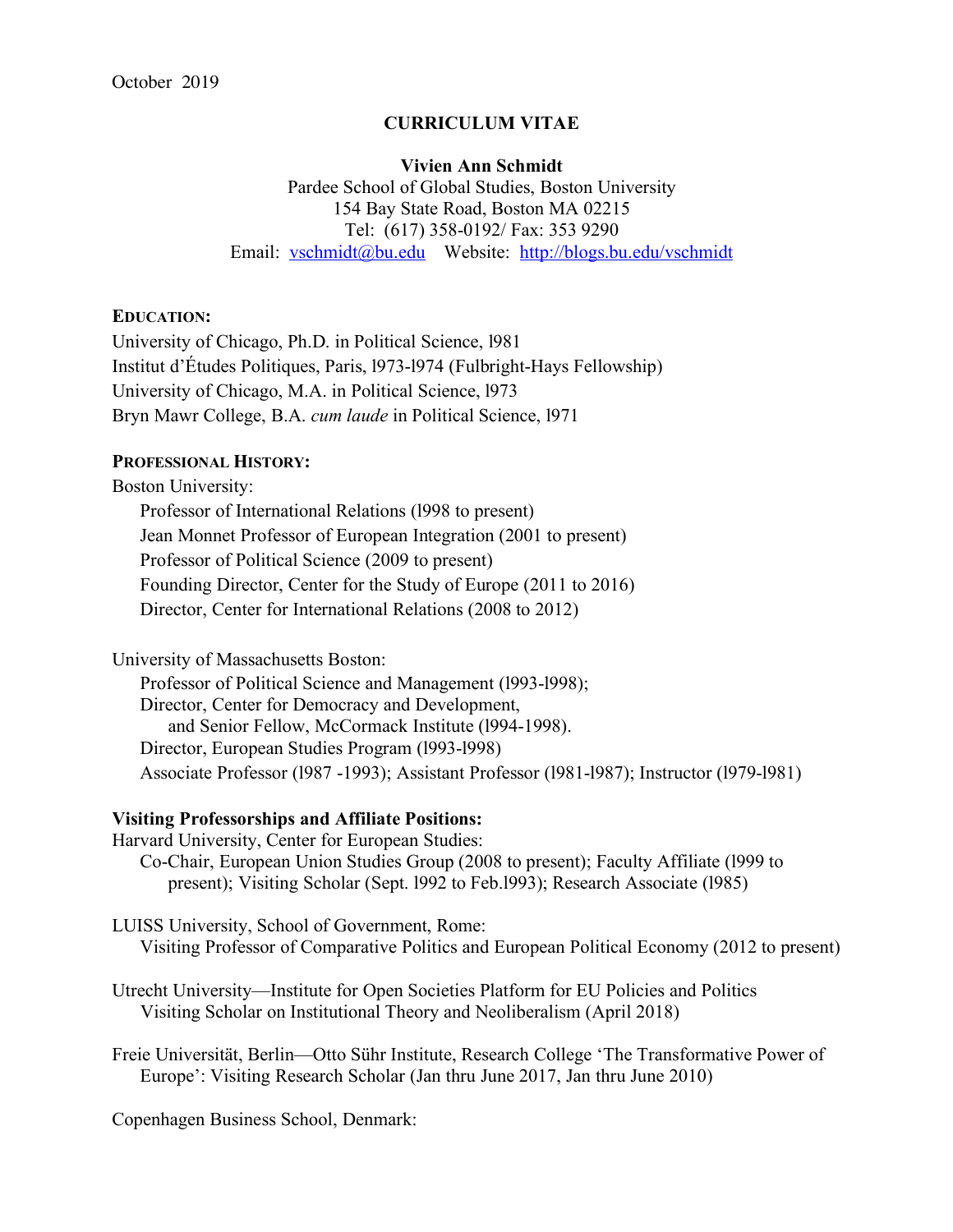- Visiting Professor of Comparative Political Economy (2008 to present)
- Sciences Po, Paris: Visiting Professor of European Studies (2000 2008)
- University of Geneva, Global Studies Institute (BU exchange program): Visiting Professor of International Relations (July 2013)
- University of Göthenborg, Sweden: Visiting Research Scholar (October 2010)
- Warwick University, UK—Institute of Advanced Studies (IAS) Visiting fellowship (February 2010)
- Roskilde University, Denmark—Department of Globalization Studies Visiting Professor of Institutional Theory (November 2009; September 2011)
- IMT, Institute for Advanced Studies, Lucca, Italy—Political Science Visiting Professor of European Studies (May-June 2009)
- CEVIPOF (Center for the Study of Politics), Sciences Po, Paris: Visiting Researcher (July to December 2007)
- Université Libre de Bruxelles, Institut d'Études Européennes, and Université Catholique de Louvain *Chaire Franqui* Professor (January through June 2007)
- Cambridge University, UK: CRASSH (Centre for Research in the Arts, Social Sciences and Humanities), Visiting Fellow (March-April 2008)
- Institute for Advanced Studies, Vienna: Visiting Professor (July 2003)
- Oxford University, Nuffield College: Visitorship and Fulbright Fellow (Sept. 2001 through Jan. 2002).
- European University Institute, Florence, Political Science Department: Visiting Scholar (May 2000); Part-time Professor (May l999)
- Max Planck Institute for the Study of Societies, Cologne (Fall l998): Visiting Professor and Co-Director, project on the Welfare State.
- University of Lille II-- Political Science: Visiting Professor (Oct., Dec., l995, Feb., April l996).
- University of Lille I--Economics: Visiting Professor (Jan. l995)
- University of Paris V--René Descartes, Law: Visiting Professor (Nov. Dec. l992).
- University of Paris X--Nanterre, Political Science: Visiting Professor (March l991; May l987)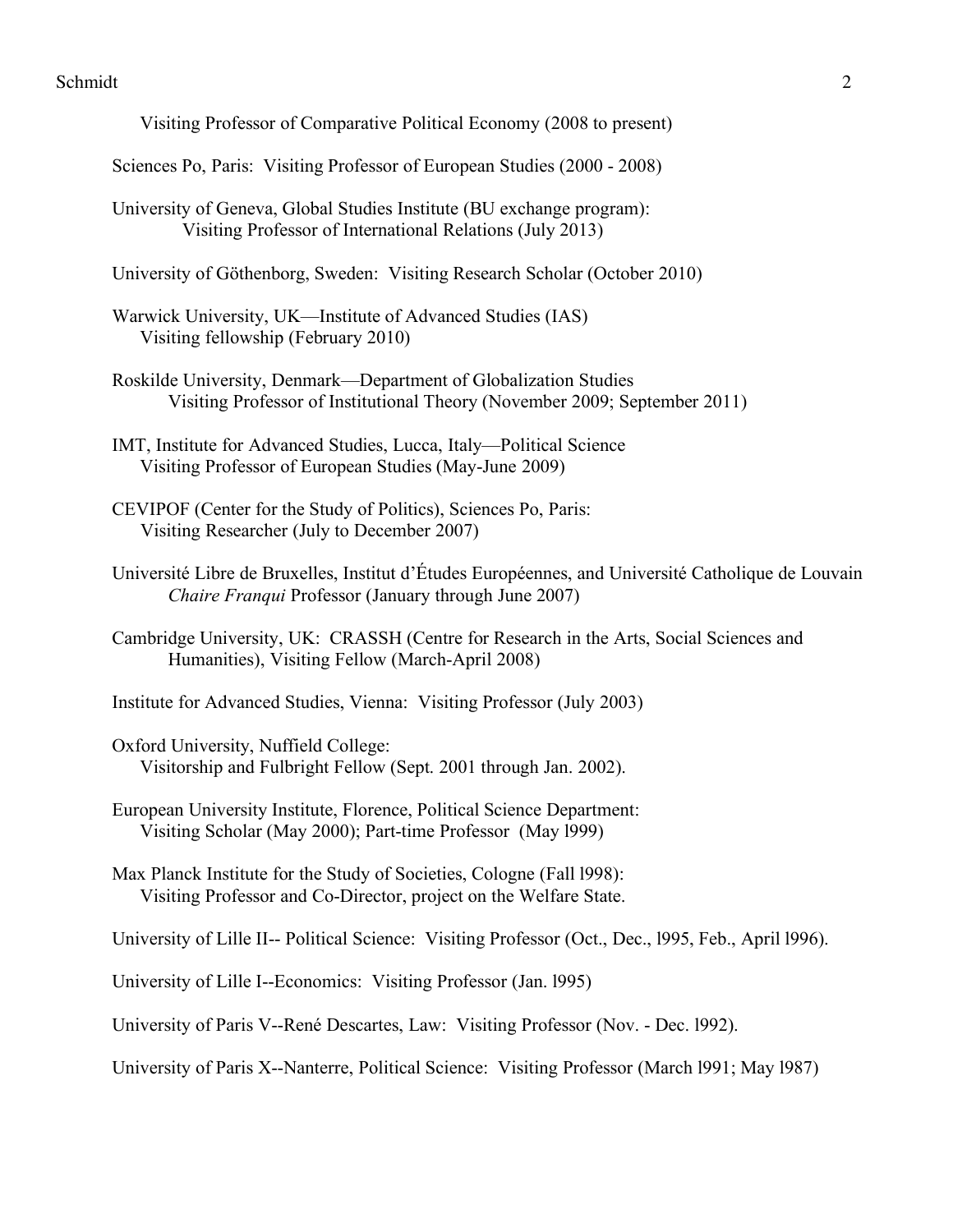### **HONORS AND AWARDS**

Lifetime Achievement Award, European Union Studies Association—EUSA, (May 2019)

*Chevalier* in the French Legion of Honor. Awarded April 2018, decoration ceremony Dec. 2018

- SWIPE (Women in International Political Economy) Award for mentoring women from the International Political Economy Section of the International Studies Association (Feb 2017)
- BJPIR Prize for best article in 2014--*British Journal of Politics and International Relations—*for "Speaking to the Markets or to the People?"
- Best Paper Award, European Community Studies Association (ECSA)-Canada 2012 for "The Clash of Titans/ The White Knight and the Iron Lady." (co-authored with A. Crespy).
- Honorary Doctorate (doctor *honoris causa*), Université Libre de Bruxelles—ULB (awarded December 2008)
- Phi Beta Kappa, Epsilon: Recipient of Honorary Membership (Boston University, December 2004).
- Jean Monnet Chair of European Integration (2001 to present). Awarded by the European Union **Commission**

Distinguished Scholar Award, University of Massachusetts Boston (May l997).

- *Chevalier* in the Order of the Palmes Académiques—French government decoration for academic scholarship (Oct l994).
- *Mention d'Honneur* for *Democratizing France*, Gaston Defferre Prize Ceremony, Marseilles, May l992.

## **ACADEMIC FELLOWSHIPS**

- Guggenheim Fellowship (awarded 2018, for 2019) for a book project entitled: 'The Rhetoric of Discontent: A Transatlantic Inquiry into the West's Crisis of Democratic Capitalism.' For more detail, see: https://www.gf.org/fellows/all-fellows/vivien-a-schmidt/
- Visiting Research Scholar (Jan Jun 2017)—Research College for the Transformation of Europe, Free University Berlin.
- Research Fellowship (June 2014-June 2015), European Commission, Directorate General of Economic and Financial Affairs (DG ECFIN) on "Political Economy of EMU: Rebuilding Trust and Support for Economic Integration."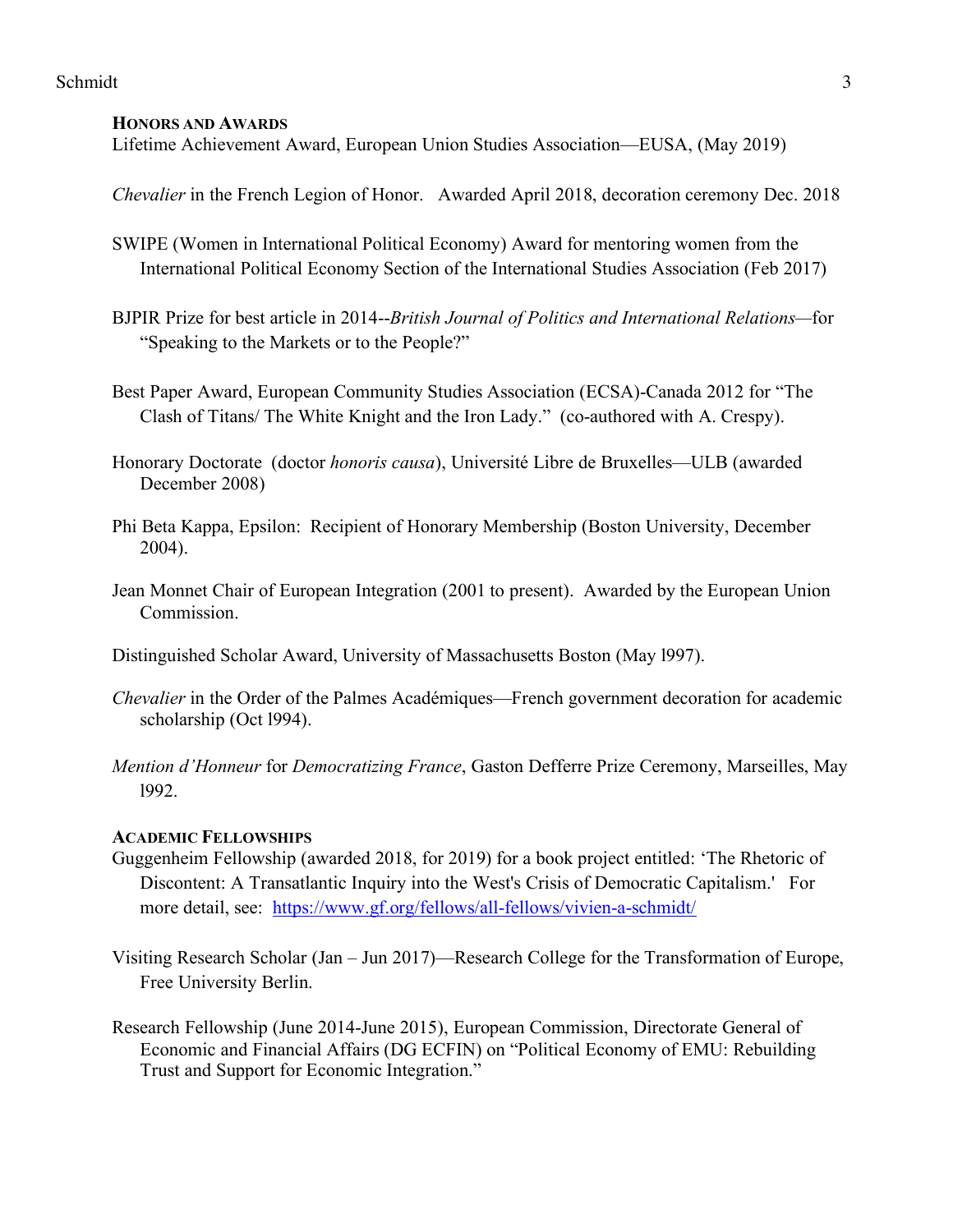- Visiting Research Scholar (Jan Jun 2010)—Research College for the Transformation of Europe, Free University Berlin.
- CNRS (French National Council for Scientific Research) Foreign Researcher Award (July Dec. 2007) at CEVIPOF, Sciences Po.
- Franqui Chair (January through June 2007)—Inter-University Chair for Foreign Scholars in Belgium. Held at European Studies Institutes, ULB and Catholic University, Louvain.
- Rockefeller Foundation—Bellagio Study and Conference Center Residency Grant: July 17-August 15, 2003. For book project: *Democracy in Europe*.
- Fulbright European Union Research Scholar Award (Sept. 2001- Jan. 2002), Nuffield College, Oxford University. For book project: *Democracy in Europe.*
- Fulbright Senior Research Scholar Award (Feb -July l991), University of Paris X—Nanterre. Research for *From State to Market?*
- Fulbright-Hays Program, French Government Scholarship (l973-74): Institut d'Études Politiques, Paris.

## **ACADEMIC GRANTS:**

- EU Commission Grant (2015-2018): Co-investigator of the EU HORIZON 2020 grant ENLIGHTEN 'European Legitimacy in Governing through Hard Times: The Role of European Networks,' a collaborative project coordinated at the Copenhagen Business School (CBS). My contribution is primarily theory building with regard to the input, output, and throughout legitimacy of European institutions and the role of expert networks in European modes of governance, for use in the three empirically oriented work packages ( $\epsilon$ 2.5 million).
- Center for Finance, Law and Policy, Boston University (2014): Principal Investigator for a grant for the workshop "Ideational and Social Resilience in Political Economic Life" at Boston University (\$5000)
- European Science Foundation Grant (2012): A workshop on *Resilient Liberalism*, a collaborative book project (with Mark Thatcher) at Sciences Po, Paris (June  $25-26 \rightarrow \text{\textsterling}14,000$ )
- Humanities Foundation Grant to hold a workshop in 2011 on *Resilient Liberalism*, a collaborative book project (2010--\$8,500), at Boston University (March 25-26, 2012).
- EU Commission FP7 Grant for GR:EEN (Global Re-ordering: Evolution through European Networks)—Lead member for Boston University for this multi-university academic cooperation coordinated by Warwick University (2010-2014— $\in$ 10 million grant in toto).
- Humanities Foundation Grant (2007) Boston University grant for translation into French of *Democracy in Europe* (\$2000).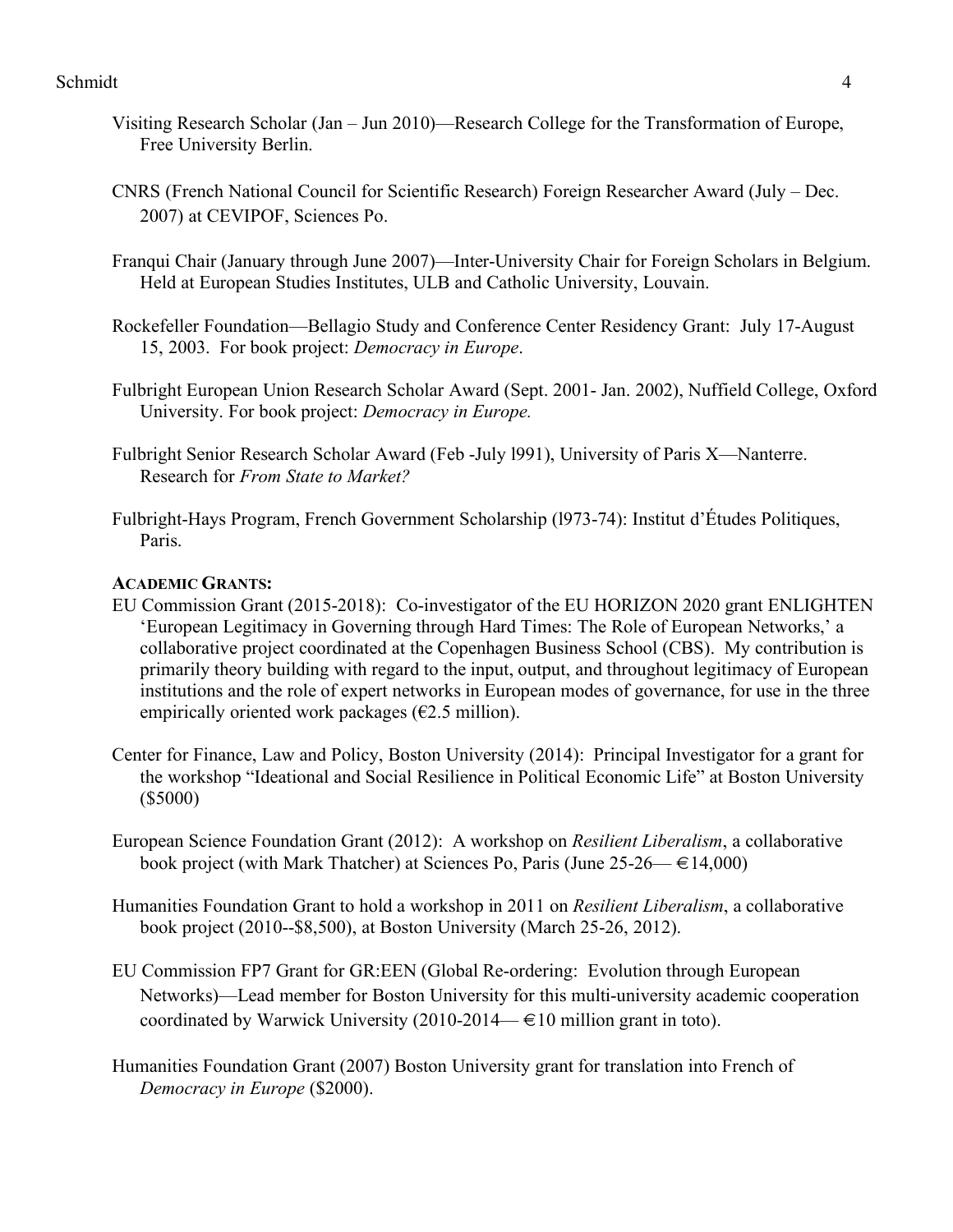- Volkswagen Foundation Grant (1998-2000): Co-Director and Co-Principal Investigator of collaborative international research project on *Welfare and Work in the Open Economy* (co-directed with F. W. Scharpf)--Max Planck Institute for the Study of Societies  $\in$  150,000)
- University of Massachusetts Grants: Healey Grants, University of Massachusetts system (l992 l993, l985); Faculty Development Grants, UMass/Boston (l989, l987, l983)

University of Chicago, Hillman Fellowship (l972-73): Research Assistantship (l97l-72).

## **INSTITUTIONAL GRANTS**

- EU Commission Grant: Director and Principal Investigator on the EU Grant: "Getting to Know Europe: EU Futures' for a public lecture series by European artists, writers, public intellectuals, from the European Commission Delegation in Washington, including the 'European Voices' series and "Interferences," on issues pertinent to the transatlantic relationship (Sept. 2015 to August  $2017$ — €96,190)
- EU Commission Grant: Director and Principal Investigator for "Getting to Know Europe: The EU Inside Out" for a public lecture series by European artists, writers, public intellectuals, and ambassadors, awarded by the European Union Delegation in Washington DC, including a series of debates with European ambassadors, conversations with European artists and writers, intellectuals and activists, and a "European Voices" cultural festival (Jan. 2013 to May 2014— $\in$  75,000).
- EU Commission Global Erasmus Mundus Grant for PhD Program—Lead member for Boston University for this multi-university joint doctoral degree program on "Globalisation, the EU, and Multilateralism"(the GEM PhD school), funded by the EU Commission, coordinated by the Free University of Brussels (ULB), with a consortium of 10 member universities (also including Warwick, LUISS, Geneva, Fudan, Waseda, ITAM, and UN University), providing full three year support for approximately 9 PhD candidates annually, offering shared training programs, supporting international mobility actions, international seminars and joint workshops (2010-2015— $\in$ 5 million grant in toto).
- EU Commission Grant: Director and Principal Investigator on EU Grant "Getting to Know the EU" for a public lecture series by artists and writers, a seminar series by political scientists, and a new course: Topics in European Politics and Culture: Critical Moments and Memory, awarded by the European Union Delegation in Washington DC (Dec. 2008 to Dec. 2009— $\in$ 100,000).
- EU Commission Grant: Director and Principal Investigator of grant to develop a *European Studies Program,* with a Scholar-in-Residence program and lecture series at Boston University, awarded by the European Union Delegation in Washington DC (Oct. 1, 2004- Aug. 31, 2005— $\epsilon$ 50,000).
- USIA Grants: Director and Principal Investigator of grants while Director of the Center for Democracy and Development at UMASS. Grants included "Decentralization and Local Democracy: Citizen empowerment in Cameroon, Mali, and Senegal," (1997-1998); and "The Role of Government in a Democracy: Namibia" (l995-1996) (approximately \$200,000).

European Union Commission and Boston-area Consulates: Director and Principal Investigator for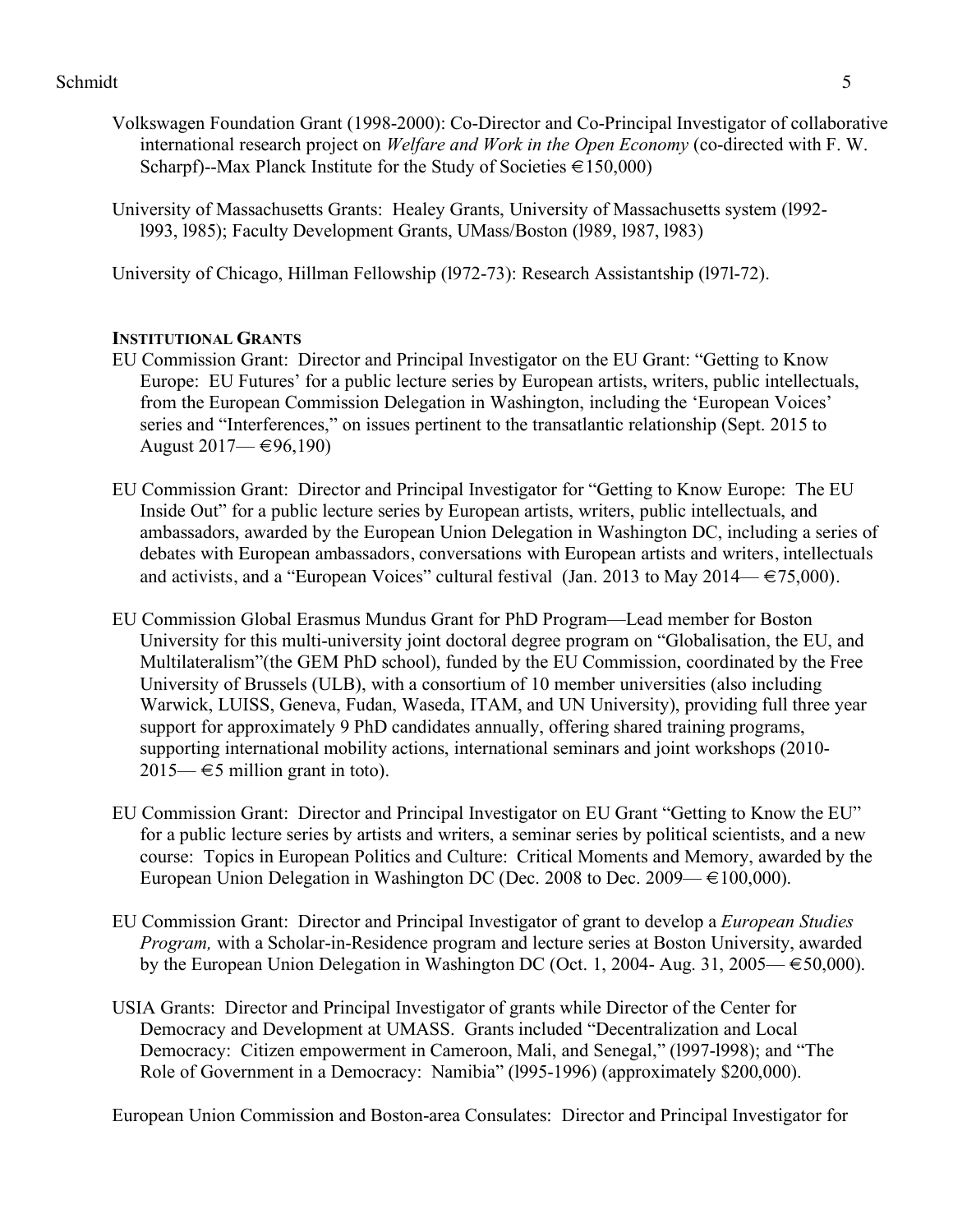a series of grants for the European Studies Program at UMASS; from the European Union Commission-- successive yearly grants (l994-l998); French Cultural Services, French Embassy -- yearly grants (l993-l998); Spanish Consulate -- yearly grants (l994-l997); Italian Government with a lecturer in Italian Studies (l994-l997, renewable) (approximately \$50,000 in total, not including the lecturer)

# **SCHOLARSHIP:**

# **Books:**

*The Rhetoric of Discontent: A Trans-Atlantic Inquiry into the Rise of Populism* (in progress)

- *Discursive Institutionalism: Ideas and Discourse in Political Analysis.* Under contract with Oxford University Press (in progress)
- *Europe's Crisis of Legitimacy: Governing by Rules and Ruling by Numbers in the Eurozone* Oxford University Press (in press, forthcoming 2020)
- *Governance and Politics in Post-Crisis Europe* (co-edited with Ramona Coman and Amandine Crespy) Cambridge University Press (forthcoming 2020)
- *The European Union's Engagement with Transnational Policy Networks* (co-edited with Stephen Kingah and Wang Yong) London and New York: Routledge, 2016 (169pp)
- *Resilient Liberalism in Europe's Political Economy,* co-edited with Mark Thatcher. Cambridge, UK: Cambridge University Press, 2013 (448pp)
- *Debating Political Identity and Legitimacy in the European Union* co-edited with Furio Cerutti and Sonia Lucarelli. London: Routledge, 2011 (214pp)
- *Democracy in Europe: The EU and National Polities* Oxford: Oxford University Press, 2006 (317pp) [Translated into French and fully updated as: *La Démocratie en Europe: L'Union Européenne et les politiques nationales* Paris: La Découverte, 2010.]
	- \*Named by the European Parliament and its President as one of the top one hundred books written on the European Union since its founding (Feb. 2015): 'One Hundred Books on Europe to Remember' http://www.europarl.europa.eu/100books/en/list.html
- *Public Discourse and Welfare State Reform: The Social Democratic Experience* (Vivien A. Schmidt et al.) Amsterdam: Mets & Schilt, 2005 (270pp) [Sponsored by the Forum Scholars for European Social Democracy: Friedrich Ebert Stiftung, Berlin; Karl Renner Institut, Vienna; Wiardi Beckman Stichting, Amsterdam]
- *Policy Change and Discourse in Europe* (co-edited with Claudio Radaelli) London: Routledge, 2005 (205pp)
- *The Futures of European Capitalism* Oxford: Oxford University Press, 2002. (356pp)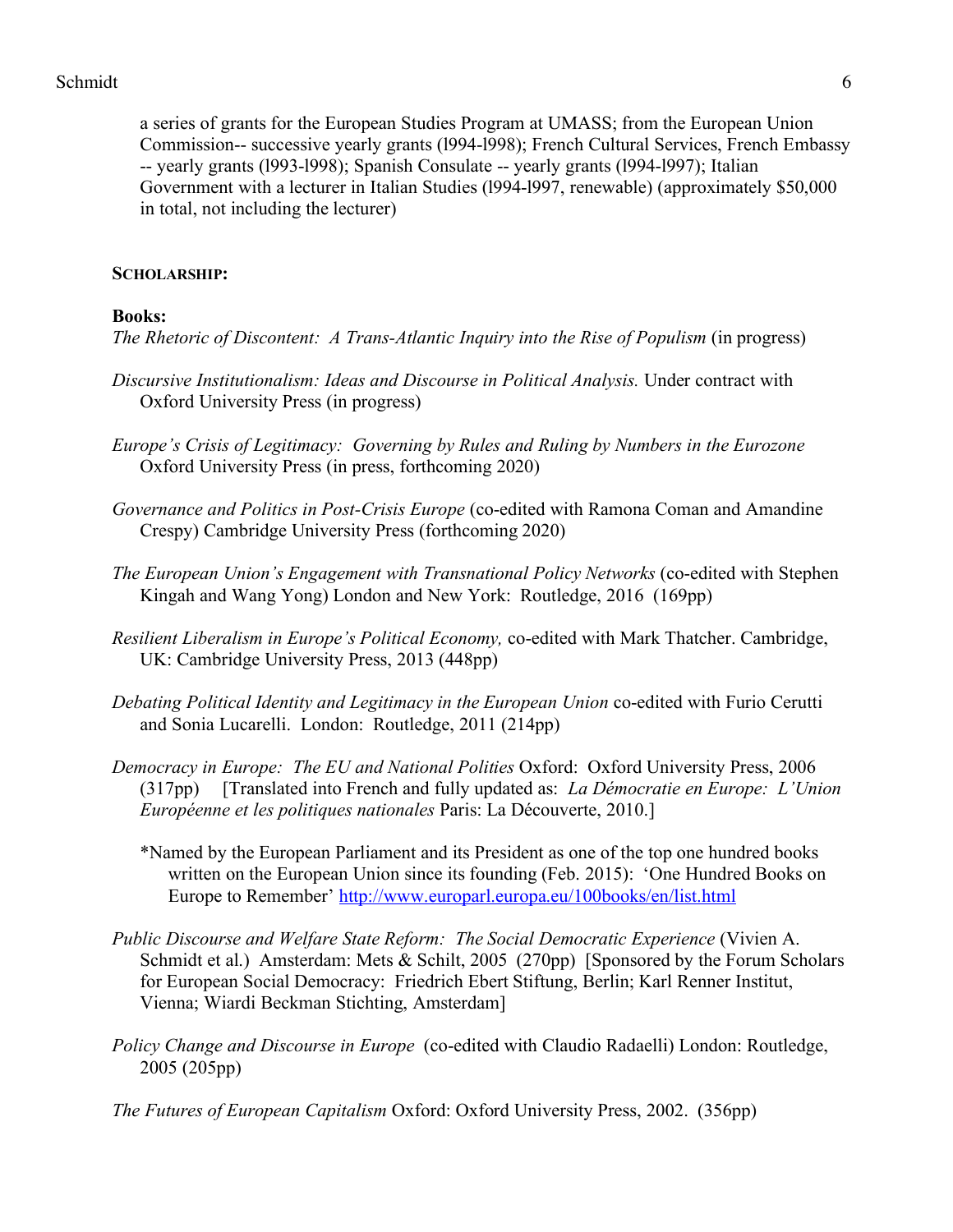[Chinese translation: Beijing: Social Sciences Academic Press, 2010]

- *Welfare and Work in the Open Economy* Volume I: *From Vulnerability to Competitiveness* (coauthored with Fritz W. Scharpf). Oxford: Oxford University Press, 2000 (424pp)
- *Welfare and Work in the Open Economy* Volume II: *Diverse Responses to Common Challenges* (co-edited with Fritz W. Scharpf). Oxford: Oxford University Press, 2000 (680pp)
- *From State to Market? The Transformation of French Business and Government* New York and Cambridge: Cambridge University Press,1996 (476pp).
- *Democratizing France: The Political and Administrative History of Decentralization.* New York and Cambridge: Cambridge University Press, 1990 (406pp)

\*Special award (*Mention d'Honneur*), Gaston Defferre Prize Ceremony, Marseilles, May l992

## **Symposium Issues of Journals:**

*Throughput Legitimacy* (co-edited with Matthew Wood) Symposium issue of *Public Administration* (forthcoming 2019)

- *Imagining the Future of Europe: Between Multi-Speed Differentiation and Institutional Decoupling* (co-edited with Sergio Fabbrini) Symposium issue of *Comparative European Politics* vol. 17, no. 2 (2019)
- *Conceptualising Capitalism in the Twenty-First Century: The BRICs and the European Periphery* (co-edited with Alexandra Vasileva-Dienes) Symposium issue of *Contemporary Politics* vol. 25, no. 3 (2019)
- *The European Union's Engagement with Transnational Policy Networks* (co-edited with Stephen Kingah and Wang Yong) Symposium issue of *Contemporary Politics* vol. 21, no. 3 (2015): 231-244
- *Policy Change and Discourse in Europe* (co-edited with Claudio Radaelli) Symposium issue of *West European Politics* vol. 27, no. 4 (March 2004)

## **Refereed Journal Articles:**

- "Between Power and Powerlessness in the Eurozone Crisis and Thereafter." Contribution to the debate section on "Who leads the euro zone? From crisis management to future reform," *Journal of European Public Policy* (forthcoming)
- "Conceptualizing Throughput Legitimacy: Procedural Mechanisms of Accountability, Transparency, Inclusiveness and Openness in EU Governance" (with Matthew Wood) Introduction to the Symposium Issue "Throughput Legitimacy" eds. Vivien A. Schmidt and Matthew Wood. *Public Administration* (2019): 1–14. https://doi.org/10.1111/padm.12615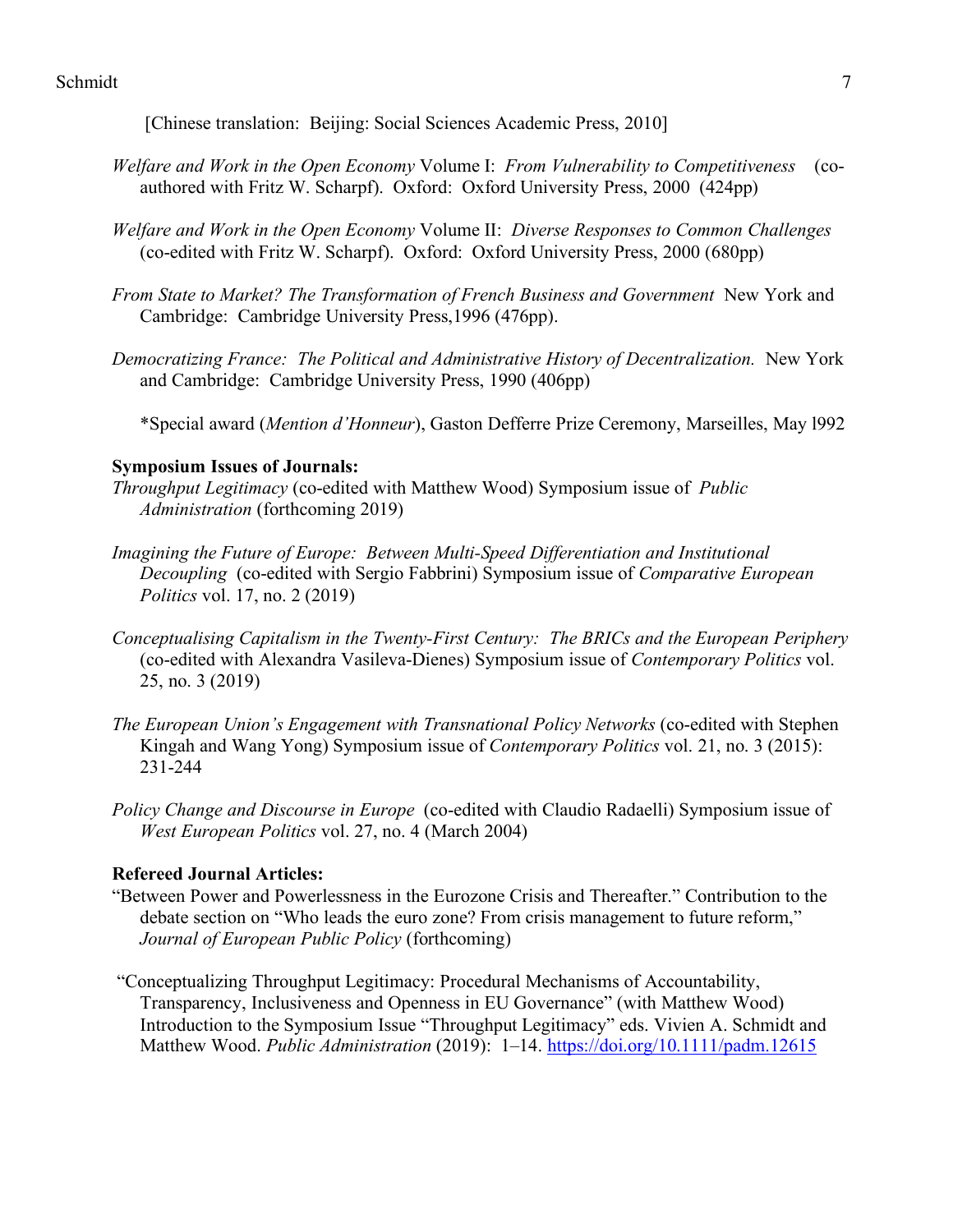- "The Future of Differentiated Integration: A 'Soft-Core' Multi-Clustered Europe of Overlapping Policy Communities," *Comparative European Politics* vol. 17, no. 2 (2019): 294-315 https://rdcu.be/br4oF
- "Introduction: Differentiated Integration and Beyond," for the Symposium Issue: "Imagining the Future of Europe: Between Multi-Speed Differentiation and Institutional Decoupling" eds Sergio Fabbrini and Vivien A. Schmidt. *Comparative European Politics* vol. 17, no. 2 (2019) https://rdcu.be/br4oK
- "Politicization in the EU: Between National Politics and EU Political Dynamics." *Journal of European Public Policy* vol. 26, no. 7 (2019): 1018-1036
- "Conceptualizing capitalism in the 21st century: The BRICs and the European periphery" (with Alexandra Vasileva-Dienes). Introduction to a Symposium Issue of *Contemporary Politics* (eds. A. Vasileva-Dienes and V. A. Schmidt) vol 25, no. 3 (2019): 255-275
- "Ideational power and pathways to legitimation in the euro crisis" (with Martin Carstensen) *Review of International Political Economy* vol. 25, no. 6 (2018): 753-778 https://doi.org/10.1080/09692290.2018.1512892
- "Rethinking EU Governance: From 'Old' to 'New' Approaches," for Symposium Issue "Liberal Intergovernmentalism and its Critics," eds. Marieke Kleine and Mark Pollack *Journal of Common Market Studies* vol 57, no. 7 (2018): 1544-1561 https://doi.org/10.1111/jcms.12783
- "Power and Changing Modes of Governance in the Euro Crisis" (with Martin Carstensen). *Governance* vol. 31, no. 4 (2018): 609-624 https://doi.org/10.1111/gove.12318
- "Theorizing Ideas and Discourse in Political Science: Intersubjectivity, Neo-Institutionalisms, and the Power of Ideas," *Critical Review* vol, 29, no. 2, (2017): 248-263 http://dx.doi.org/10.1080/08913811.2017.1366665
- "Britain-Out and Trump-In: A Discursive Institutionalist Analysis of the British Referendum on the EU and the US Presidential Election," *Review of International Political Economy* vol 24, no. 2 (2017): 248-269 http://dx.doi.org/10.1080/09692290.2017.1304974
- "Where is the European Union Today? Will it Survive? Can it Revive? A Review Essay" *Perspectives on Politics* vol 15, no. 2 (2017): 495-502
- "L'Invention d'un Nouvel Avenir pour l'Europe [Inventing a New Future for Europe] *Cités* no. 71 (2017): 49-75
- "Brexit : que s'est-il passé ? Que va-t-il se passer ?" [Brexit: What happened? What will happen?] (with J. Howorth) *Politique Étrangère* vol. 8, no. 4 (winter 2016-2017): 123-138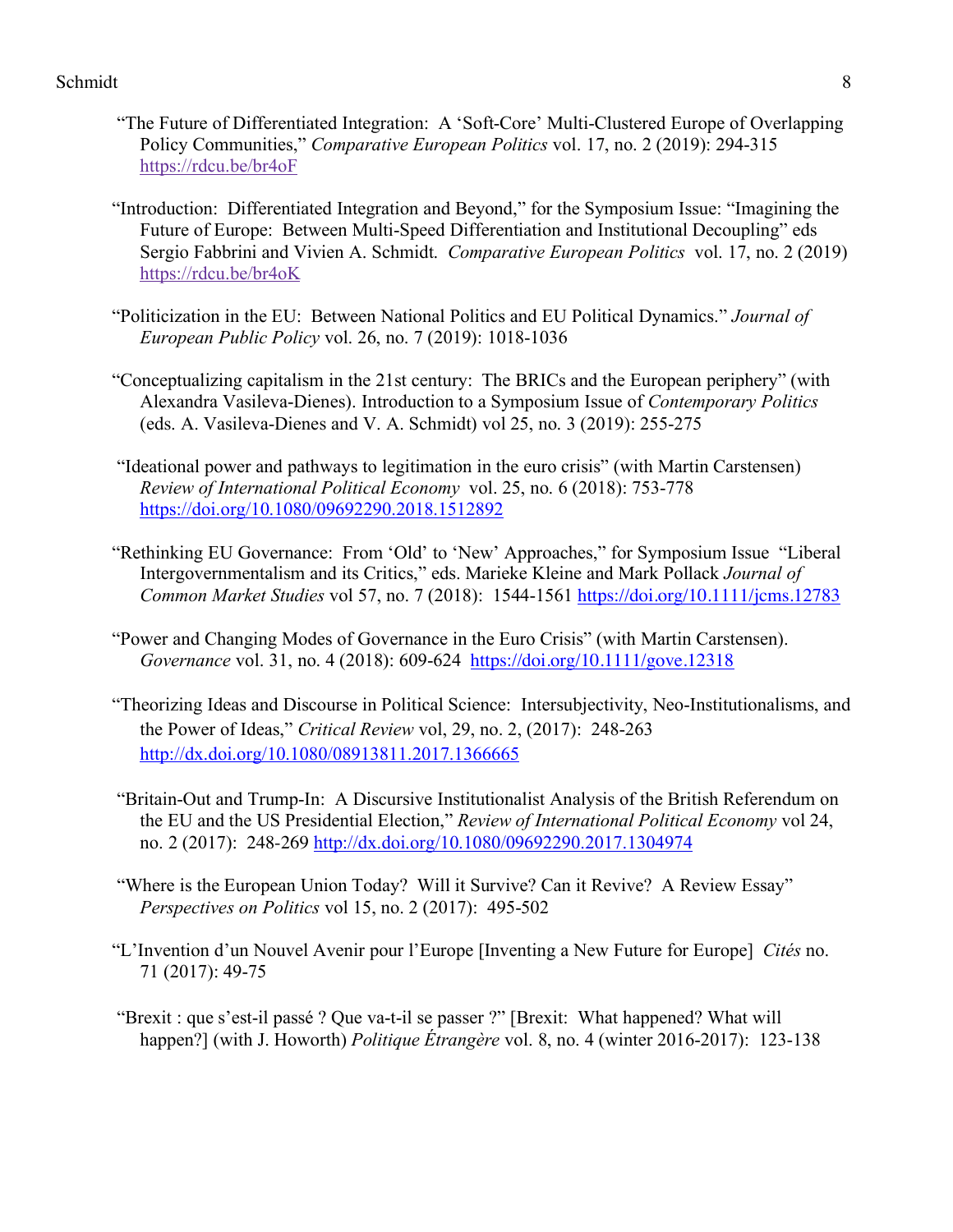- "Reinterpreting the Rules 'by Stealth' in Times of Crisis: The European Central Bank and the European Commission," in Symposium issue of *West European Politics*: 'Europe's Union in Crisis—Tested and Contested.' Vol. 39, no. 5 (2016) 1032-1052
- "Power through, over and in ideas: Conceptualizing ideational power in discursive institutionalism," (with Martin Carstensen) *Journal of European Public Policy* vol. 23, no. 3 (2016): 318-337.
- "The Crisis of European Union Studies seen from the US: EU Studies are 'Widening' and 'Deepening' even as EU Theories of Widening and Deepening are in crisis as a result of the EU's crises," *Politique Européenne* 50<sup>th</sup> anniversary issue on the state of EU Studies (2016).
- "The Roots of Neo-Liberal Resilience: Explaining Continuity and Change in Background Ideas in Europe's Political Economy," for the Symposium issue on 'Background Ideas,' *British Journal of Politics and International Relations* vol. 18, no. 2 (2016): 318-334 http://bpi.sagepub.com/cgi/reprint/18/2/318.pdf?ijkey=O9DwBCLOI3cIw95&keytype=finite
- "Introduction" (with Adolfo Garcé) in Symposium issue on *Ideas, Discourse, and Politics*, eds. Adolfo Garcé and Vivien A. Schmidt *Revista Uruguaya de Ciencia Política* vol. 24, no. 2 (2015): 7-14.
- "Setting the scene: the European Union's engagement with transnational policy networks" (with Stephen Kingah and Wang Yong) *Contemporary Politics* vol. 21, no. 3 (2015): 231-244
- "Why are Neo-Liberal Ideas so Resilient in Europe's Political Economy," (with Mark Thatcher) Lead article in Forum with responses from Bob Jessop, Susan Fainstein, Christoph Scherrer, and Philip Cerny, *Critical Policy Studies* vol. 8, no. 3 (2014): 340-347 http://dx.doi.org/10.1080/19460171.2014.926826
- "The Discursive Double Game of EMU Reform: The Clash of Titans between French White Knight and German Iron Lady" (with Amandine Crespy) *Journal of European Public Policy* vol. 21, no. 8 (2014): 1085-1101
	- \* ECSA-Canada Best Paper Award (Ottawa, April 27-28, 2012)
- "Speaking to the Markets or to the People? A Discursive Institutionalist Analysis of EU Leaders' Discourse during the Eurozone Crisis," *British Journal of Politics and International Relations* vol. 16, no. 1 (2014): 188-209. http://dx.doi.org/10.1111/1467-856X.12023
	- \* BJPIR Journal Prize for best article published in 2014
- "Arguing about the Eurozone Crisis: A Discursive Institutionalist Analysis." *Critical Policy Studies* Vol. 7, No. 4 (2013): 455–462
- "The Political Sources of Italy's Economic Problems: Between Opportunistic Political Leadership and Pragmatic Technocratic Leadership" (with Elizabetta Gualmini) *Comparative European*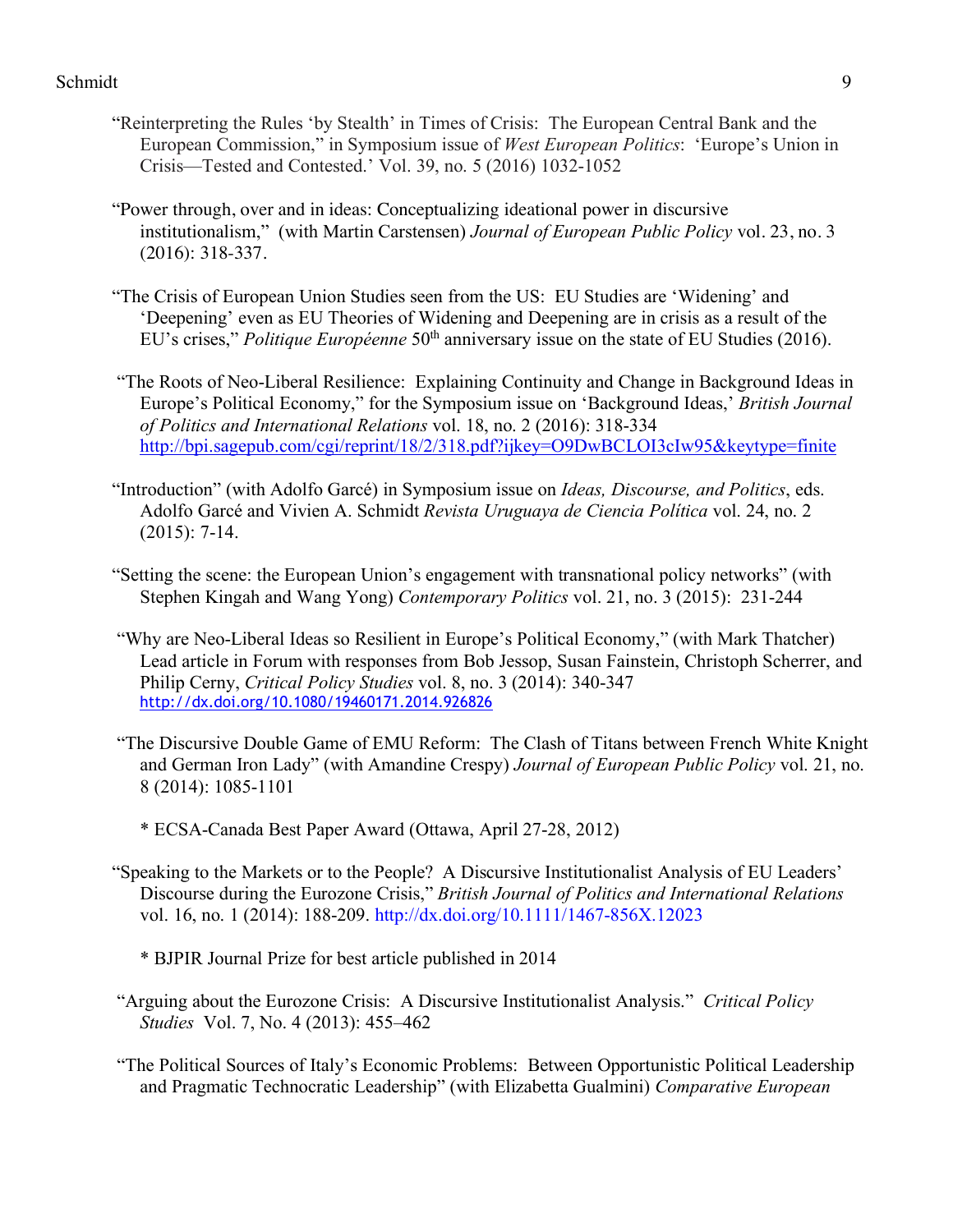*Politics* (Symposium on "The Italian Transition within the European Framework") vol. 11, no. 3 (2013): 360-382.

- "Democracy and Legitimacy in the European Union Revisited: Input, Output *and* 'Throughput." *Political Studies* vol. 61, no. 1 (2013): 2-22
- "France's Postwar Model from the State in Action to a State of Mind," (Review Essay of Philip Nord's *France's New Deal)* in *French Politics* vol. 10, no. 2 (2012): 196-208
- "Reinterpreting Interpretive Social Science: Mark Bevir on *Democratic Governance.*" Review Essay in *Comparative European Politics* vol. 10, no 5 (2012): 625-633.
- "European Member-State Elites' Diverging Visions of the European Union: Diverging Differently Since the Eurozone Crisis and the Libyan Intervention?" in Symposium issue on "Diverging Views of Europe: The EU Against Itself?" *Journal of European Integration*, vol. 34, no. 2 (2012): 169-180.
- "A Curious Constructivism: A Response to Professor Bell *British Journal of Political Science* vol. 42, no. 3 (2012): 705 - 713
- "Speaking of Change: Why Discourse is Key to the Dynamics of Policy Transformation," *Critical Policy Studies* Vol. 5, No. 2 (2011): 106-126
- "The European Union's Eurozone Crisis and What (not) to do about it" *Brown Journal of World Affairs* vol. XVII, issue I (Fall/Winter 2010), pp. 199-214. [Chinese translation, *Nankai Journal* vol. 3, 2013: 1-10]
- "The Unfinished Architecture of Europe's Economic Union" Comment in *Governance* Vol. 23, No. 4 (2010): 555–559).
- "Taking Ideas *and* Discourse Seriously: Explaining Change through Discursive Institutionalism as the Fourth New Institutionalism." *European Political Science Review* vol. 2, no. 1 (2010): 1-25 [Reprinted in: *Institutionalism II* eds. Guy Peters and Jon Pierre, Sage Library of Political Science, 2011]
	- \* Ranked 5th of all articles published in Political Science in the Web of Science citation index between 2010 and 2014 (out of 29881 articles)
- "Re-Envisioning the European Union: Identity, Democracy, Economy," *Journal of Common Market Studies* vol. 47 Annual Review (2009): 17-42.
- "Putting the Political Back into Political Economy by Bringing the State Back Yet Again." *World Politics* vol. 61, no. 3 (2009): 516-548.
- "The Challenges to European Citizenship from Global Capitalism and European Integration" *Politica & Società* (2009).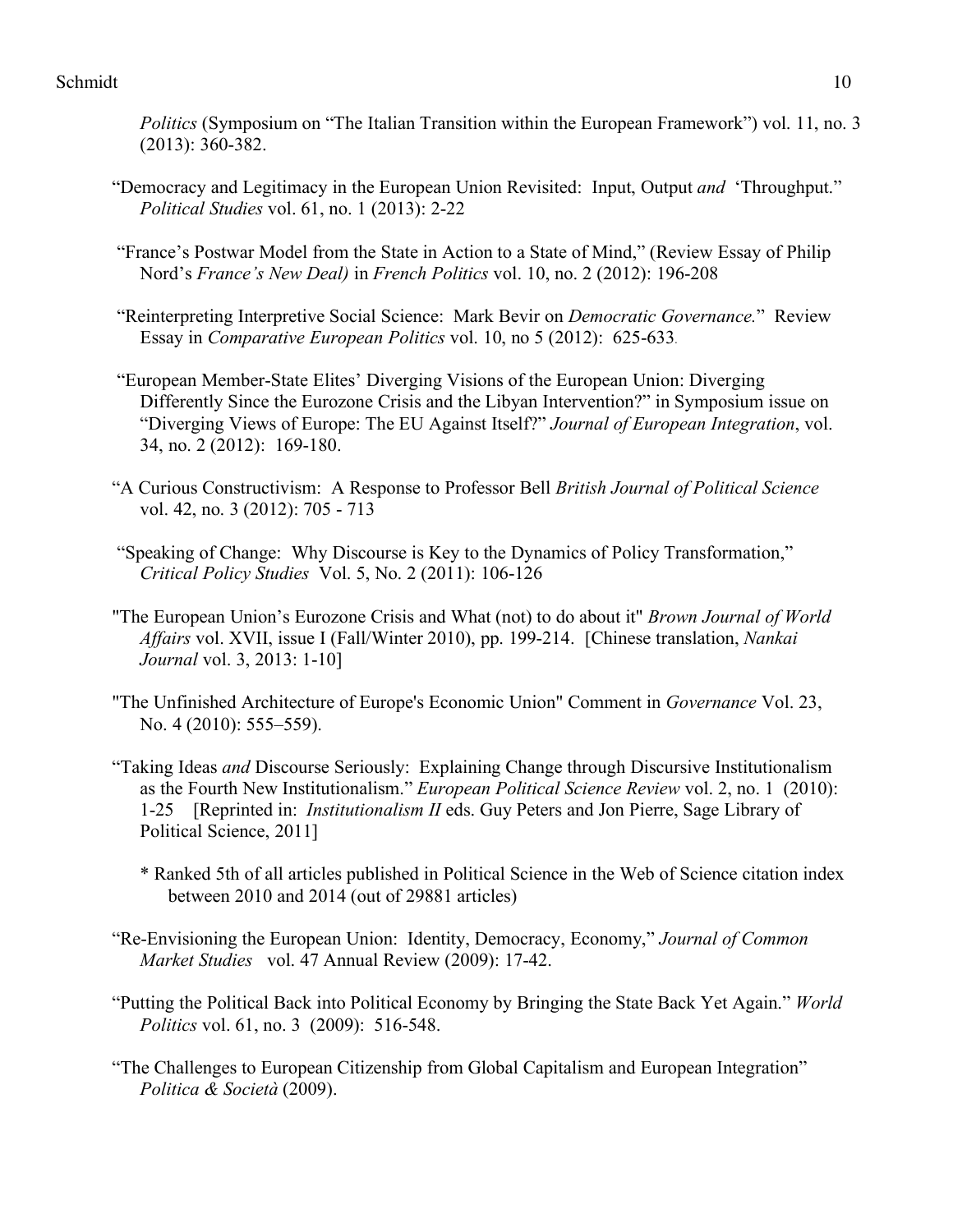- "Explaining 'Democracy in Europe'*,*" Review Article (response to three reviews of my book) in *Comparative European Politics* vol. 7, no. 3 (2009): 396-407.
- "Déliberation publique et discours de légitimation en France et le Royaume Uni face à l'Intégration Européenne," *Revue internationale de politique comparée* vo. 15, no. 4 (2009) : 555-571.
- "Envisioning a less fragile, more liberal Europe," *European Political Science* vol. 8 (2009): 212- 224. [Also in Italian translation in *Biblioteca della Libertà* vol. 43, no. 193 (2008)]
- "Discursive Institutionalism: The Explanatory Power of Ideas *and* Discourse," *Annual Review of Political Science* vol. 11 (2008): 303-26. [Also in Chinese translation in *Foreign Political Trends* vol 7 (2015): 10-19]
- "European Political Economy: Labor Out, State Back In, Firm to the Fore."  $30<sup>th</sup>$  Anniversary Issue of *West European Politics* vol. 31, no. 1-2 (2008): 302-320.
- "Trapped by their Ideas: French Elites' Discourses of European Integration and Globalization." *Journal of European Public Policy* vol. 14, no. 4 (2007): 992-1009.
- "Procedural Democracy in the EU: The Europeanization of National and Sectoral Policymaking Processes," *Journal of European Public Policy* vol. 13, no. 5 (2006): 670-691.
- "Adapting to Europe: Is it Harder for Britain?" *British Journal of Politics and International Relations* vol. 8 (2006): 15-33.
- "Democracy in Europe: The Impact of European Integration." *Perspectives on Politics* vol. 3, no. 4 (2005): 761-779. [Also in Spanish translation in *Papeles de Relaciones Ecosociales y Cambio Global* no. 100 (2007/2008): 87-108]
- "L'Etat, l'économie et la protection sociale aux États-Unis et en Europe: diversité des strategies, des capacités institutionnelles et du discours," *Critique Internationale* 27, 2 ( (2005): 83-107
- "The European Union: Democratic Legitimacy in a Regional State?" *Journal of Common Market Studies* vol. 42, no. 4 (2004): 975-999 [Also in Italian translation in *Biblioteca della libertà* vol. 30, no. 171-172 (2004); Reprinted in: *Political Accountability* eds. Richard Bellamy and Antonio Palumbo Farnham, Surrey: Ashgate 2010, pp. 445-67.]
- "Europeanization of National Democracies: The Differential Impact on Simple and Compound Polities." *Politique Européenne* no. 13 (Spring 2004): 113-140.
- "Conceptual and Methodological Issues in Policy Change in Europe." (co-authored with C. Radaelli). Introduction to Symposium issue of *West European Politics* vol. 27, no. 2 (March 2004): 1-28.
- "Conclusions." (co-authored with C. Radaelli). Conclusion to Symposium issue of *West European Politics* vol. 27, no. 2 (March 2004): 364-379.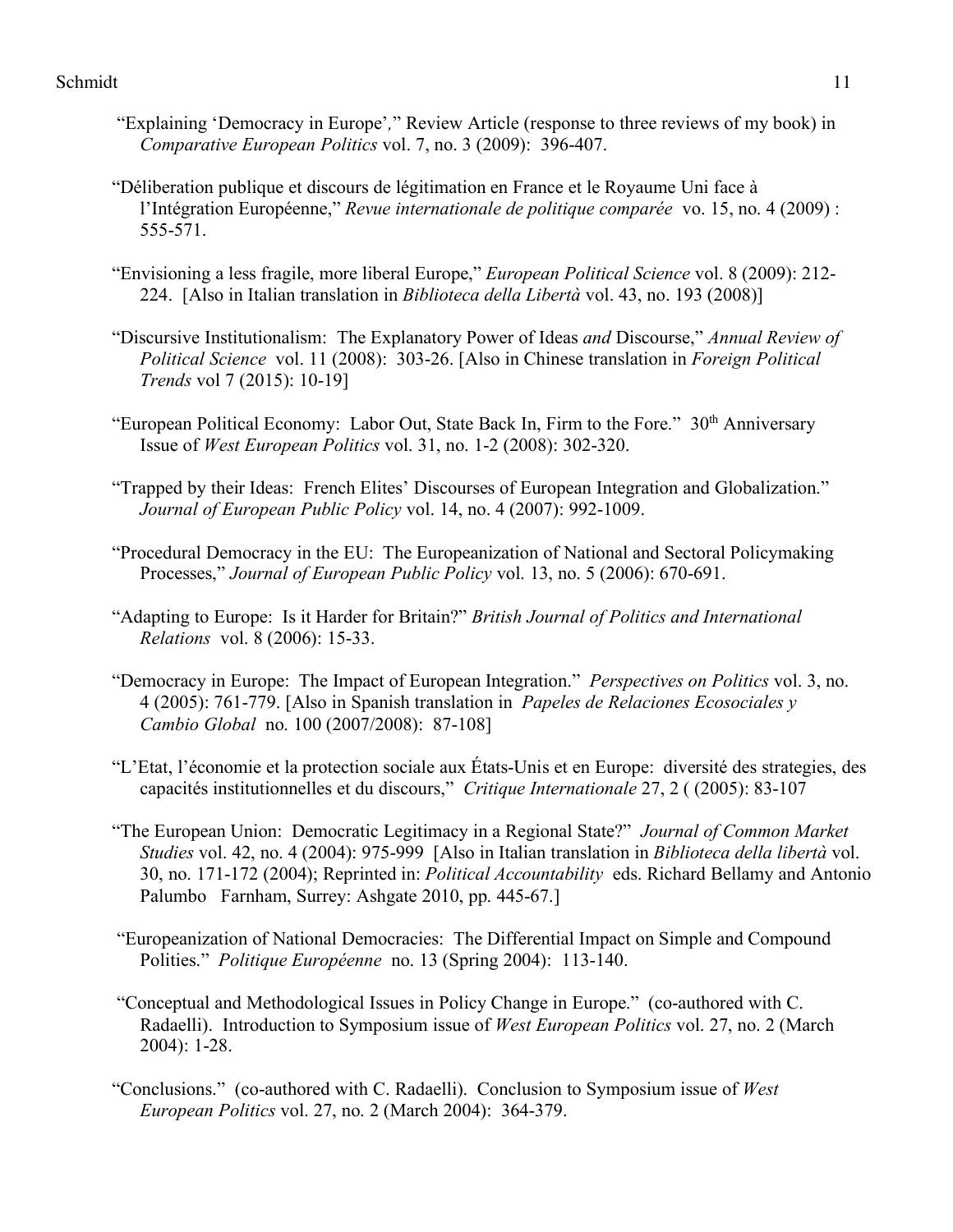- "French Capitalism: Transformed, and yet still a third variety," *Economy and Society* vol. 32, no. 4 (2003).
- "How, Where, and When does Discourse Matter in Small States' Welfare State Adjustment?" *New Political Economy* vol. 8, no. 1 (March 2003): 127-46.
- "Europeanization and the Mechanics of Policy Adjustment," *Journal of European Public Policy* vol. 9 no. 6 (2002): 894-912. [Republished in 2010 virtual special issue of *Journal of European Public Policy* on Europeanization, ed. Claudio Radaelli]
- "Does Discourse Matter in the Politics of Welfare State Adjustment?" *Comparative Political Studies* vol. 35, no. 2 (2002): 168-193. [Reprinted in: *Welfare States: Construction, Deconstruction, Reconstruction* eds. Stephan Leibfried and Steffen Mau. Cheltenham: Edward Elgar 2008]
- "The Politics of Adjustment in France and Britain: When Does Discourse Matter?" *Journal of European Public Policy* vol. 8, no. 2 (2001): 247-264.
- "L'Économie Française est-elle toujours un Capitalisme d'État?" *Critique Internationale* no. 8 (July 2000): 163-176. [Also editor of Symposium on Models of Capitalism for this journal, with contributions from Colin Crouch, Linda Weiss, and Greg Jackson.]
- "France between Étatiste Tradition and the American Federalist Model," *Tocqueville Review* Vol. 21, no 1 (2000): 73-81.
- "Discorsi di Legitimazzione del Cambiamento Economico e Sociale in Europa." *Europa Europa* no. 1 (2000): 113-138
- "Democracy and Discourse in an Integrating Europe and a Globalizing World." *European Law Journal* vol. 6, no 3 (2000): 277-300
- "European 'Federalism' and its Encroachments on National Institutions." *Publius* vol. 29, no. 1 (1999): 19-44.
- "Democrazia e Discorso Pubblico: La Sfida dell'Integrazione Europea e della Globalizzazione." *Rivista Italiana di Scienza Politica* no. 2 (1999): 207-241
- "The Changing Dynamics of State-Society Relations in the Fifth Republic." *West European Politics* (l999): 141-165.
- "The Impact of European Integration on National Patterns of Industrial Policy-making: The Cases of France, Great Britain, and Germany." *Current Politics and Economics in Europe* vol. 9, no. 1 (1999) 1-17.
- "Privatization in France: The Transformation of French Capitalism," *Government and Policy* no. 4 (l999).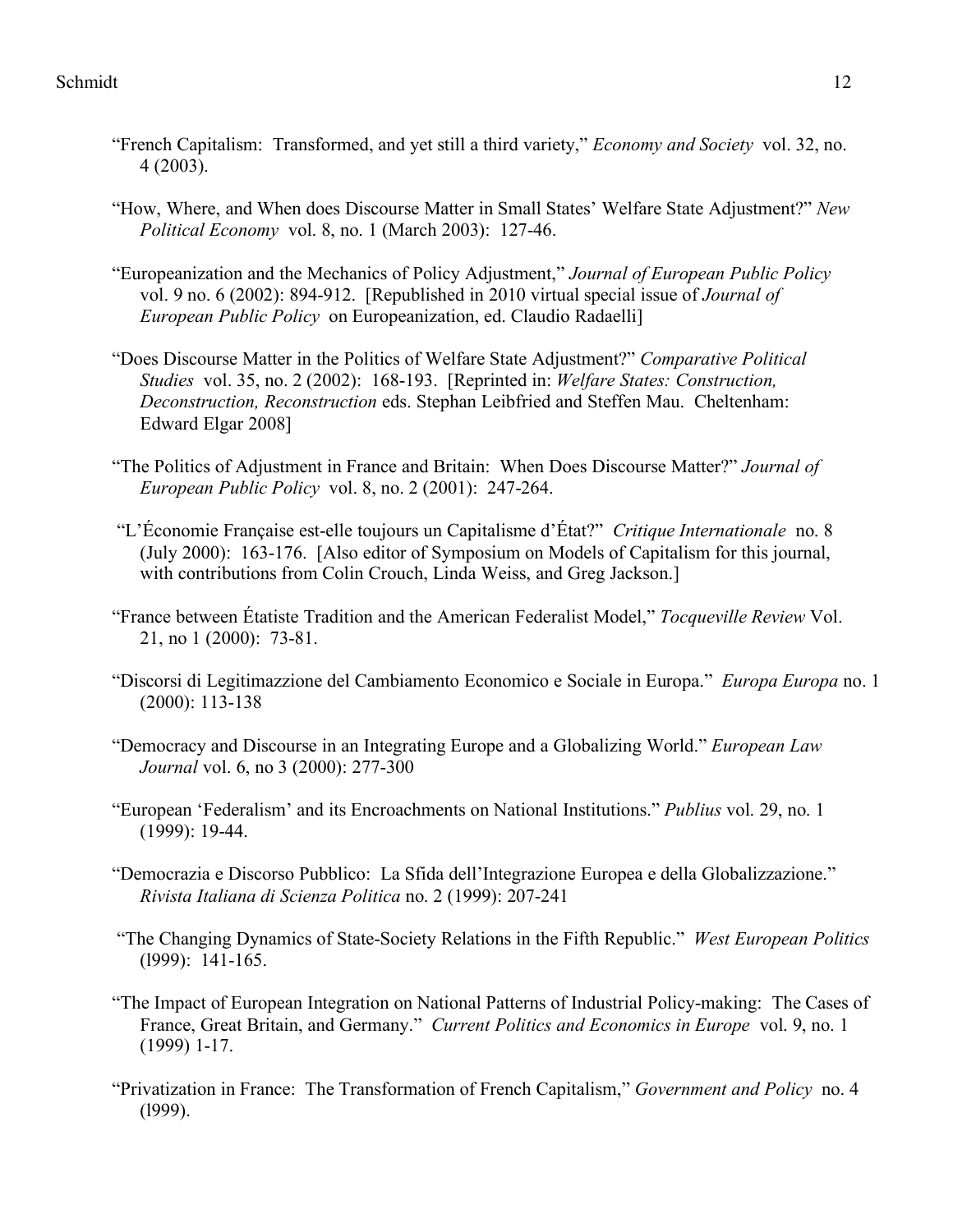- "La France entre l'Europe et le Monde: Le cas des politiques économiques nationales," *Revue Française de Science Politique* vol. 4, no. 1 (l999): 49-78.
- "Discourse and (Dis)Integration in Europe: The Cases of France, Great Britain, and Germany," *Daedalus* vol. 126, no. 3 (l997): 167-198.
- "Running on Empty: The End of *Dirigisme* in French Economic Leadership," *Modern and Contemporary France* vol. 5, no. 2 (l997): 229-241.
- "Economic Policy, Political Discourse, and Democracy in France," *French Politics and Society* vol. 15, no. 2 (1997): 37-48.
- "European Integration and Democracy: The Differences among Member States." *Journal of European Public Policy*, vol. 4, no. 1 (1997): 128-145.
- "European Integration and Institutional Change: The Transformation of National Patterns of Policy Making." *Leviathan* special issue (1996).
- "The Decline of Traditional State *Dirigisme* in France: The Transformation of Political Economic Policies and Policymaking Processes," *Governance* vol. 9, no. 4 (l996): 375-405.
- "Loosening the Ties that Bind: The Impact of European Integration on French Government and its Relationship to Business," *Journal of Common Market Studies* vol. 34, no. 2 (l996): 223- 254.
- "Industrial Policy and Policies of Industry in Advanced Industrialized Nations: A Review Article," *Comparative Politics* vol. 28 (l996): 225-248.
- "The New World Order, Incorporated: The Rise of Business and the Decline of the Nation-State." *Daedalus* vol. 124, no. 2 (l995): 75-106.
- "An End to French Economic Exceptionalism? The Transformation of Business under Mitterrand." *California Management Review* vol. 36, no. 1 (1993): 75-98.
- "A Profile of the French CEO." *International Executive* vol. 35, no. 5 (l993): 413-430.
- "Débloquer la Société par Décret: Le Cas de la Décentralisation en France," *Pouvoirs Locaux* no. 6 (l990): 113-118.
- "Unblocking Society by Decree: The Impact of Governmental Decentralization in France," *Comparative Politics* vol. 22, no. 4 (1990): 459-481.
- "Engineering a Critical Realignment of the Electorate: The Case of the Socialists in France," *West European Politics* vol. 13, no. 2 (1990): 192-215.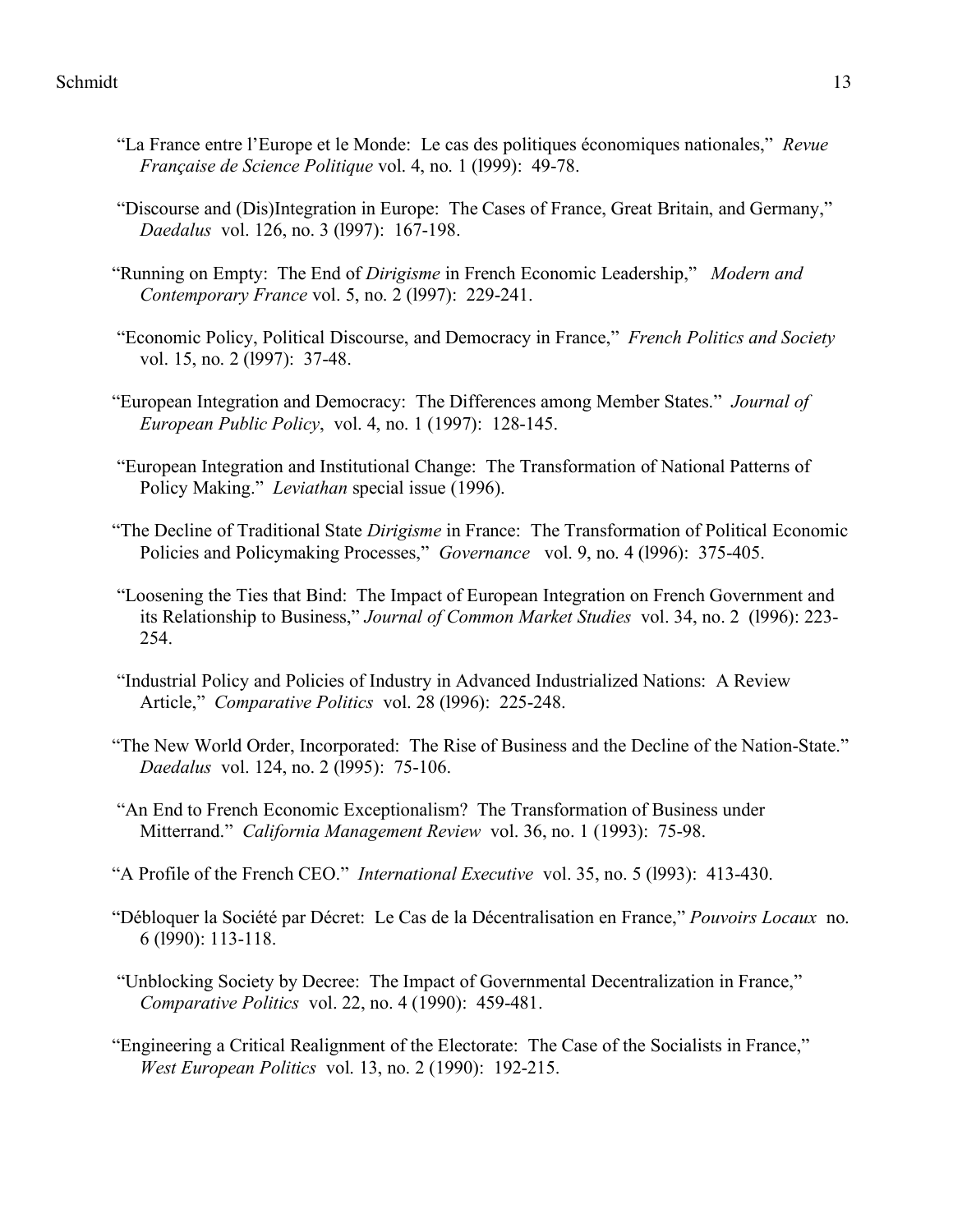- "Industrial Management under the Socialists in France: 'Decentralized Dirigisme ' at the national and local levels." *Comparative Politics* vol. 21, no. 1 (l988): 53-72.
- "Four Models of Explanation." *Methodology and Science* vol. 21, no. 3 (l988): 174-201.
- "The Historical Approach to Philosophy of Science: Toulmin in Perspective." *Metaphilosophy* vol. 19, no. 3 (l988): 223-236.
- "Four Approaches to Science and their Implications for Organizational Theory and Research." *Knowledge* vol. 9, no. 1 (l987): 19-41.
- "La Dérégulation aux États Unis." *Revue Française d'Administration Publique* no. 41 (l987): 115-127.
- "Four Approaches to Scientific Rationality." *Methodology and Science* vol. 19, no. 3 (l986): 207-232.
- "Bringing Moral Values Back In: The Role of Formal Philosophy in Effective Ethical Public Administration." (with C. Hetzner) *International Journal of Public Administration* vol. 8, no. 4 (l986): 429-453. [Reprinted in: *Principles and Practices in Public Administration* Part 10: Ethics and the Public Service. eds., Jack Rabin, Robert Munzenrider, and Sherrie Bartell. New York: Marcel Dekker eBook, 2003.]

# **Chapters in Books:**

- "Differentiated Integration through more Integration, Decentralization, and Democracy." Chapter in the Council for European Studies Fiftieth Anniversary Collection: *European Studies Past, Present, and Future* Erik Jones, ed. Newcastle upon Tyne, UK: Agenda Publishing (forthcoming)
- "Comprendre la Politisation de l'Europe: La politisation « en bas » au niveau national, « du bas en haut » vers l'Union Européenne, et du « en haut » dans l'UE" for *Mélanges en l'honneur de Pascal Perrineau*, eds., Piero Ignazi and Dominique Reynié. Paris: Presses de Sciences Po (forthcoming)
- "Interpretivism in Motion: Discursive Institutionalism as the Fourth 'New' Institutionalism." Chapter for *Interpreting Politics: Embedded Knowledge, India, and the Rudolph Legacy* eds. John Echeverri-Gent and Sadiq Kamal. New Delhi: Oxford University Press (forthcoming).
- "Is There a Deficit of Throughput Legitimacy in the EU?" Chapter for: *The Future of Constitutional Democracy in Europe: A Legal Assessment* , eds. Inge Govaere, Sasha Garben, and Paul Nemitz. (Hart Publishing, forthcoming 2019)
- "The EU after Brexit—Hard or Soft?" in *Brexit and the European Union* co-editors Janet Laible and Scott Greer. Manchester: Manchester University Press (forthcoming)
- "The Europeanization of National Economies." Revised chapter for third edition of Simon Bulmer and Christian Lequesne, eds. *Member States and the European Union*. Oxford: Oxford University Press (forthcoming)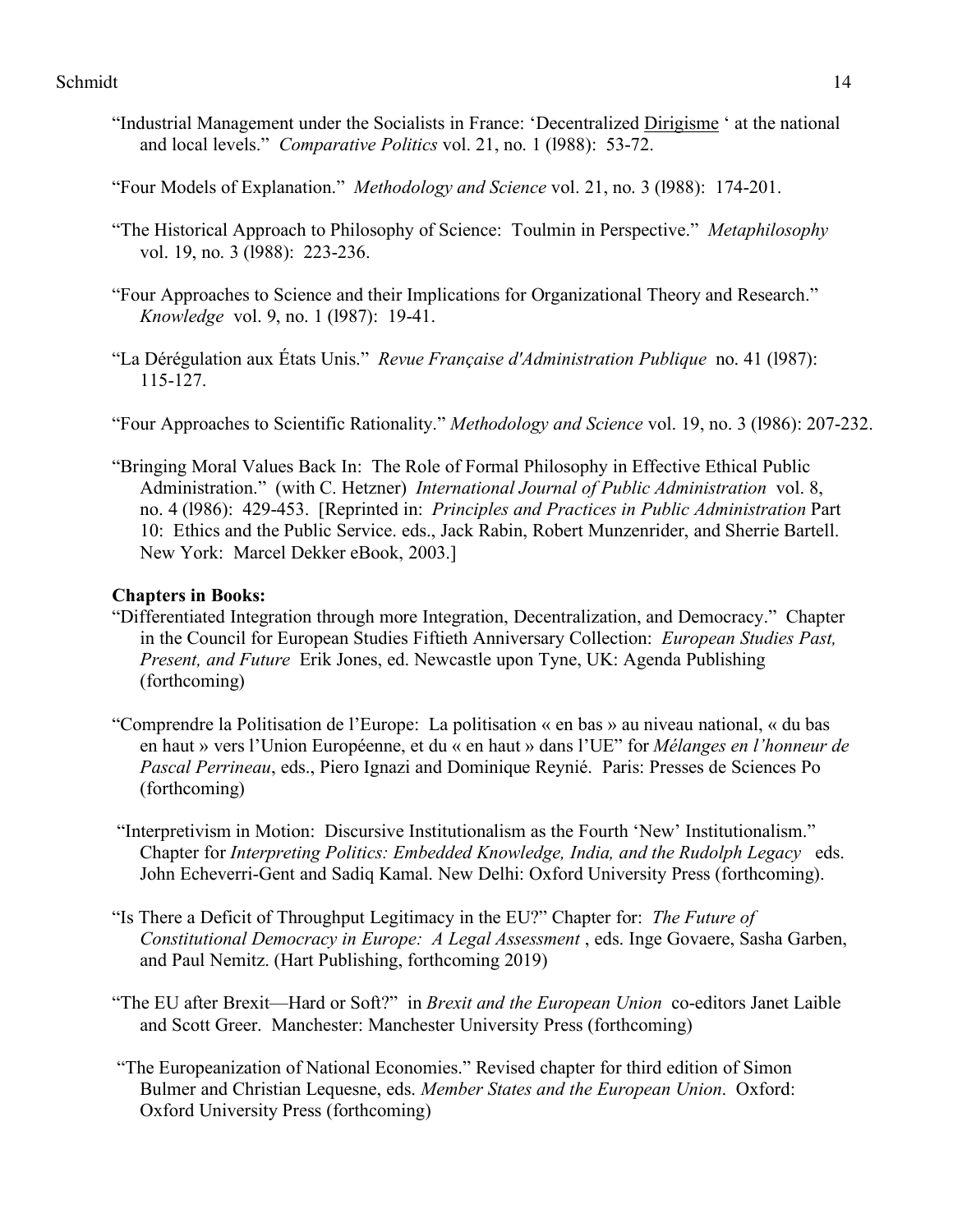- "The Past Decade and the Future of Governance and Democracy: Populist Challenges to Liberal Democracy" in *A Transcendent Decade: Toward a New Enlightenment?* BBVA Foundation, Madrid: Turner Publishing, 2019 https://www.bbvaopenmind.com/en/articles/the-pastdecade-and-the-future-of-governance-and-democracy-populist-challenges-to-liberaldemocracy/ in https://www.bbvaopenmind.com/en/books/towards-a-new-enlightenment-atranscendent-decade/
- "Where might the next generation of progressive ideas and programmes come from? Contemporary Discontents, Future Possibilities for Europe" in *The Next Phase of Globalisation - Democracy, Capitalism and Inequality* eds. Patrick Diamond and Josh Newlove. London: Policy Network/IB Tauris, 2019
- "EU Governance and the Crisis of Legitimacy: What Future for Integration?" in *Rethinking the European Union and its global Role from the 20th to the 21st century: Liber Amicorum Mario Telò*. Brussels] eds., JM De Waele, Giovanni Grevi, Frederik Ponjaert, Anne Weyemberg. Brussels: Editions de l'Université de Bruxelles, 2019
- "Ideas and Neo-Liberalism in Europe" in *Sage Handbook of Neo-Liberalism,* eds. Damien Cahill, Melinda Cooper, Martijn Konings and David Primrose. London: Sage: 2018
- "The Role of Ideas and Discourse in European Integration" in *Handbook of European Policy: Interpretive Approaches to the EU* eds Hubert Heinelt and Sybille Münch (Cheltenham: Edward Elgar, 2018)
- "The EU's Economic Governance in 2016: Beyond Austerity?" (with Amandine Crespy) in *Social Developments in the EU 2016* eds., Bart Vanhercke, Sebastiano Sabato and Denis Bouget. Brussels: European Social Observatory (OSE) and European Trade Union Institute (ETUI) (2017), pp. 99-114
- "The 'New' EU Governance: 'New' Intergovernmentalism, 'New' Supranationalism, and 'New' Parliamentarism" in *Governing Europe: How to Make the EU more Efficient and Democratic* eds., Lorenzo Vai, Pier Domenico Tortola and Nicoletta Pirozzi (Pieterlen, CH: Peter Lang, 2017)
- "Discursive Institutionalism: Understanding Policy in Context" in *Handbook of Critical Policy Studies* (Cheltenham: Edward Elgar Publishing, 2016).
- "Varieties of Capitalism: A Distinct French Model?" in *Oxford Handbook of French Politics*. Eds. Robert Elgie, Amy Mazur, Emiliano Grossman, Andrew Appleton (Oxford: Oxford University Press, 2016)
- "The Impact of European Integration on National Democracies: Democracy at Increasing Risk in the Eurozone Crisis." Chapter in: "The Search For Europe: Contrasting Approaches." Madrid: BBVA Foundation, 2015. (Click here for a copy)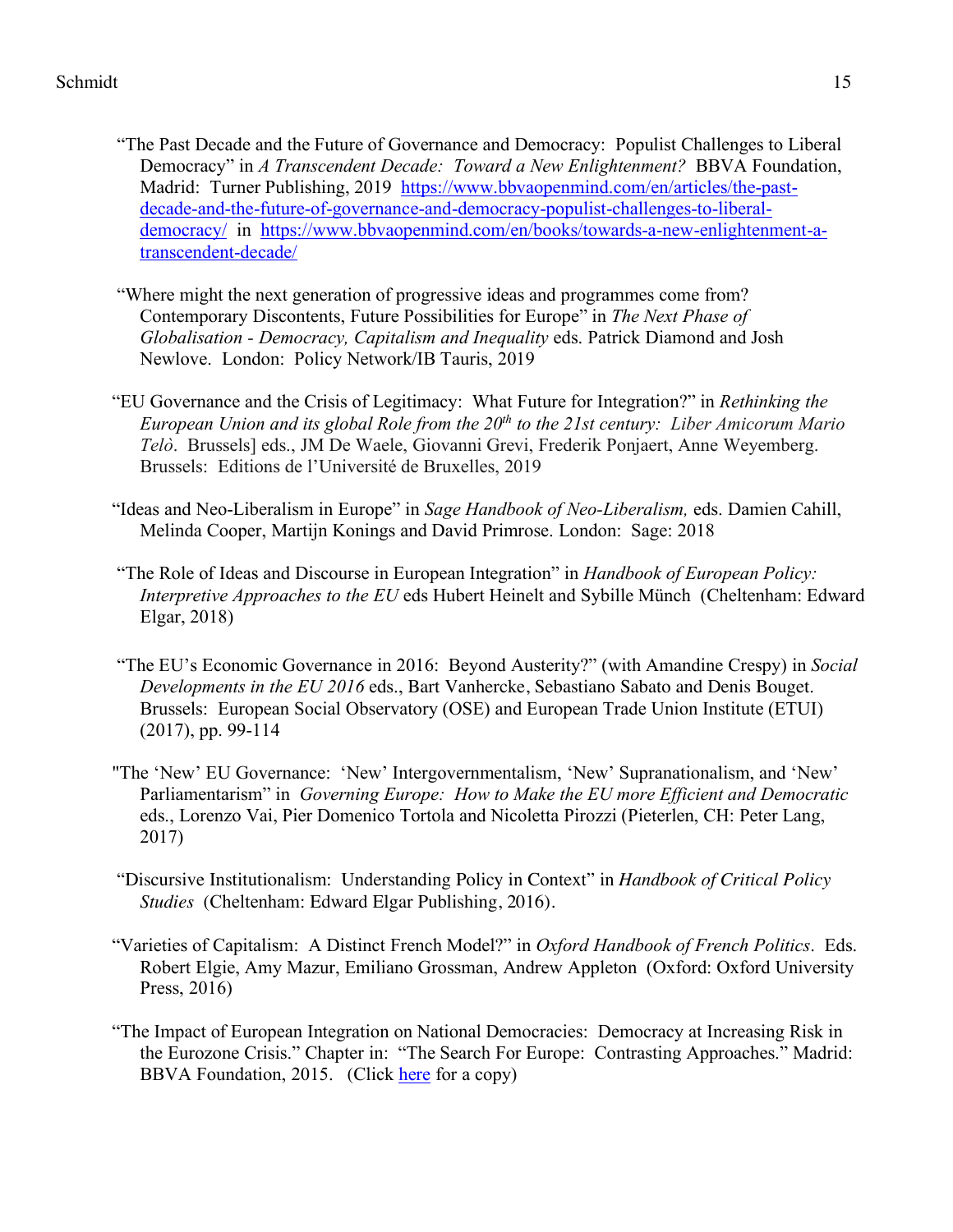- "Changing the policies, politics, and processes of the Eurozone in crisis: Will this time be different?**"** *Social Developments in the EU 2015* eds., David Natali and Bart Vanhercke Brussels: European Social Observatory (OSE) and European Trade Union Institute (ETUI), 2015 http://www.etui.org/Publications2/Books/Social-policy-in-the-European-Union-state-of-play-2015
- "Conceptualizing Change in Europe: Is Europe becoming a 'Region-State'?" Chapter for *Conceptualizing Comparative Politics*, eds., Tony Spanakos and Francisco Panizza (London: Routledge, 2015)
- "Contrasting American and French Approaches to Public Policy." Co-authored chapter (with Peter Hall, Mark Thatcher, Claudio Radaelli) in Laurie Boussaguet, Sophie Jacquot, Pierre Muller, Pauline Ravinet (eds.) *Une discipline en action. Où en sont les policy sciences en France* ? (Paris: Presses de Sciences Po, 2015)
- "The Forgotten Problem of Democratic Legitimacy: 'Governing by the Rules' and 'Ruling by the Numbers' in *The Future of the Euro* co-edited by Matthias Matthijs and Mark Blyth. (New York: Oxford University Press, 2015), pp. 90-114.
- "Conclusion: Sense-Making, Politics, Ideas, and Discourses in Institutional Change" (with Susanna Borrás and Leonard Seabrooke) in *Sources of National Institutional Competitiveness: Sensemaking and Institutional Change* (Oxford: Oxford University Press, 2015).
- "Democracy in Europe" in *Routledge Handbook of European Politics*, ed. José Mangone (London: Routledge, 2015)
- "EU Leaders' Ideas and Discourse in the Eurozone Crisis: A Discursive Institutionalist Analysis," in *EU Foreign Policy through the Lens of Discourse Analysis: Making Sense of Diversity*, eds. Caterina Carta and Jean-Frederic Morin. (Farnham: Ashgate, 2014)
- "Comparative Institutionalisms" in *Globalization, Europe, Multilateralism* ed. Mario Telo. Global Erasmus Mundi PhD textbook (Aldershot: Ashgate, 2014).
- "Theorizing Ideational Continuity: The Resilience of Neo-Liberal Ideas in Europe" (with Mark Thatcher) in *Resilient Liberalism in Europe's Political Economy* co-edited by Vivien A Schmidt and Mark Thatcher (Cambridge: Cambridge University Press, 2013).
- "The State: Bête Noire of Neo-Liberalism or its Greatest Conquest?" (with Cornelia Woll) in *Resilient Liberalism in Europe's Political Economy* co-edited by Vivien A Schmidt and Mark Thatcher (Cambridge: Cambridge University Press, 2013).
- "State transformation in Italy and France: Technocratic versus political leadership on the road from non-liberalism to neo-liberalism" (with Elisabetta Gualmini) in *Resilient Liberalism in Europe's Political Economy* co-edited by Vivien A Schmidt and Mark Thatcher (Cambridge: Cambridge University Press, 2013).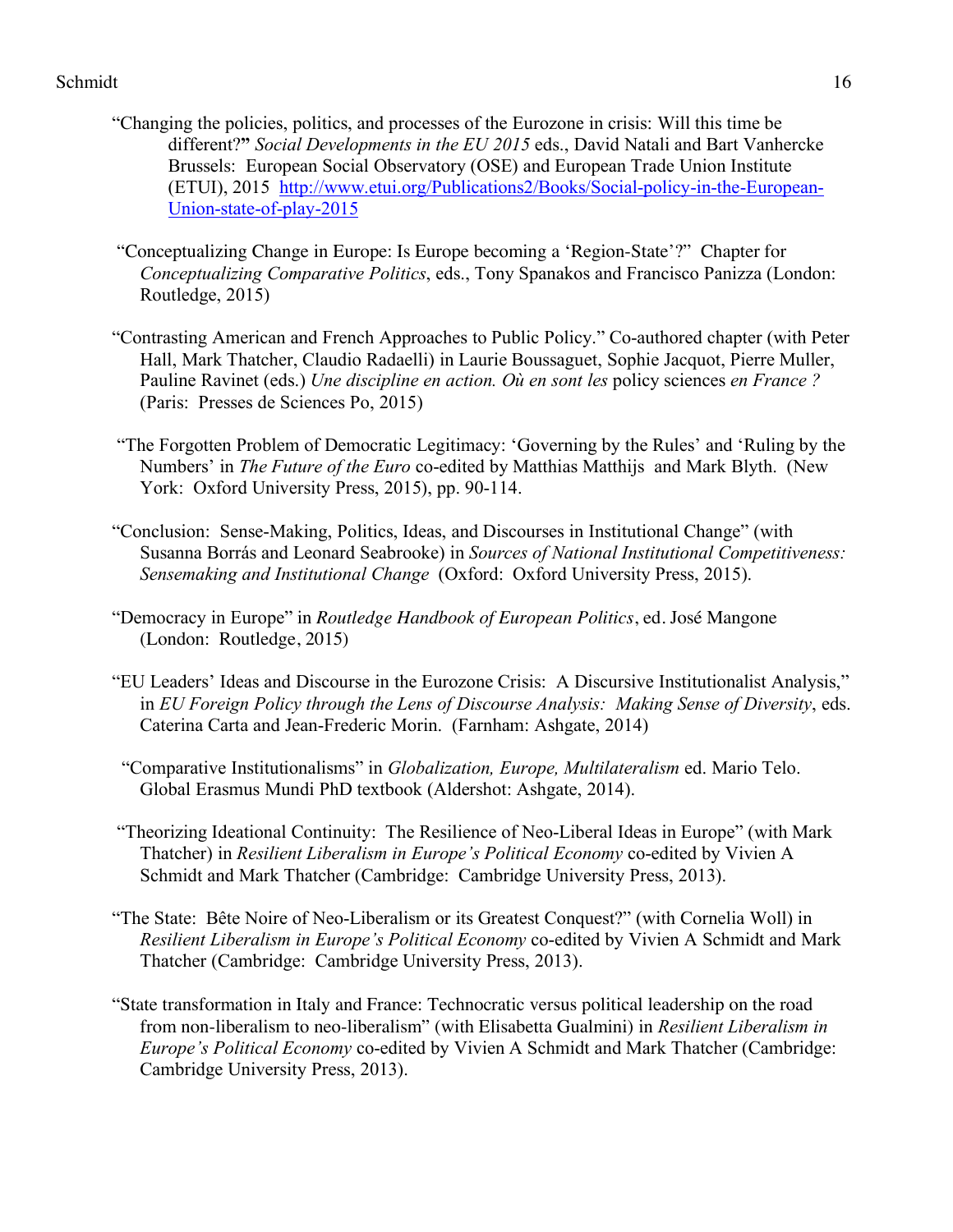- "Conclusion: Explaining the resilience of neo-liberalism and possible pathways out "(with Mark Thatcher) in *Resilient Liberalism in Europe's Political Economy* co-edited by Vivien A Schmidt and Mark Thatcher (Cambridge: Cambridge University Press, 2013).
- "In the Light and the Shadow of the Single Currency: European Identity and Citizenship." Chapter for *The Single Currency and European Citizenship: Unveiling the Other Side of the Coin* ed. Giovanni Moro (New York: Bloomsbury, 2013)
- "The Europeanization of National Economies." Revised chapter for second edition of Simon Bulmer and Christian Lequesne, eds. *Member States and the European Union*. (Oxford: Oxford University Press, 2013).
- "Discursive Institutionalism: Scope, Dynamics, and Philosophical Underpinnings" in *The Argumentative Turn Revised: Public Policy as Communicative Practice* eds. Frank Fischer and Herbert Gottweis. (Durham, NC: Duke University Press, 2012)
- "The State and Political Economic Change: Beyond Rational Choice and Historical Institutionalism to Discursive Institutionalism," *State, Globalization and Multilateralism* Ed., Mario Telò. (Berlin: Springer, 2012)
- "What Happened to the State-Influenced Market Economies? France, Italy, and Spain Confront the Crisis as the Good, the Bad, and the Ugly" in *The Consequences of the Global Financial Crisis: The Rhetoric of Reform and Regulation* eds. Wyn Grant and Graham Wilson. (Oxford: Oxford University Press, 2012)
- "Les Implications Politiques du Modèle Économique Italien," *La Transition Italienne dans le Cadre Européen* eds. Jean-Michel De Waele, Mario Telo, Giulia Sandri and Luca Tomini (Bruxelles: Éditions de l'Université de Bruxelles, 2012)
- "Democracy and Legitimacy in the European Union" in *Oxford Handbook of the European Union* (Oxford: Oxford University Press, 2012)
- "European Economy 1950 to 2010: The Miracle of Growth and the Sources of Wealth." Completely revised chapter for third edition of Richard Sakwa and Anne Stevens (eds.) *Contemporary Europe* (Basingstoke: Palgrave foundations, 2012)
- "Varieties of Capitalism and the American Model." *Oxford Companion to American Politics* (Oxford: Oxford University Press 2012).
- "European Member-State Elites' Diverging Visions of the European Union: Diverging Differently Since the Eurozone Crisis and the Libyan Intervention?" in *Euroscepticism within the EU Institutions: Diverging Views of Europe* eds. Nathalie Brack and Olivier Costa (London: Routledge, 2012)
- "Introduction: Internationalization and Policy Paradigms" (with Grace Skogstad) in *Policy Paradigms, Transnationalism and Domestic Politics* ed. Grace Skogstad. (Toronto: Toronto University Press, 2011), pp. 3-35.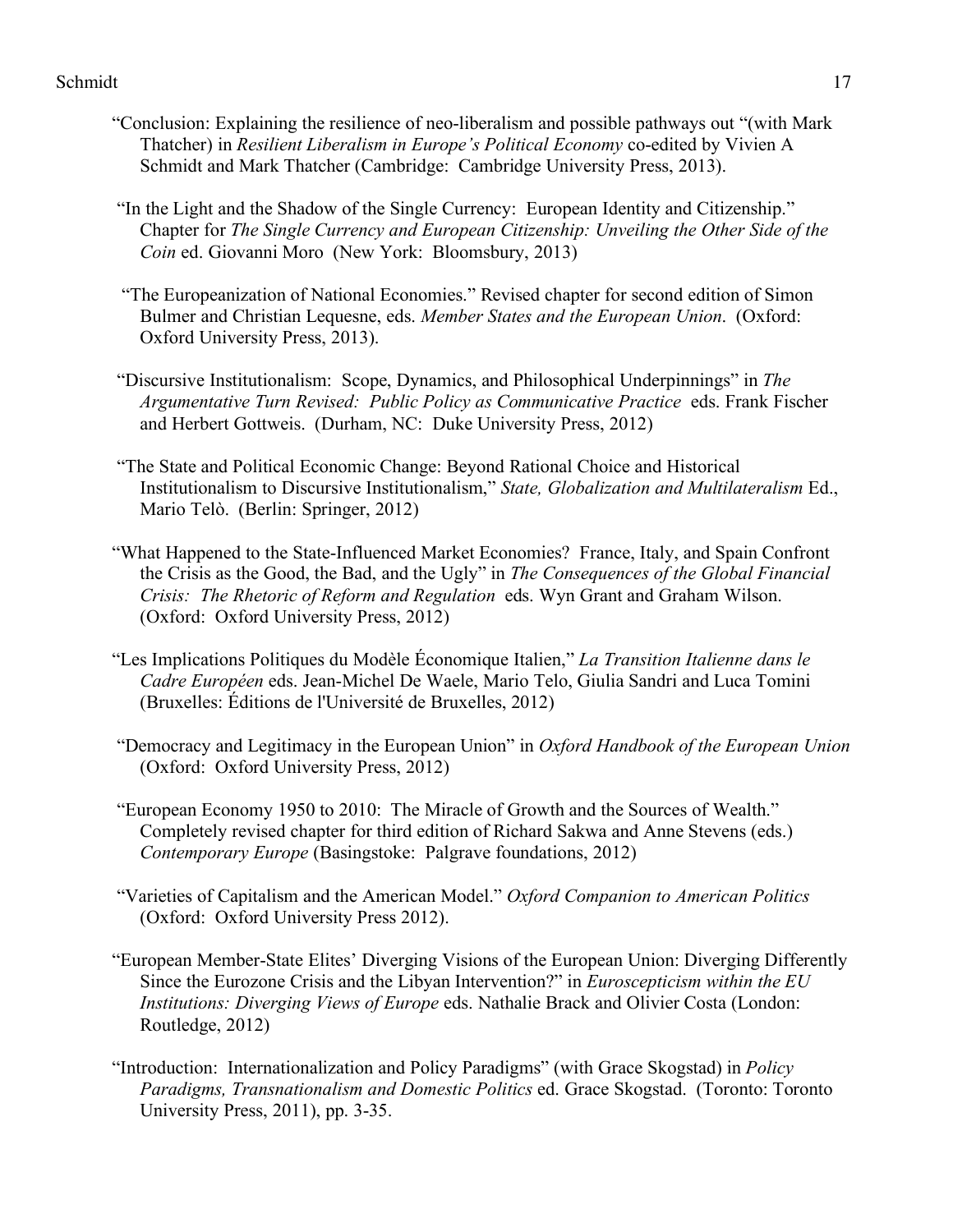- "Ideas and Discourse in Transformational Political Economic Change in Europe" in *Policy Paradigms, Transnationalism and Domestic Politics* ed. Grace Skogstad, (Toronto: Toronto University Press, 2011), pp. 36-63.
- "Institutional Theory.' *Encyclopaedia of Political Science*, General Editors Bertrand Badie, Dirk Berg-Schlosser, and Leonardo Morlino. Sage, 2011. (8000 words)
- "The Problems of Identity and Legitimacy in the European Union: Is more Politics the Answer?" in "*Debating Political Identity and Legitimacy in the European Union"* eds. Furio Cerutti, Sonia Lucarelli, and Vivien A. Schmidt. (London: Routledge, 2011), pp. 16-37.
- "The Smalls, the Bigs, and Europeanization." Chapter in *Forever Corporatist? Change and Continuity in the Small West European Countries' Capitalisms* ed. Uwe Becker (Amsterdam University Press, 2011)
- "Reconciling Ideas and Institutions through Discursive Institutionalism" in *Ideas and Politics in Social Science Research* eds. Daniel Béland and Robert H. Cox (New York: Oxford University Press, 2011).
- "On Putting Ideas into Perspective: Schmidt on Kessler, Martin and Hudson, and Smith." Concluding comment for *The Role of Ideas in Political Analysis: A Portrait of Contemporary Debates* eds. Andreas Gofas and Colin Hay (Routledge, 2010).
- "European Elites on the European Union: What Vision for the Future?" in *European Union and World Politics: Consensus and Division* eds., Andrew Gamble and David Lane London: Palgrave Macmillan, 2009), pp. 257-73.
- "The EU and its Member-States: From Bottom-up to Top-down" in *Reflections on European Integration: 50 Years of the Treaty of Rome* eds. Alex Warleigh and David Phinnemore (Basingstoke: Palgrave, 2009), pp. 194-211. [Translated into Chinese and published in *Nankai Journal* No.5, 2010 (CSSCI).
- "Comparative Institutional Analysis" in *Handbook of Comparative Politics*eds. Todd Landman and Neil Robinson. (Thousand Oaks, CA: Sage, 2009)
- "La Démocratie Représentative en Europe : La « Politique sans Politisation » de l'UE et la « Politisation sans Politique » des Etats Membres » in *Politiques Publiques et Démocratie— Mélanges en l'Honneur de Bruno Jobert* Eds. Olivier Giraud, Pierre Muller, Philippe Warin. (Paris : La Découverte, 2008)
- "The European Union as Supra-National Regional State: Rethinking What the EU is and Where it is Going" in *A Recast Partnership? Institutional Dimensions of Transatlantic Relations* Ed. Simon Serfati (Washington: Center for Strategic International Studies, 2008).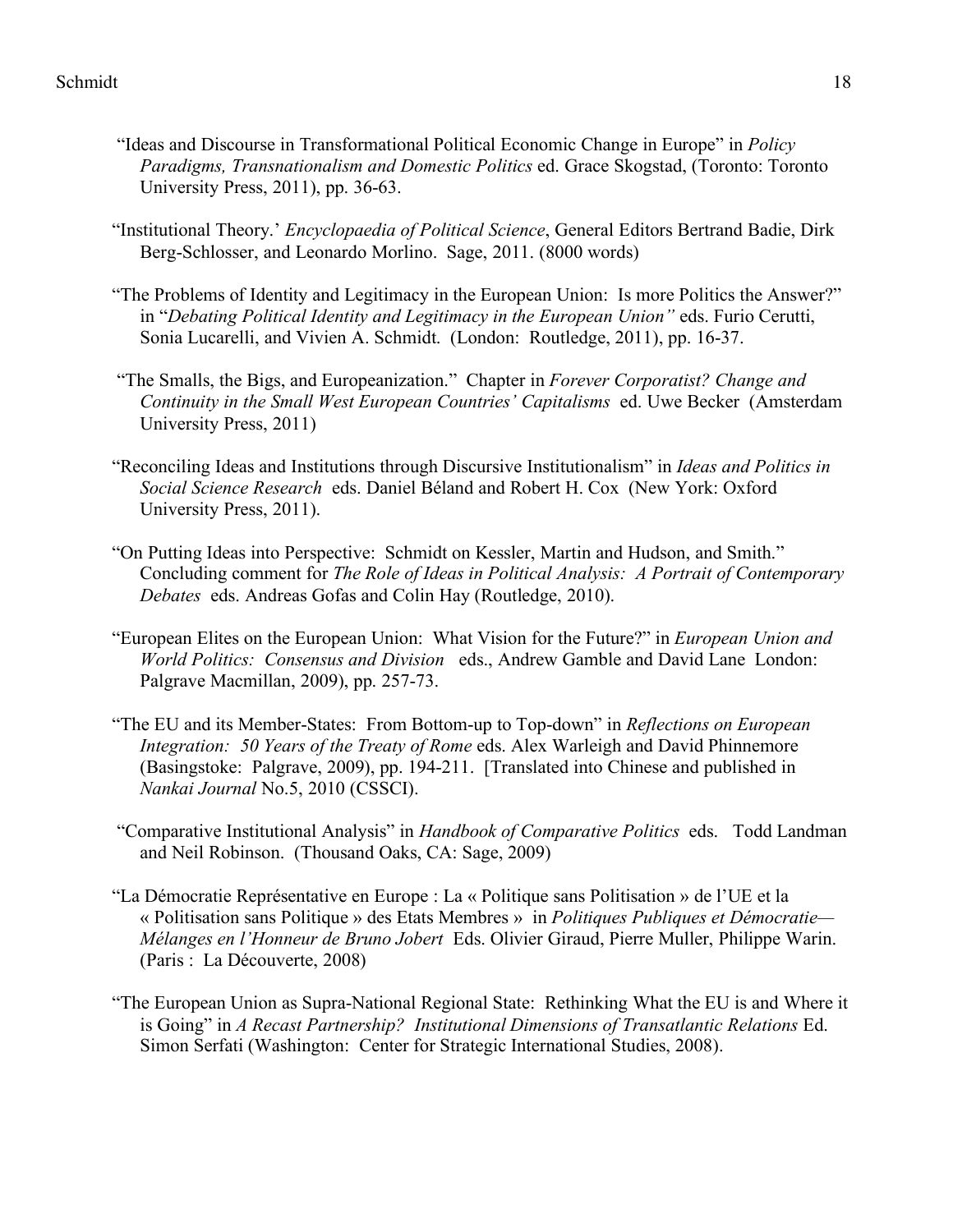- "Social Contracts under Siege: National Responses to Globalized and Europeanized Production in Europe" in *Global Capitalism Unbound: Winners and Losers of Offshore Outsourcing* Ed. Eva Paus, pp. 113-129 (Basingstoke: Palgrave Macmillan, 2007)
- "Labour in the 21st Century: The Strategies of States" in *Labour in the 21st Century: Employment, States, Capital, Trade Unions and Social Movements.*" Eds. Andrew Gamble, Andrew Taylor, Steve Ludlam, and Steven Wood, pp. 21-41 (Manchester: Manchester University Press, 2007).
- "Institutionalism and the State" in *The State: Theories and Issues*, eds., Colin Hay, David Marsh, and Michael Lister, pp. 98-117 (Basingstoke: Palgrave, 2005).
- "The EU 'Polity' and the Europeanization of National Polities" in *With US or Against US: European Trends in American Perspective* eds., Nicolas Jabko and Craig Parsons (Oxford: Oxford University Press, 2005).
- "The Role of Public Discourse for a Social Democratic Reform Project" in *Public Discourse and Welfare State Reform: The Social Democratic Experience* (Vivien A. Schmidt et al.) , pp. 13- 50 (Amsterdam: Mets & Schilt, 2005).
- "European Economy since the beginning of the EU: The Miracle of Growth and the Sources of Wealth" in Richard Sakwa and Anne Stevens (eds.) *Contemporary Europe* Second Edition (Basingstoke: Palgrave foundations, 2005).
- "Conceptual and Methodological Issues in Policy Change in Europe" (co-authored with C. Radaelli) in *Policy Change and Discourse in Europe* (London: Routledge, 2005).
- "Mapping the scope of discourse, learning, and Europeanisation in policy change" (co-authored with C. Radaelli) in *Policy Change and Discourse in Europe* (London: Routledge, 2005).
- "Die Reformfdhigkeit Frankreichs im Vergleich"(French Reform Capacity in Comparative Perspective) in *Frankreich Jahrbuch 2004: Reformpolitik in Frankreich* ed., Deutsch-Franzoesisches Institut (dfi) (Wiesbaden: VS-Verlag, 2005).
- "The Europeanization of National Economies?" in *Member States and the European Union* eds., Simon Bulmer and Christian Lequesne (Oxford: Oxford University Press, 2005).
- "Europeanization and the Mechanics of Economic Policy Adjustment" in *L'Intégration Européenne entre Émergence Institutionnelle et Recomposition de l'État* eds. Christian Lequesne and Yves Surel (Paris :Presses de Sciences Po, 2004).
- "European Economy" in *Fifty Years of UEFA* volume 1, ed., U. Rudolph Roethenbuehler (Geneva: Union of European Football Associations, 2004).
- "The Boundaries of 'Bounded Generalizations:' Discourse as the Missing Factor in Actor-Centered Institutionalism" in *Die Reformierbarkeit der Demokratie: Innovationen und Blockaden* Eds. Renate Mayntz and Wolfgang Streeck (Frankfurt a. m.: Campus, 2003).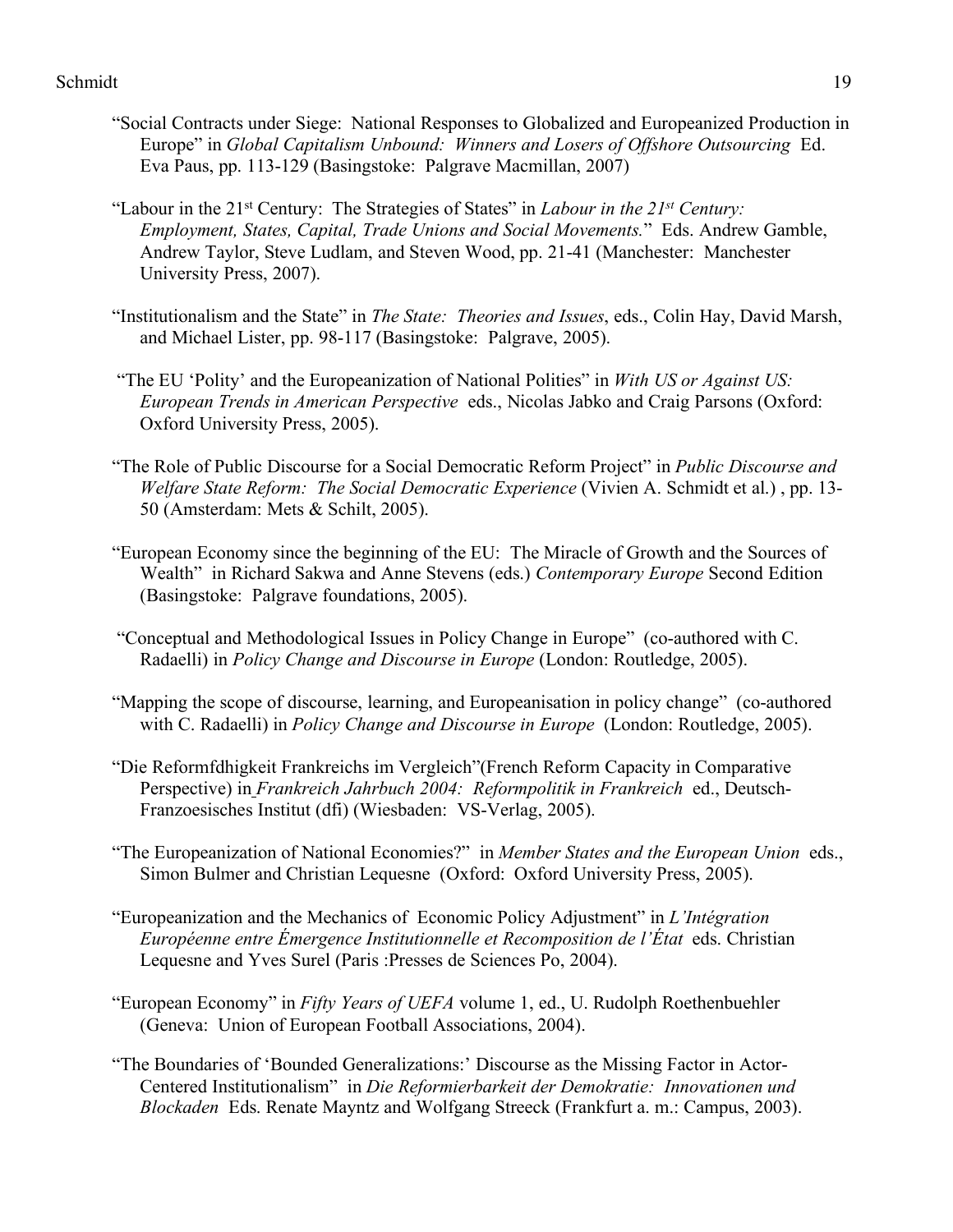- "European Integration as Regional Variant of Globalization: The Challenges to National Democracy" in *European Integration and Democracies in Europe* Eds. Ines Katenhusen and Wolfram Lamping (Opladen: Leske and Budrich, 2003).
- "The Effects of European Integration on National Governance: Reconsidering Practices and Reconceptualizing Democracy" in *Participatory Governance: Theoretical, Political, and Societal Implications* Eds. Jürgen Gröte and Bernard Gbikpi (Opladen: Leske and Budrich, 2002).
- "Federalism and State Governance in the EU and the US: An Institutional Perspective" in *The Federal Vision: Legitimacy and Levels of Governance in the US and the EU* Eds. Kalypso Nicholaides and Robert Howse (London: Oxford University Press, 2001).
- "Discourse and the Legitimation of Economic and Social Policy Change" in *Globalization and the European Political Economy* Ed. Steven Weber (New York: Columbia University Press, 2001).
- "Le Discours Politique et la Légitimation du Changement Économique et Sociale en Europe" in *Les Effets d'Information* Ed. Jacques Gerstlé (Paris: L'Harmattan, 20001).
- "Privatization in France," in *Privatization and Public Enterprise Management* Ed., Ali Farazmand (Greenwood Press, 2001).
- "Values and Discourse in the Politics of Adjustment" in *Welfare and Work in the Open Economy Volume I: From Vulnerability to Competitiveness* Eds., Fritz W. Scharpf and Vivien A. Schmidt (Oxford: Oxford University Press, 2000), pp. 229-309.
- "Still Three Models of Capitalism? The Dynamics of Economic Adjustment in Britain, Germany, and France" in Roland Czada and Susanne Luetz, eds., *Die Politische Konstitution von Maerkten (The Political Constitution of Markets)* (Opladen: Westdeutscher Verlag, 2000).
- "The Changing Dynamics of State-Society Relations in the Fifth Republic" in *The Changing French Political System* ed., Robert Elgie (London: Frank Cass, 2000)
- "National Patterns of Governance under Siege: The Impact of European Integration" in *The Transformation of Governance in the European Union* ed., Beate Kohler-Koch and Rainer Eising (London: Routledge, l999).
- "Convergent Pressures, Divergent Responses: France, Great Britain, and Germany between Globalization and Europeanization" in *States and Sovereignty in the Global Economy* eds., David A. Smith, Dorothy J. Solinger, and Steven Topik (London: Routledge, l999).
- "Economic Development in France: From State-Directed to Market-Oriented Economy?" in *Handbook of Economic Development* ed., Kuotsai Tom Liou (Marcel Dekker, l998): 427- 449.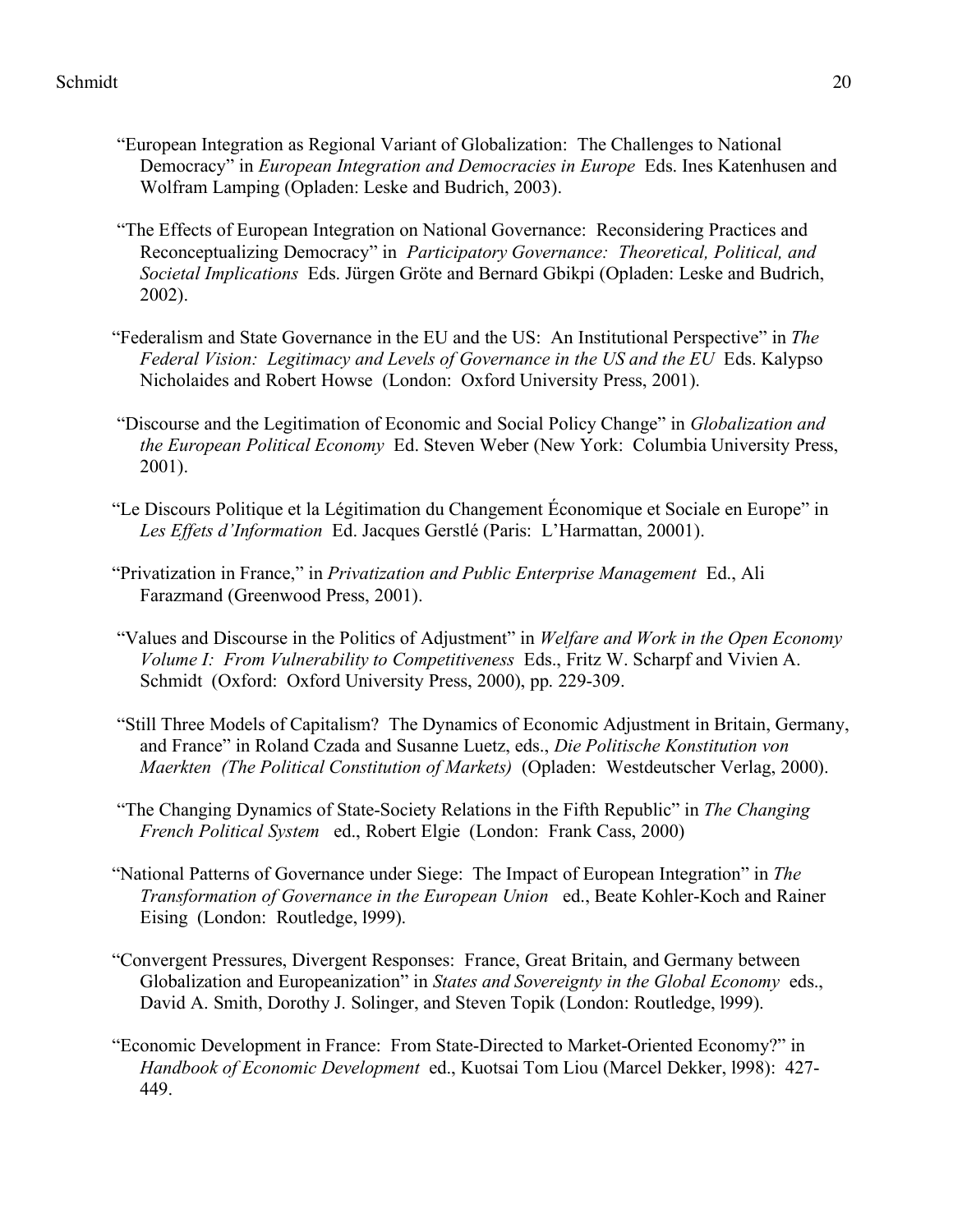- "Business, the State, and the End of Dirigisme" in *Chirac's Challenge: Liberalization, Europeanization, and Malaise in France* eds. John T. S. Keeler and Martin A. Schain (New York: St. Martin's, l996).
- "An End to French Economic Exceptionalism? The Transformation of Business under Mitterrand" in *The Mitterrand Era: Policy Alternatives and Political Mobilization in France*  ed. Anthony Daley (New York: Macmillan and NYU Press, 1996): 117-140.
- "La Décentralisation en France, en Europe, et aux Etats Unis: Une étude comparée." *La Décentralisation Française et l'Europe* ed. Hughes Portelli (Paris: Editions Pouvoirs Locaux, l993): 49-56.
- "Decentralization: A Revolutionary Reform" in *The French Socialists in Power l981-l986* ed. Patrick McCarthy (Westport, CT: Greenwood Press, l987): 83-105.

### **Encyclopaedia/ Dictionary Entries, Book Reviews, Forewords:**

- "Le Neo-Institutionalisme Discursif" (with Amandince Crespy) *French Dictionary of Public Policy Analysis* 2nd edition (Paris: Presses de Science Po, 2019)
- "Why not think of the European Union as a 'Region-State'? Response to: Marko Grujicic's 'Federalization of the European Union'" *Review of European & Transatlantic Affairs* vol. 1, no. 2 (Fall 2015): 85-88
- "Institutionalism." *Encyclopaedia of Political Thought* (2014).
- *Austerity: The History of a Dangerous Idea,* by Mark Blyth. Book review for *Queries* no. 1 (2013): 96.
- *The Evolution of Modern States* by Sven Steinmo. Book review for *Perspectives on Politics*. (1200 words). Vol. 11, no. 02 /(2013): 612-613
- Foreword to *The Europeanization of Gender Equality Policies: Discursive-sociological approaches*  Maxime Forest and Emanuela Lombardo. Basingstoke: Palgrave Macmillan, 2011). (1135 words)
- "Crisi Economica e Democrazia." Entry for the Italian Encyclopaedia *Atlante Geopolitico Treccani* Rome: Istituto della Enciclopedia Italiana fondata da Giovanni Treccani, 2011. (864 words)
- "Discursive Institutionalism.' Entry for the *Encyclopaedia of Political Science*, General Editors Bertrand Badie, Dirk Berg-Schlosser, and Leonardo Morlino. Sage, 2011. (1800 words)
- "Capitalismes." Entry for the *French Dictionary of Public Policy Analysis* (Paris: Presses de Science Po, 2010—revision of 2004). (3000 words)
- "Le Neo-Institutionalisme Discursif" (with Amandince Crespy) *French Dictionary of Public Policy Analysis* (Paris: Presses de Science Po, 2010) (3000 words)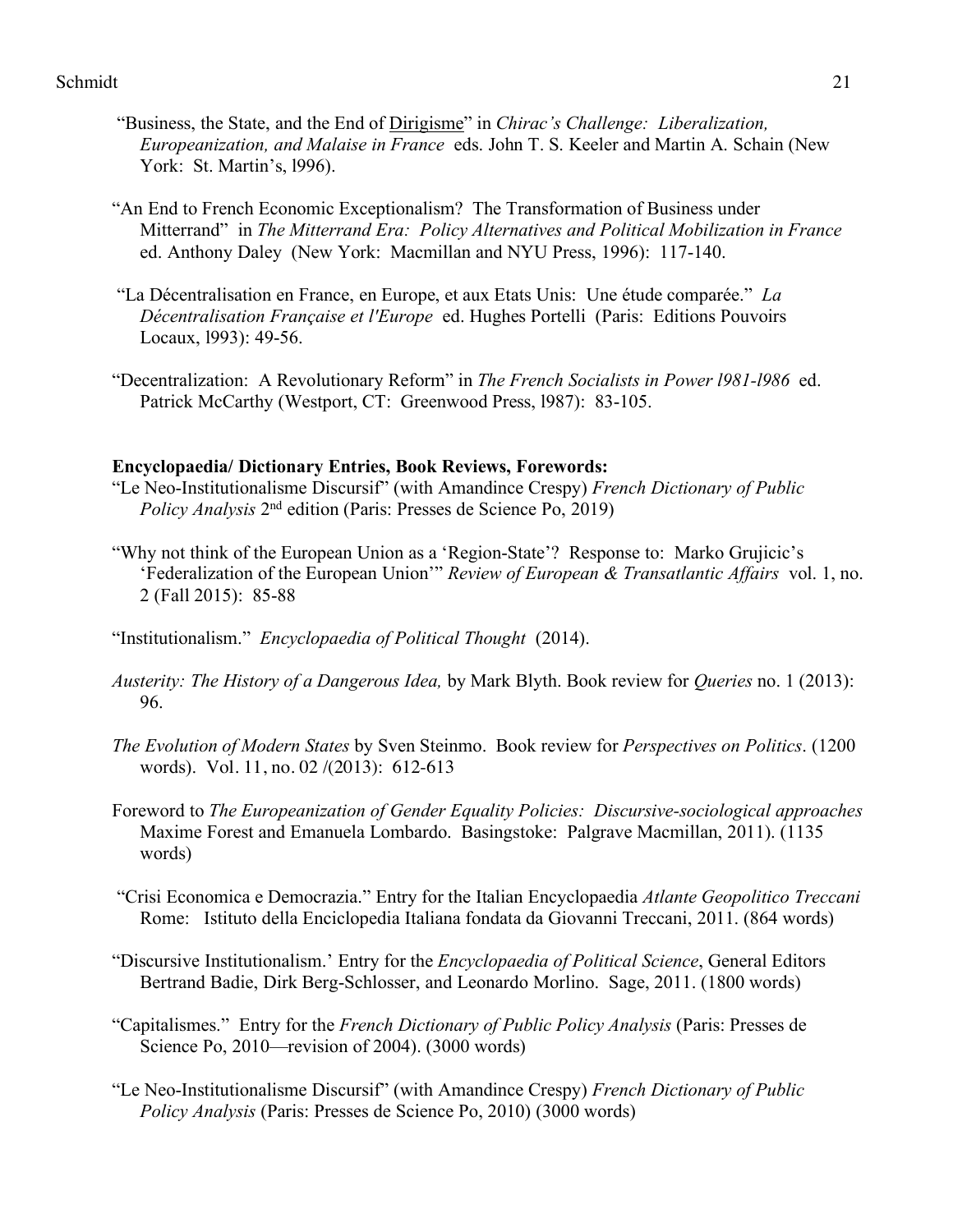- "State Capitalism." Entry for the International Encyclopaedia of Political Science (IEPS), edited by George T. Kurian, CQ Press, forthcoming 2011 (1600 words)
- 'Democracy in Europe.' Entry for the International Encyclopedia of Political Science (IEPS), edited by George T. Kurian, CQ Press (forthcoming 2011) (1200 words)
- *Europe as Empire: The Nature of the Enlarged European Union* by Jan Zielonka. Book Review for *Political Science Quarterly* (2008).
- *The Politics of Free Markets: The Rise of Neoliberal Economic Policies in Britain, France, Germany, and the United States* by Monica Prasad. Book Review for *Perspectives on Politics* Vol. 6, no. 1 (2008): 192-3.
- "Capitalismes." Dictionary entry for the *French Dictionary of Public Policy Analysis* (Paris: Presses de Science Po, 2004).
- *Markets and Morality* by Paulette Kurzer, Book review for *EUSA Review* (2002)
- *France in the European Union* by Alain Guyomarch, Howard Machin and Ella Ritchie, eds., and *Mitterrand et la Sortie de la Guerre Froide* by Samy Cohen, ed.*.* Book review for *ECSA Review* (l999)*.*
- *Adjusting to Europe: The Impact of the European Union on National Institutions and Policies* by Yves Mény, Pierre Muller, and Jean-Louis Quermonne, eds. Book review in *European Journal of International Law* (l999).
- *La Décentralisation Dix Ans Après* by Guy Gilbert and Alain Delcamp. Book review in *French Politics and Society* (Winter l995).
- *Mitterrand: A Political Biography* by Wayne Northcutt. Book review in *American Historical Review* (October l994).
- *Monetary Sovereignty: The Politics of Central Banking in Western Europe* by John B. Goodman. Book review in *Journal of Politics* Vol 55, no. 3 (August l993): 851-854.
- "French Administration in a Time of Decentralization: Continuity or Change?" *French Politics and Society* #15 (September l986): 37-40. Review essay of Jacques Rondin, *Le Sacre des Notables* and François Dupuy and Jean-Claude Thoenig, *L'administration en miettes*.

## **On-Line Publications, Working Papers, Newsletter Articles**

"The 'New' EU Governance: "New" Intergovernmentalism versus 'New' Supranationalism plus 'New' Parliamentarism" *Cahiers du CEVIPOL* Brussels Working Papers 5/2016 http://enlightenproject.eu/research-themes/legitimacy-of-european-modes-of-governance/ (Brussels: Université Libre de Bruxelles, 2016)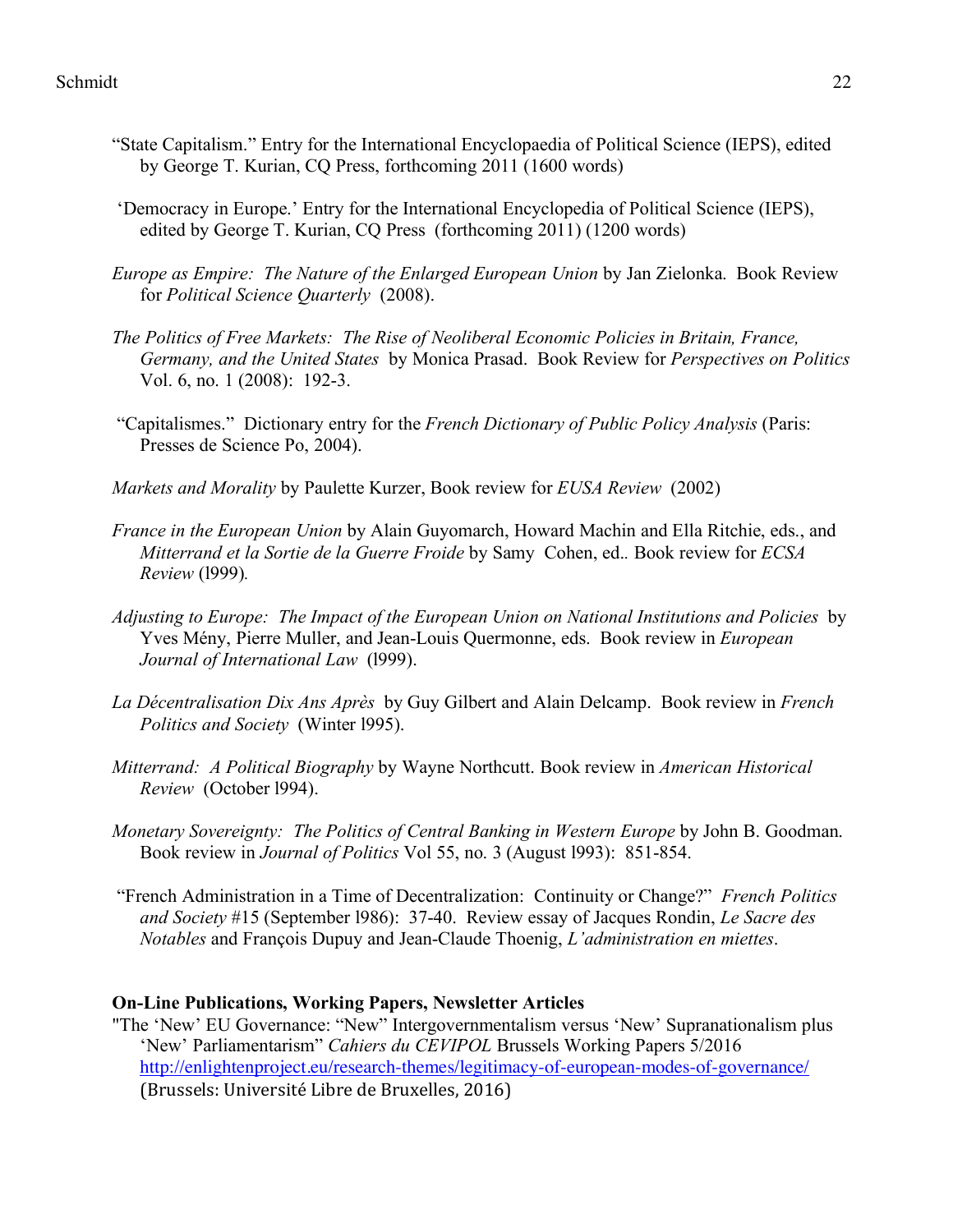- "Does Discourse Matter in the Politics of Building Social Pacts on Social Protection? International Experiences." Working Paper for Economic Commission for Latin American and the Caribbean of the United Nations—CEPAL, Santiago, Chile. Social Policy Series 178 (June 2013). http://www.eclac.org/cgibin/getProd.asp?xml=/publicaciones/xml/0/50600/P50600.xml&xsl=/publicaciones/ficha.xsl&ba se=/publicaciones/top\_publicaciones.xsl# http://www.eclac.org/publicaciones/xml/0/50600/Doesdiscoursematter.pdf
	- Spanish version: "Es importante el discurso en la política de construcción de pactos sobre protección social? Experiencias internacionales?" http://hdl.handle.net/11362/37256
- "The Discursive Double Game of EMU Reform: The Clash of Titans between French White Knight and German Iron Lady." EUDO eBook *The Euro Crisis and the State of European Democracy* (Fiesole: European University Institute, 2013)
- "Analyzing Ideas and Tracing Discursive Interactions in Institutional Change: From Historical Institutionalism to Discursive Institutionalism." Harvard Center for European Studies, CES Papers, Open Forum #3 (January 2011).
- "The European Union in Search of Identity and Legitimacy: Is More Politics the Answer?" Working Paper for the Institute for European Integration Research, Austrian Academy of Sciences, Vienna (July 2010) http://www.eif.oeaw.ac.at/workingpapers
- "Democracy and Legitimacy in the European Union Revisited: Input, Output *and* 'Throughput" Working paper for the Research College on the Transformation of Europe, Otto Suhr Institute, Freie Universität KFG Working Paper no. 21 (November 2010). http://www.polsoz.fuberlin.de/en/v/transformeurope/publications/working\_paper/WP\_21\_November\_Schmidt.pdf
- "Explaining *Democracy in Europe*" Council for European Studies Newsletter vol. 38, no. 2 (Autumn 2008): 106-112.
- "'Menu Europe:' Re-inventing the EU after the Irish no" EUSA Review Forum, *EUSA Review* (Fall 2008)
- "Bringing the State back into the Varieties of Capitalism and Discourse back into the Explanation of Change." Center for European Studies, Harvard University *Program for the Study of Germany and Europe Working Paper Series 07.3* (2007).
- "Commentaire sur la question: Universités et recherche: doit-on reproduire le « modèle américain »?" Write-up of comments for the symposium on university reform in France. *Futuribles* (Dec. 7, 2007).
- "Democracy in an Enlarged European State." Article for the new Italian online journal: *EG - European Governance* November 2007.
- "The Role of Public Discourse in European Social Democratic Reform Projects," *European Integration online Papers* (EIoP) Vol. 9 (2005) N° 8; http://eiop.or.at/eiop/texte/2005-008a.htm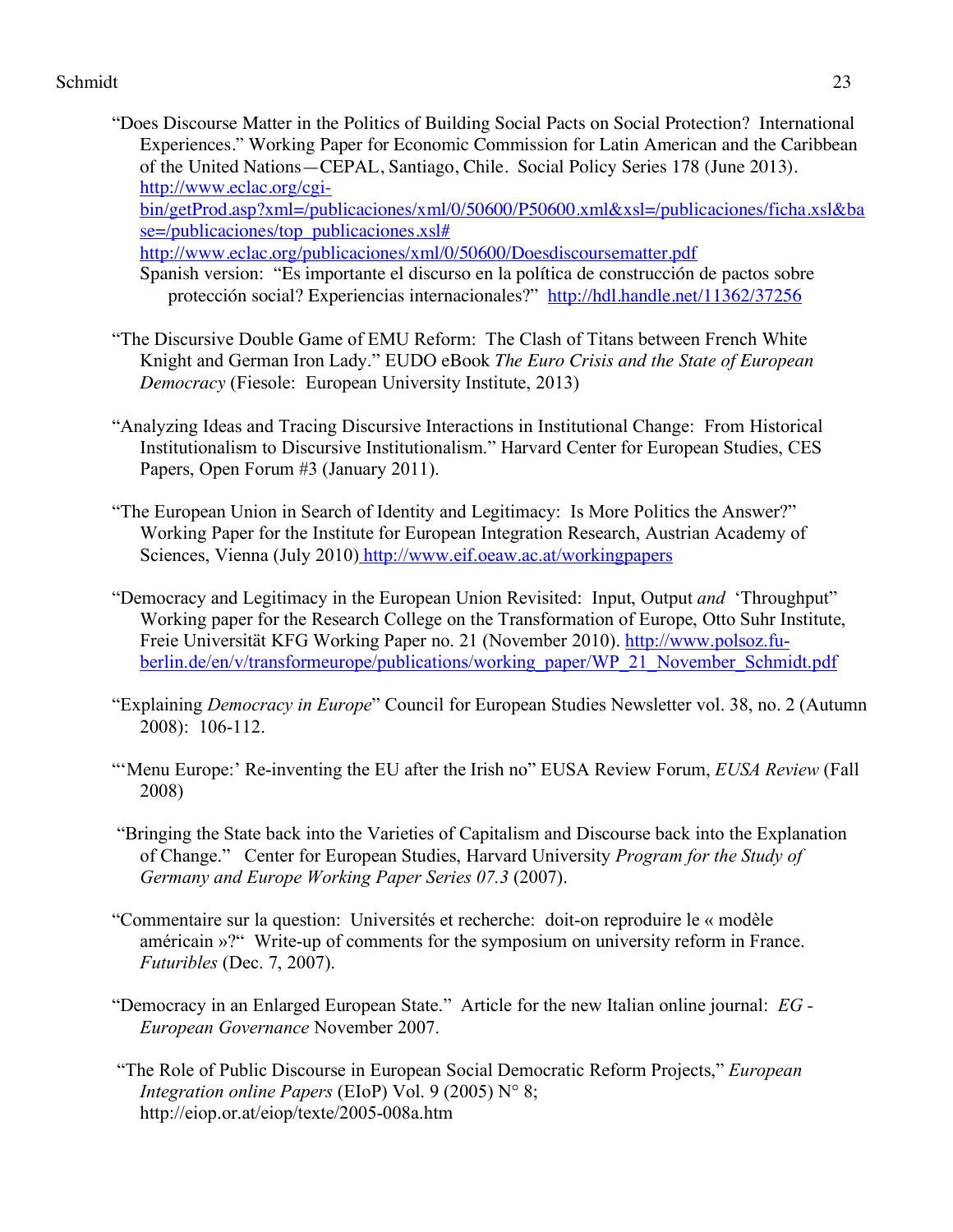- "Europeanization and the Mechanics of Economic Policy Adjustment." *European Integration online Papers* (Eiop) vol. 5, no. 6 (2001) http://eiop.or.at/eiop/texte/2001-006a.htm
- "Globalization, European Integration, and National Economic Adjustment." *Newsletter* Political Economy in the World System and Political Sociology groups of the American Sociological Association (Spring 2001).
- "Approaches to the Study of European Politics," ECSA Review Forum ( wrote introductory essay, plus solicited contributions by George Tsebelis, Thomas Risse, and Fritz W. Scharpf) *ECSA Review* vol. 12, no. 2 (Spring l999): 4-9.
- "The EU and its Member-States: Institutional Contrasts and their Consequences." MPIfg Working Paper 99/7 (May 1999).

# **Policy Journal Articles, Online Think-Tank Pieces, Policy Briefs and Reports, Op-Eds**

- "The Future of Europe: Differentiated Integration through more Integration, Decentralization, and Democracy in a 'Soft Core' European Union." Prepared for the Council for European Studies: Essay on the Past, Present, or Future of European Studies, for a forthcoming edited volume (submitted Oct. 2019)
- "Teaching Europe." Interview in *Europe Now* by Council for European Studies network European Integration and Global Political Economy. (Nov. 2, 2017). See interview http://www.europenowjournal.org/2017/11/01/teaching-europe-an-interview-with-cathie-jomartin-and-vivien-schmidt/
- "Has Neoliberalism gone too far? And if so, where do we go from here?" Blog for the Sheffield Political Economy Research Institute (SPERI), based on a speech at The Bank of England, London. 12 July 2017 http://speri.dept.shef.ac.uk/2017/07/17/has-neoliberalism-gone-too-farand-if-so-where-do-we-go-from-here/
- "How Do Progressives Fight Back against Populism?" *Social Europe* online journal, April 12, 2017 https://www.socialeurope.eu/2017/04/progressives-fight-back-populism/
- "How Should Progressives respond to the EU's many Crises and Challenges to Democracy?" *Progressive Post* Brussels: Foundation for European Progressive Studies (April 3, 2017) http://www.progressivepost.eu/progressives-respond-eus-many-crises-challenges-democracy/
- "The EU's New White Paper Underlines Why Europe Need to be More Open to its Citizens" (with Matthew Wood) *LSE EUROPP Blog* http://blogs.lse.ac.uk/europpblog/2017/03/10/the-eusnew-white-paper-underlines-why-europe-needs-to-be-more-open-to-its-citizens/ and quoted in *Politico* http://www.politico.eu/newsletter/playbook/politico-brussels-playbookpresented-by-epp-group-eu-presidential-inauguration-gazprom-deal-turkey-tension/
- "European Democracy is in a Parlous State" *The Cipher Brief* online journal (July 13, 2016) https://www.thecipherbrief.com/article/european-democracy-parlous-state-1095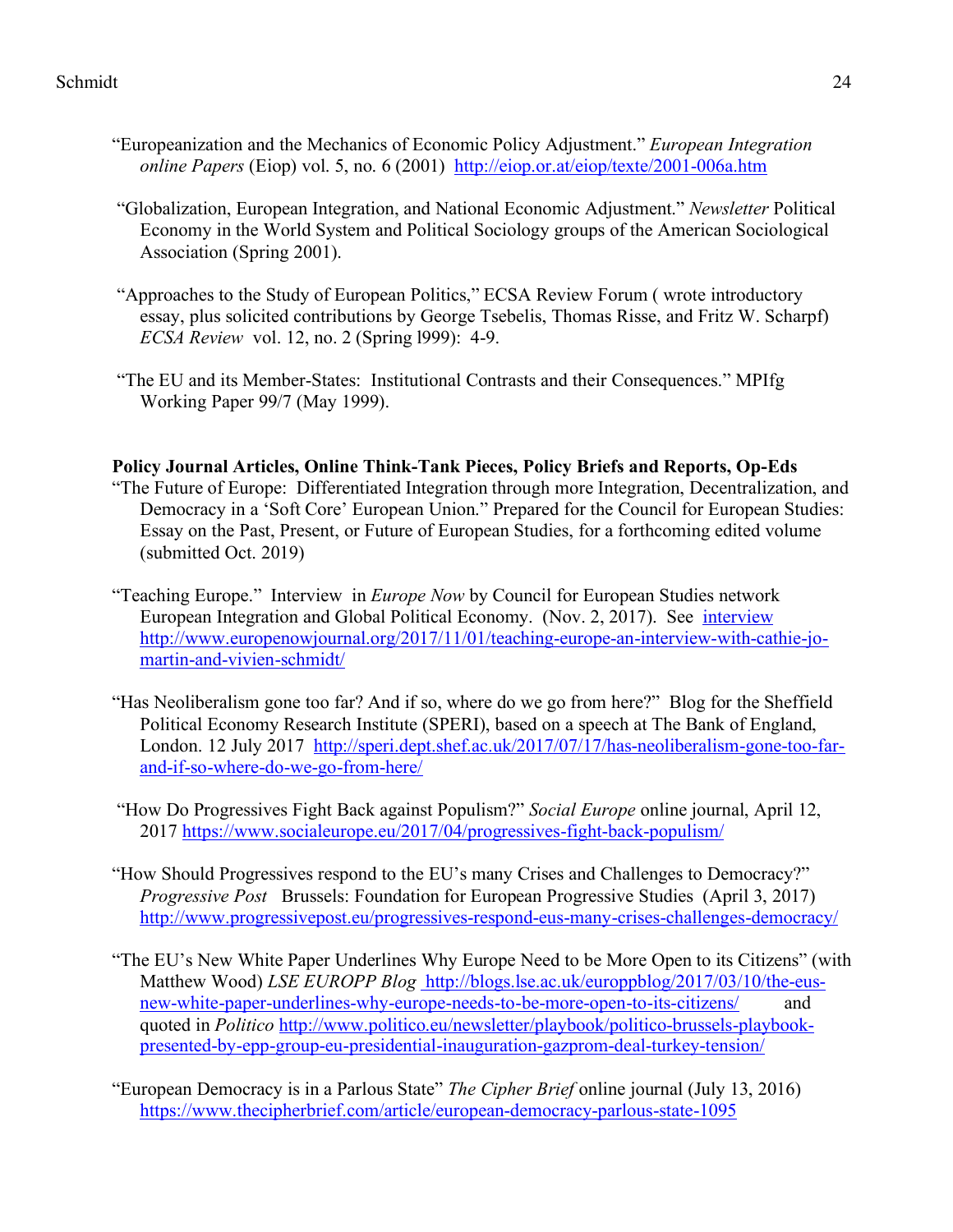- "Brexit and the EU: A New Deal or No Deal at All." Blog for *Governance* journal (June 29, 2016). See at: https://governancejournal.net/2016/06/29/brexit-and-the-eu-a-new-deal-for-allthe-eu-or-no-deal-at-all/ or https://www.socialeurope.eu/2016/07/brexit-eu-new-deal-eu-nodeal/
- "The Issue Remarkable for its Absence in the Brexit Debate: The Resilience of Neoliberalism in Europe." Blog for Cambridge University Press (June 22, 2016). http://www.cambridgeblog.org/2016/06/the-issue-remarkable-for-its-absence-the-resilience-ofneo-liberalism or at: https://www.socialeurope.eu/2016/06/missing-topic-euref-neoliberalism-gone-far/
- "The 'New' EU Governance: 'New' Intergovernmentalism, 'New' Supranationalism, and 'New' Parliamentarism." Prepared for the IAI series: "Which Government for the European Union? An analysis of the current European institutional balance and its possible development." *Istituto Affari Internazionali* IAI Working Papers (2016) http://www.iai.it/en/node/6311 or http://www.iai.it/en/pubblicazioni/new-eugovernance
- "The Eurozone's Crisis of Democratic Legitimacy: Can the EU Rebuild Public Trust and Support for European Economic Integration?" Report on "Political Economy of EMU: Rebuilding trust and support for economic integration" prepared for the Commission, Directorate General of Economics and Finance (DG ECFIN), in partial completion of the DG ECFIN Fellowship Initiative 2014-2015 (June 22, 2015). DG ECFIN Discussion Paper 15 (Sept. 2015): https://ec.europa.eu/info/publications/economy-finance/eurozones-crisis-democraticlegitimacy-can-eu-rebuild-public-trust-and-support-european-economic-integration\_en
- Saving Social Europe: Going Beyond the EU's 'Governing by the Rules and Ruling by the Numbers' *Social Europe Journal* (Dec. 4, 2014) http://www.socialeurope.eu/2014/12/socialeurope-3/
- "Neo-Liberal Conceptions of Citizenship and the State." *Neue Gesellschaft Frankfurter Hefte*, no. 12 (2014): 20-24. http://www.frankfurter-hefte.de/Autoren-AZ/?char=s
- "How to sum up 'Woman Up'? Remarks in Conclusion of the Conference." *Woman Up Conference.* Foundation for European Progressive Studies (2014)
- "Déficit Democrático da Uniào Europeia: A Crise da Zone do Euro como un Fator Agravante?" ("The European Union's Democratic Deficit: The Eurozone as an Aggravating Factor?") in *Temas de Uma Agenda Estrateegica entre Brasil e Uniao Europeia (Strategic Issues on the EU-Brazil Agenda)* Konrad Adenauer Stiftung (2014), pp. 257-278.
- "Why are Neo-Liberal Ideas so Resilient?" (with Mark Thatcher) *Policy Network*, Oct. 24, 2013. http://www.policy-network.net/pno\_detail.aspx?ID=4500&title=Why-are-Neo-liberal-ideasso-resilient- (Also appeared in *Social Europe*). A revised version also appeared in *Eutopia Magazine* (September 4, 2014) http://www.eutopiamagazine.eu/en/mark-thatcher/speakerscorner/why-are-neoliberal-ideas-so-resilient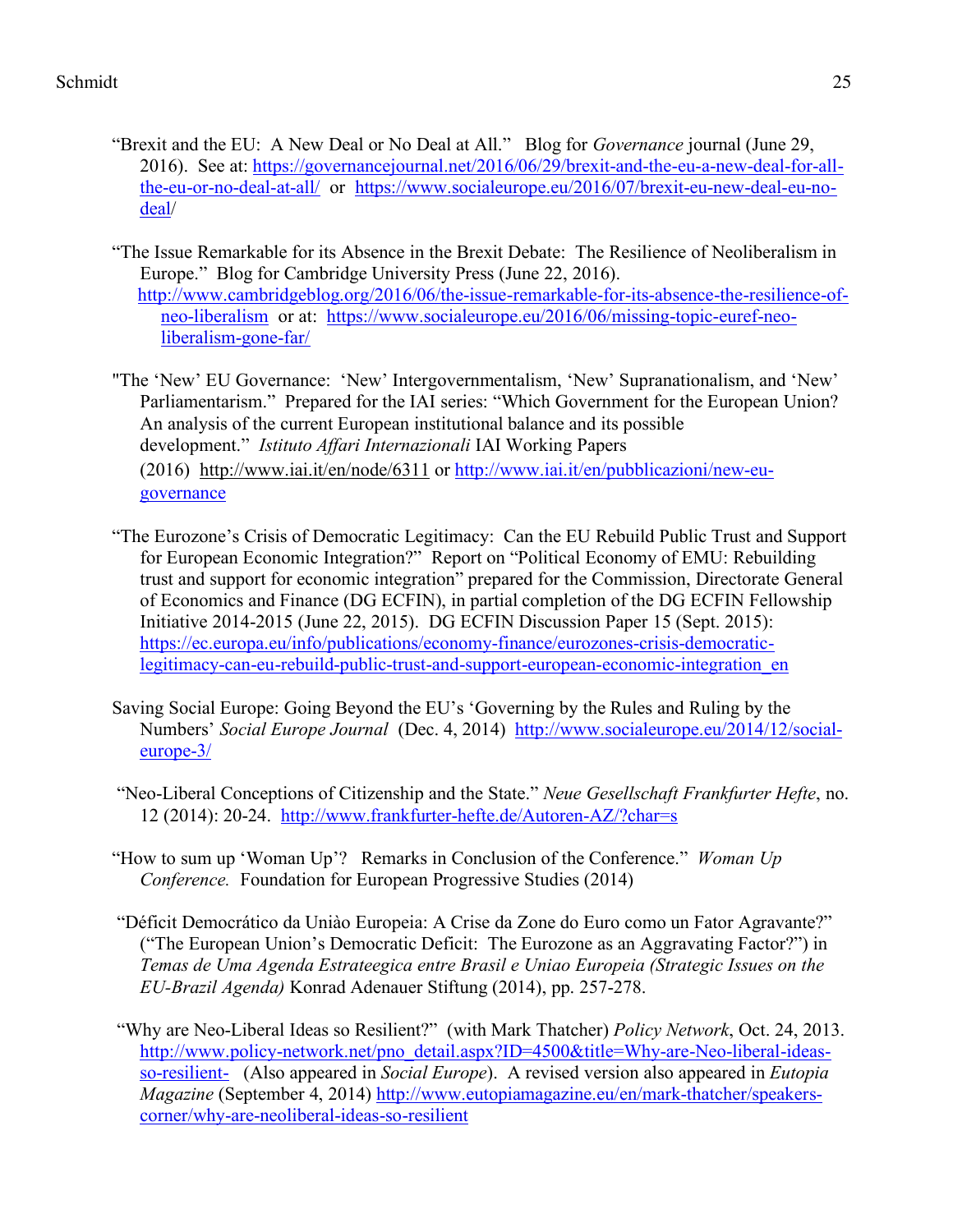- "The Eurozone Crisis: A Crisis of Politics and not Just Economics" *International Spectator* vol. 48, no. 3 (2013) http://dx.doi.org/10.1080/03932729.2013.824289
- "The Democratic Deficit in Europe: Which way forward?" *Renaissance for Europe--Turin* Brussels: Foundation for European Progressive Studies (2013) (1600 words)
- "Democratic Deficit 2.0: Can it be Fixed?" *ItalianiEuropei* (online magazine and EU-focused foundation and thinktank) (2013) (2000 words)
- "Democracy in the EU: The Building Blocks for a Fully Democratic Future," Special issue of *Queries* FEPS (Foundation for European Progressive Studies) Special issue of "The Next Chapter of European Democracy," 3/9 (2012-2013): 63-75 http://www.feps-europe.eu/assets/c5c54c1f-c528-41b0-95c3-5e5515358db7/355.pdf
- "De la Démocratie dans l'Eurozone" *Telos* online journal, January 7, 2013 http://www.teloseu.com/fr/europe/europe-politique/de-la-democratie-dans-leurozone.html
- "EU Challenges to Democracy: Which way forward?" *Open democracy* online journal (Dec. 14, 2012) http://www.opendemocracy.net/vivien-schmidt/eurozone-crisis-challenge-todemocracy-which-way-forward
- "How to Tackle a Multinational Democratic Deficit" Interview with Vivien Schmidt (by Piotr Buras) *Fresh Thinking* no. 3 (2012), 30-32. http://www.feps-europe.eu/en/news/298\_n032012 the-wake-up-call-for-democracy-in-europe
- "From Social Movements and Citizens to Policies, Processes, and Politics in European Governance: The Need for New 'Next Left' Ideas and Discourse." *Next Left: Building New Communities* Next Left, vol. 5 (2012).
- "EU Differentiated Integration and the EU Political Economy." Policy brief for the European Parliament Committee on Constitutional Affairs for the workshop on 'Challenges of Multi-Tier Governance in the European Union: Effectiveness, Efficiency and Legitimacy.' (draft report filed Oct. 31, 2012; published March 2013) PE474.438. See pp. 161-175 in full report: http://www.europarl.europa.eu/committees/en/studiesdownload.html?languageDocument=EN &file=92910
- "EU Austerity Measures: Why the Nobel Peace Prize Matters." Op-ed (with Cornel Ban) for WBUR radio online (Oct. 18, 2012) http://cognoscenti.wbur.org/2012/10/18/nobel-peaceprize-austerity-ban-schmidt
- "Can the EU Bicycle turn into a Jet Plane by 2020? Two Pathways for Europe" *German Marshall Fund EuroFuture Series* (Sept. 2012). http://www.gmfus.org/publications/can-eubicycle-turn-jet-plane-2020
- "Dealing with Europe's Other Deficit" *Juncture* Institute for Public Policy Research vol.19, no. 2 (2012): 102-108.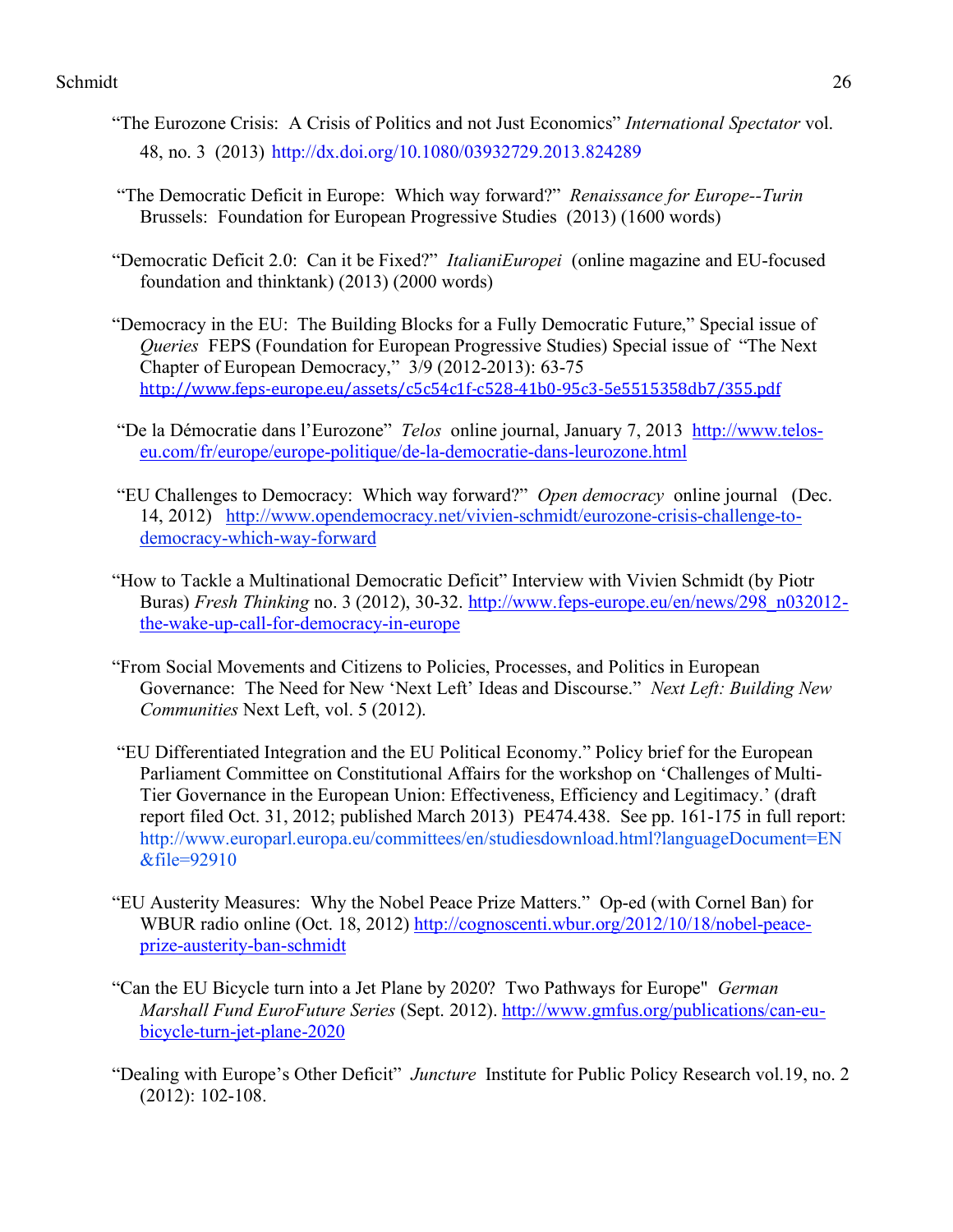- "Eurozone crisis reveals lack of clear leadership." Op-ed for the *Boston Globe* July 22, 2012. http://articles.boston.com/2012-07-22/business/32764980\_1\_eurozone-crisis-europeanmonetary-fund-debt-and-deficits
- "Democratizing the Eurozone." *Social Europe Journal* online (May 15, 2012). http://www.social-europe.eu/2012/05/democratizing-the-eurozone/
- "Can Europe Survive the Euro?" *Foundation for European Progressive Studies,* March 17, 2012 http://www.renaissance-europe.eu/en/discours www.youtube.com/watch?v=ySEpN1BKbEw also published online at *e-International Relations: http://www.e-ir.info/2012/08/06/caneurope-survive-the-euro/*
- "Europe 2020: The devil is in the details." *Bepa Monthly Brief (Bureau of European Policy Advisors—EU Commission)* Issue 52, Dec. 2011/January 2012.
- "Saving the Euro will mean Worse Trouble for Europe." *Foreign Affairs* online, Nov. 29, 2011. http://www.foreignaffairs.com/articles/136694/vivien-a-schmidt/saving-the-euro-will-meanworse-trouble-for-europe or http://fam.ag/vIhGaW

"Can Technocratic Government be Democratic?" *Telos* (online French thinktank) Nov. 23, 2011 http://www.telos-eu.com/en/article/can-technocratic-government-be-democratic or http://www.telos-eu.com/fr/article/un-gouvernement-technocratique-peut-il-etre-demo

- "The EU—An Extinct Vision?" *Neue Gesellschaft Frankfurter Hefte*, vol. 7/8 (July/August 2011). http://www.frankfurter-hefte.de/Aktuelle-Ausgabe/
- "Transatlantische Beziehungen im Ubergang",("TransAtlantic Relations in transition"—with Jolyon Howorth) *Neue Gesellschaft Frankfurter Hefte*, vol. 7, no 10: 2010, pp.37-40
- "Europe : pour plus de démocratie !" ("EU economic governance needs more democracy") *Telos* French online think-tank http://www.telos-eu.com/fr/node/1812/print (fr); http://www.teloseu.com/en/node/1811/print (eng) July 19, 2010.
- Ökonomische Solidarität in der EU: Großer Sprung nach vorn oder zu große Herausforderung?"" (EU Economic Solidarity: A Great Leap Forward or a Bridge too Far?) *Neue Gesellschaft* - *Frankfurter Hefte* vol 7, no 8: 2010 (2500 words)

"A 'menu Europe' will prove far more palatable," Comment in the *Financial Times* July 22, 2008.

"L'Europe à la Carte?" Op-ed in *Telos*, the French online think tank journal, July 7, 2008.

"Democrazia in Europa e in America," *EAST*, no. 17 (December 2007): 74-88.

"The Problems of Democracy in Europe: New Practices, Old Ideas, No Discourse." *Neue Gesellschaft / Frankfurter Hefte* Newsletter of the Friedrich Ebert Stiftung (October 2006).

"French views of Globalization" *Foreign Policy* (May/June 2005).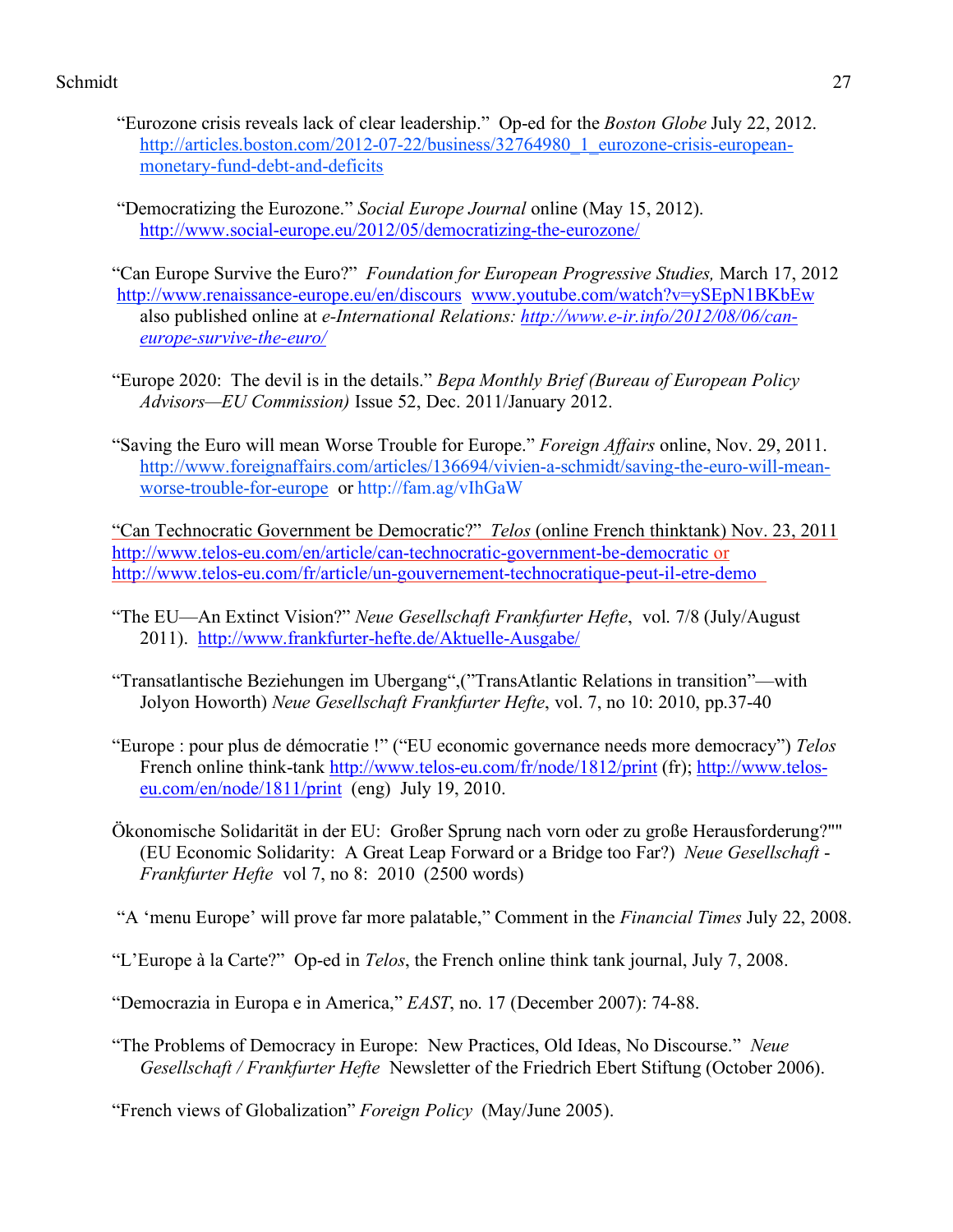"Europe's Democracy Dilemma" op-ed in the *Financial Times*, August 11, 2003.

"Entretien avec Gaston Defferre," Pouvoirs Locaux no. 34 (March 1992): 34-36.

# **Media Interviews, TV/Radio Appearances, Videos on presentations:**

Interview on the rise of populism at the European University Institute (Florence, Feb. 21, 2019) https://youtu.be/DOZRNPugoNM

Cited in keynote speech by former Italian Prime Minister Giuliano Amato at the EU2017EE Conference: "Nation States or Member States? Reimagining the European Union" Nov. 1, 2017 https://youtu.be/ULVBKptncH8

Interview on Bloomberg Quint on the German elections, Sept. 25, 2017 http://www.bu.edu/pardeeschool/2017/09/28/schmidt-on-bloomberg-quint-on-germanelection/

Interview on CNBC Asia on the German elections, Sept. 24, 2017 "How Will a New German Government Tackle Issues Like Greece?"

Quoted in *Washington Post* on the French elections. May 9, 2017: https://www.washingtonpost.com/world/europe/why-the-populists-didnt-win-frances-presidentialelections/2017/05/08/061b5930-3023-11e7-a335 fa0ae1940305\_story.html?utm\_term=.cde6d8862ca4

Quoted in *Boston Herald* on the French elections, May 8, 2017 http://www.bostonherald.com/news/international/2017/05/macron\_wins\_presidency\_in\_decisive\_f ashion

Interview on KCBS Radio, San Francisco (5 minutes), May 8, 2017

Quoted in *Washington Post* on the French elections on March 28 and 30, 2017: https://www.washingtonpost.com/world/frances-presidential-election-may-determine-thefuture-of-the-european-union/2017/03/30/df1d4c7e-13c8-11e7-bb16- 269934184168\_story.html?utm\_term=.486bede3e8f2

https://www.washingtonpost.com/news/global-opinions/wp/2017/03/28/the-guesstimatorpredict-the-french-presidential-election-and-win-a-free-postsubscription/?utm\_term=.2b535cd2707a

Quoted in Spanish press *Ethic.Es* on democracy in the EU http://ethic.es/2016/09/la-busqueda-deeuropa/

Quoted on France in Europe following Brexit in the Washington Post July 18, 2016: https://www.washingtonpost.com/world/europe/with-britains-exit-from-the-european-unionfrance-sees-an-opening/2016/07/18/1e6edb32-42d6-11e6-a76d-3550dba926ac\_story.html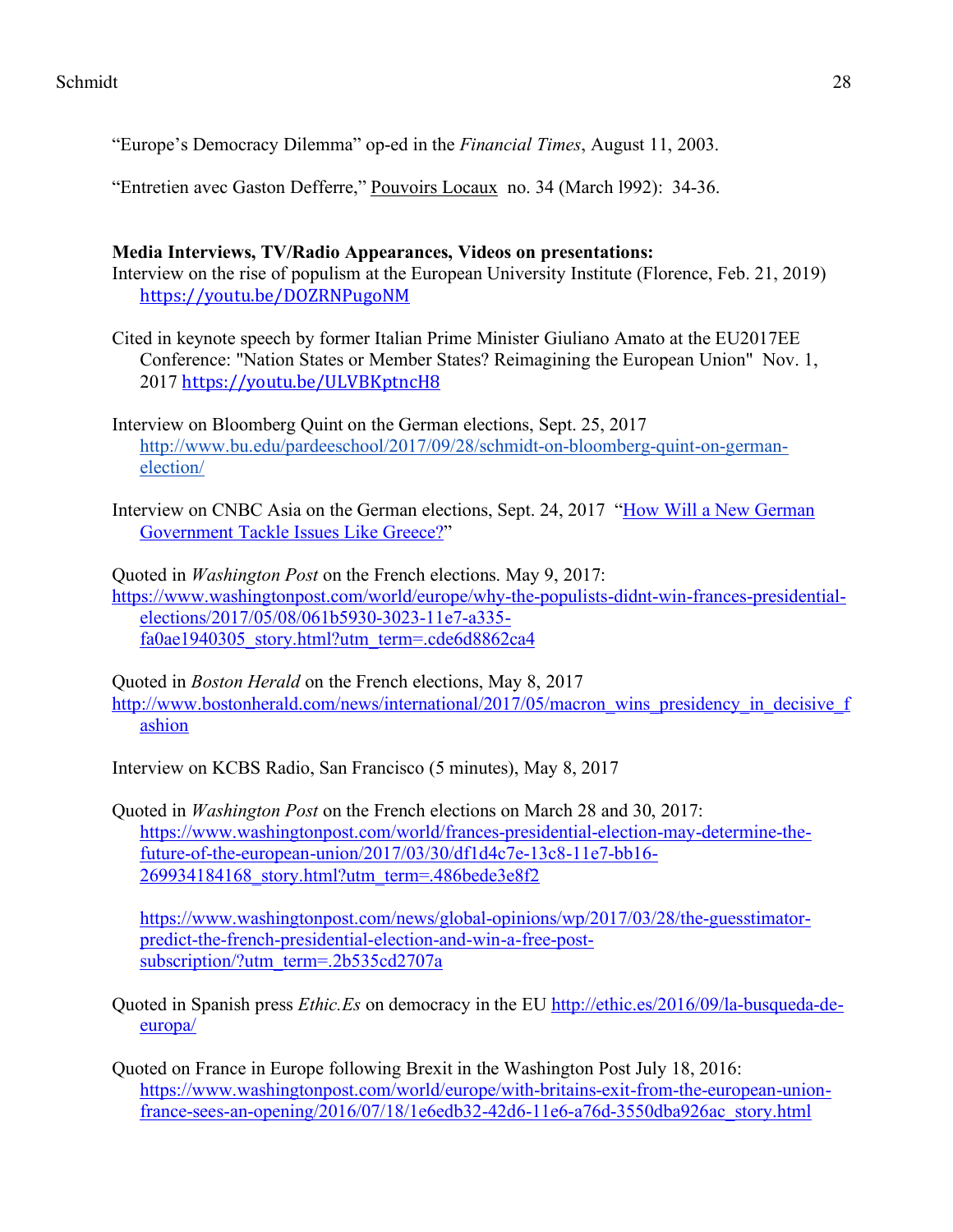- NPR 'on point' with Tom Ashbrook: Interviewed on "The Schengen Crisis" Jan. 27, 2016 http://onpoint.wbur.org/2016/01/27/schengen-zone-european-union-borders
- Interview on Europe's Crisis of Democratic Legitimacy, and the Rise of Populism in the Hungarian weekly *HVG* (Jan. 4 2016) http://hvg.hu/itthon/20160104 vivien schmidt interju menekultek; http://hvg.hu/gazdasag/20160106\_vivien\_schmidt\_interju\_eurozona\_eu\_reform
- "The Euro Crisis of Governance: Legitimacy at Risk?" Lecture at University College Dublin, November 16, 2015: https://www.youtube.com/watch?v=ttPk3CQOZug&index=10&list=PLHKVjBSDqMB6VImr 3bEut6Cp0In5Wrp7n
- "Greece's Misery: A Fraternity in Which Everyone gets Hazed?" Interview in *BU TODAY*, July 17, 2015 http://www.bu.edu/today/2015/greek-bailout-2015/
- Comment on Chancellor Merkel's austerity policy on German TV news (ARD) show *Bericht aus Berlin* Feb 4, 2015: http://www.tagesschau.de/bab-3157~ bab-sendung-175.html
- Quoted in the Greek newspaper *Kathimerini* by Xenia Koumalaki on the Eurozone crisis (Nov. 6, 2014) http://www.kathimerini.gr/790664/article/epikairothta/kosmos/epi8esh-z-k-gioynker- kata-twn-nt-kameron-kai-mateo-rentsi
- Quoted in the Greek newspaper *Kathimerini* by Xenia Koumalaki on the Eurozone crisis and the role of Germany, Aug. 31, 2014 http://www.kathimerini.gr/781824/article/epikairothta/politikh/agwnia-gia-thn-enothta-thseyrwzwnhs
- Interview in the *Corriere della Sera* by Lorenzo Salvia: "La ricetta di Vivien Schmidt: Stare nell'euro a queste condizioni è un'agonia." Nov. 26, 2013.
- *Policy Network* article on *Resilient Liberalism* quoted at length by William Pfaff in Op-ed for the Chicago Tribune, Nov. 5, 2013 http://www.chicagotribune.com/news/columnists/sns-201311051800--tms--wpfafftr--v-a20131105-20131105,0,7893432.column
- Book launch and debate on *Resilient Liberalism in Europe's Political Economy* with book contributors and commentators, University of Milan, Oct 11, 2013 http://portalevideo.unimi.it/media?mid=333
- Quoted by the *Associated Press* in "EU to Change Budget Calculation to Ease Austerity" by Juergen Baetz, Sept. 19, 2013.
- Interview on the Eurozone Crisis, by the *Crisis Observatory* Eliamep, Hellenic Foundation for European and Foreign Policy, Athens, Greece. Interviewed in July 2013, posted Sept. 19, 2013: http://crisisobs.gr/en/2013/09/interview-of-vivien-a-schmidt-professor-at-bostonuniversity-to-the-crisis-observatory/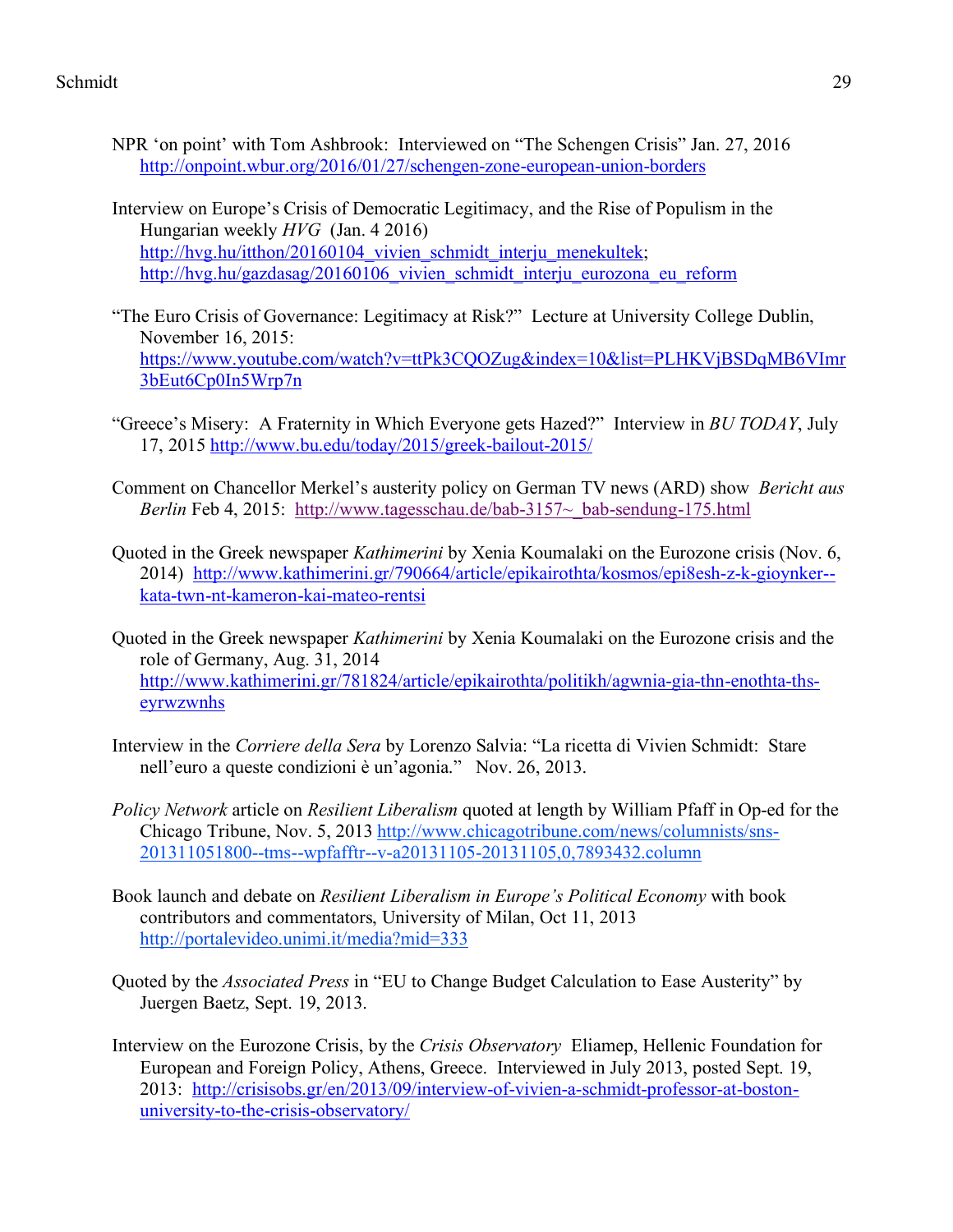- Three part interview on the Eurozone crisis, Boston University media services May 2013: http://www.bu.edu/cas/schmidt-europe-video/
- Interviewed on the announced UK referendum on membership in the EU by the *Correio Brasiliense* Jan. 24, 2013.
- Quoted in *Harvard Political Review* in article by Krister Koskelo, "Europe: Between Technocracy and Democracy" Oct. 2012 http://hpronline.org/world/europe-between-technocracy-anddemocracy/
- Interview in *EurActiv*, the main French online news site on Europe « La Commission ne peut pas nier qu'elle fait de la politique » September 11, 2012. http://www.euractiv.fr/vivien-schmidtcommission-nier-politique-interview
- Quoted in Social Europe, May 5, 2012, Jeremy Cliffe, "The Meaning of François Hollande http://www.social-europe.eu/2012/05/the-meaning-of-president-francois-hollande/
- Quoted in the Boston Globe, May 8, 2012 http://www.bostonglobe.com/opinion/editorials/2012/05/08/long-time-austerity-wise-buteurope-should-ease/7DMBmkPK0DDp5elabAh3jO/story.html
- WZBC Radio interview on the French Elections, May 5, 2012.
- NPR Marketplace in the Morning: A short clip from my comments at a Brown Watson Institute Conference on the Eurozone Crisis. (April 27, 2012) http://www.marketplace.org/topics/world/economy-40/thinking-about-eurozone-bar
- Interview with Mark Blyth on the Future of the Euro, Watson Institute, April 2012 http://vimeo.com/41372671
- China Radio International interview and roundtable on the French elections, April 18, 2012. http://english.cri.cn/8706/2012/04/19/2861s694202.htm
- Quoted in op-ed in *Sole 24*: "Fiscal Compact: I Gironi che dividono l'Europe" by Giuliano Amato, Feb. 2, 2012 http://www.ilsole24ore.com/art/commenti-e-idee/2012-02-05/gironidividono-europa-141401.shtml?uuid=AasahRnE
- "Businesses want EU leaders to stimulate Growth." *Boston.com* web edition of the *Boston Globe*, Quoted in this article by Sarah di Lorenzo and David McHugh, AP, Dec. 11, 2011.
- France 24 International Cable Television interview: Comment on the EU Summit proposals to save the Eurozone, Dec. 9, 2011.
- Bloomberg Television interview: On Berlusconi's Legacy. November 16, 2011 http://bloom.bg/tJd6hr (video link)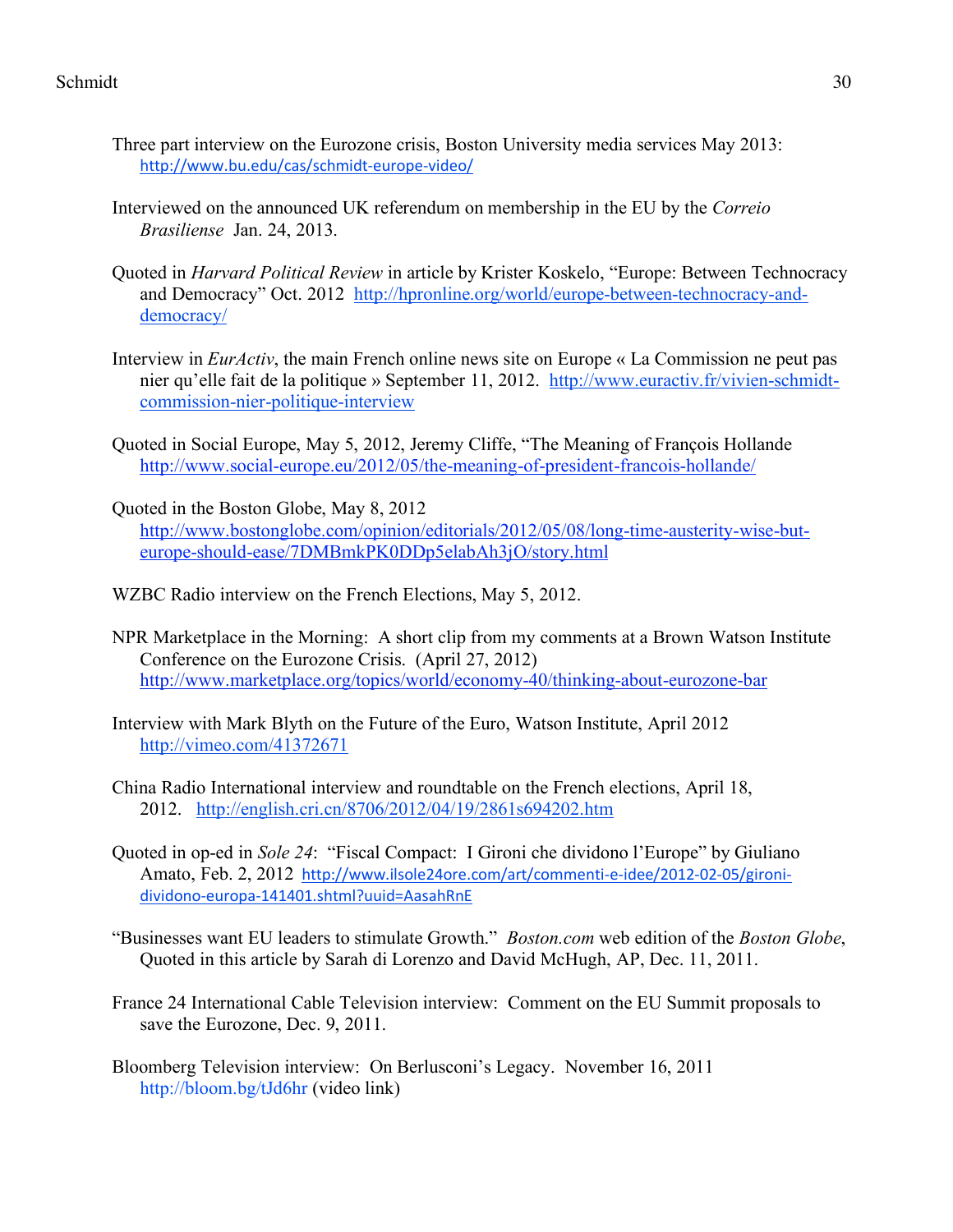- Profile in Italian newspaper *Europa* Nov. 11, 2011: http://www.europaquotidiano.it/dettaglio/130554/europa in crisi viva leuropa ma senza de mocrazia i tecnocrati non bastano
- NPR on point: "The Greek Crisis" November 1, 2011 http://onpoint.wbur.org/2011/11/04/greeks?autostart=true or http://bit.ly/undn2m (audio link) my intervention begins at 32:54
- "Europe digs ever deeper debt hole" Quoted in this article by Roddy Thomson, *Agence France Presse* Sept. 18, 2011.
- "Savage drive to tame EU debt ramps up rage factor," Quoted in this article*, Agence France Presse* Aug. 11, 2011.
- Panelist discussing the strikes in response to the European economic crisis on 'Debates' France 24 International Cable News Channel, Dec. 15, 2010.
- Commentary in SME, the leading Slovak newspaper, on my views of Europe's future as published in JCMS Annual Review 2009 article. Oct. 11, 2009.
- Interview on Europe in *Ouest France* Sept. 5, 2009
- Panelist discussing the European Economic Crisis on 'Debates' France 24 International Cable News Channel, March 2, 2009
- Interview on the American Presidential Election Results *La Lettre Jean-Jaurès* no. 88 (Jan-Feb. 2009)
- "'Re-inventing the EU after the Irish no" *Neue Gesellschaft / Frankfurter Hefte* Newsletter of the Friedrich Ebert Stiftung (December 2008).
- Interview on the American Presidential Elections *La Lettre Jean-Jaurès* no. 85 (Sept-Oct. 2008)
- Interviews in Dutch newspapers on French President Sarkozy's foreign policy by Frank Renout: *Die Standaard* July 19, 2008; *AD* July 21, 2008.
- Panelist discussing the Irish Referendum on 'Debates' France 24 International Cable News Channel, June 11 (with MEP Bervenche Bérès and Fr MP Pierre Lequiller) and 13, 2008. Links: http://www.france24.com/en/20080612-what-if-ireland-votes-no-lisbon-treaty-france-24-debate&navi=DEBATS; http://www.france24.com/en/20080614-debate-european-unionlisbon-treaty-ireland-referendum-no-vote&navi=DEBATS
- "Democracy in Europe and Dutch concerns." Interview in the Amsterdam-based, Dutch newspaper: *NRC Handelsblad* by Joop Meijnen, Dec. 6, 2007.
- "The French Presidential Elections." Interview in *La Stampa*, the Turin-based Italian newspaper, by Maria Maggiore (Oct. 27, 2007)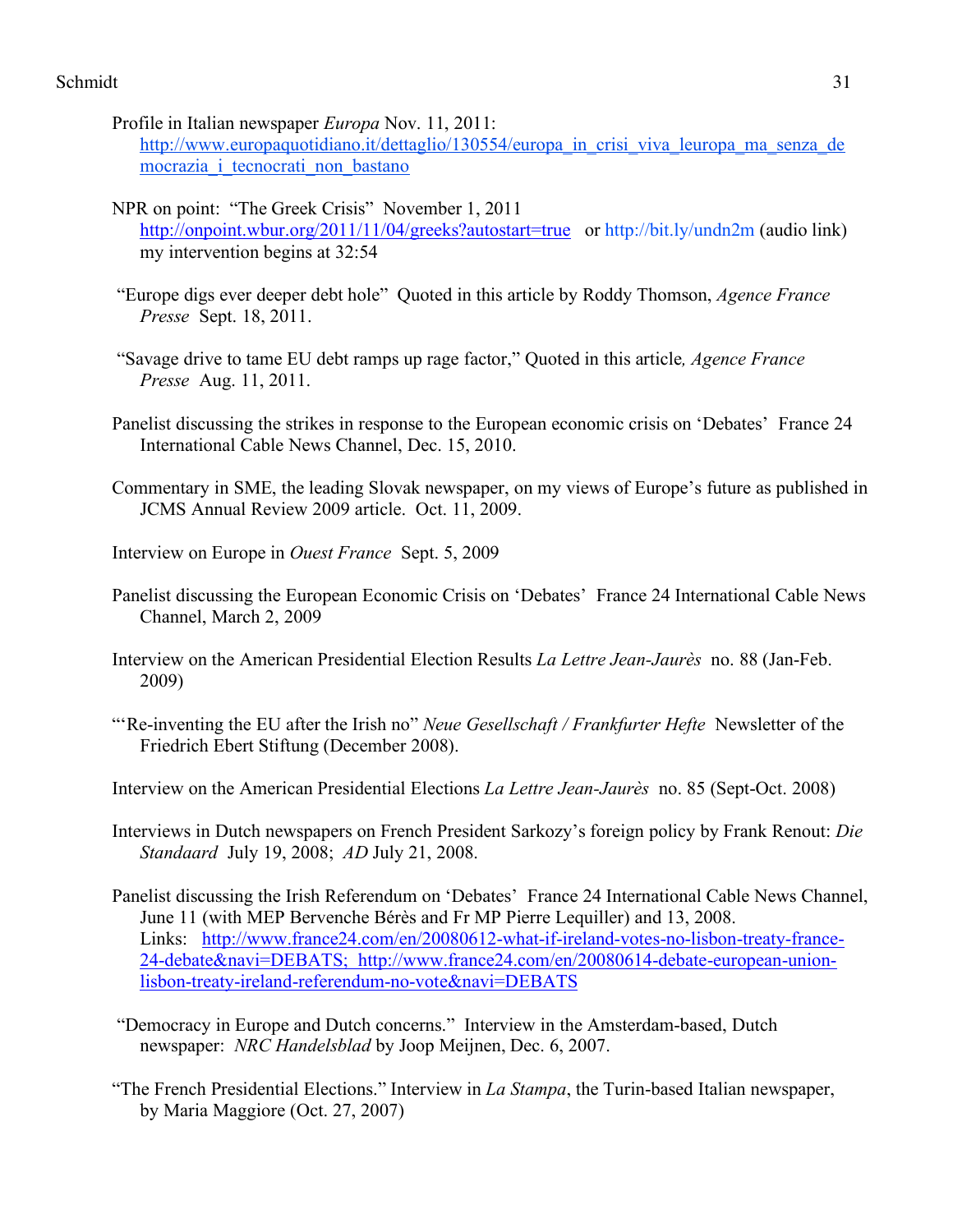- "French Constitutional Reform." Commentator on 'Le Débat' with Sylain Attal, France 24 (international TV news channel) (Paris, July 12, 2007).
- "Les Etats-Unis, cinq ans après le 11 septembre." Commentator on Radio France Internationale with Philippe Kaplan (Boston, September 11, 2006)
- "The French Riots." Commentator on NewsNight with Jim Braude, New England Cable Television News (Boston, Nov. 9, 2005).
- "France: La Réforme Impossible." Panelist on France Culture radio show 'Contre Expertise' with host Brice Couturier (Paris, 12- 1pm, July 28, 2005).
- "The American Elections" Commentator on French Radio show RFI (Boston, November 1, 2004).
- "The European Constitutional Treaty and France." Panelist on TV news show for LCI (Paris, June 1, 2004).

# **Workshops and Conferences Organized (recent):**

- 'What Future for Europe? Differentiated Integration and Beyond.' Workshop co-organized with Sergio Fabbrini for a Special Symposium issue of *Comparative European Politics* (Rome, March 19-20, 2018)
- Enlighten H2020 Agora Forum: "Are Hard Times the Mother of Invention? Efficiency and Legitimacy of Crisis-Born European Modes of Governance." In addition to public talks at BU's Pardee School and Harvard's Center for European Studies, I hosted a one-day workshop with two thematic panels focused on the fast and slow-burning aspects of the Eurozone crisis, addressing questions of legitimacy and efficiency in crisis responses. Boston University, Pardee School (April 12, 2016)
- The Fifth Transatlantic Dialogue on Gender Issues, Woman Up! for a New Progressive Agenda, hosted by the Center for the Study of Europe, in collaboration with BU's Women, Gender and Sexuality Studies Program, sponsored by the Foundation for European Progressive Studies (FEPS) and the Fondation Jean Jaurès. The conference explored theoretical, strategic and policy challenges concerning gender equality facing progressives on both sides of the Atlantic and to consider ways to strengthen progressives' positions in future elections. (Boston University, March 3-4, 2014)
- "Financial Stability and Energy Security in the Americas and Europe: The Role of Transnational Policy Networks." Exploratory workshop with international participants sponsored by Boston University and the European union Commission's Framework 7 Global Reordering: Evolution through European Networks (GR:EEN) (Boston, 14-15 February, 2013)
- "Resilient Liberalism: The European Political Economy through Boom and Bust." Sequence of two workshops with international participants for co-edited book project, to be published by Cambridge University Press, funded by the Humanities Foundation of Boston University (in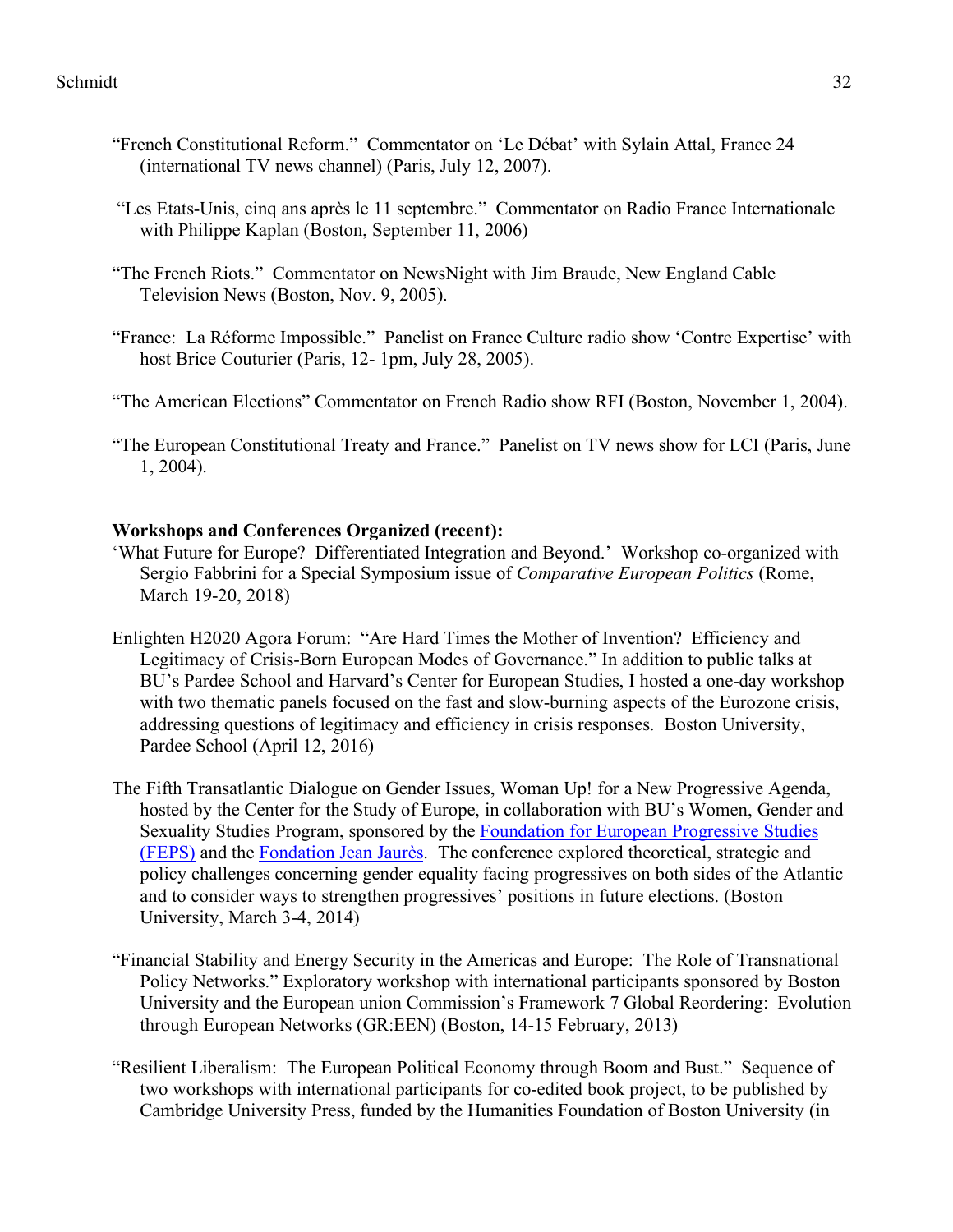Boston, March 25-26, 2012) and by the European Science Foundation (at Sciences Po, Paris, June 25-26, 2012).

- "Actors Networks in International Economy." Exploratory workshop with international participants sponsored by Boston University and the European union Commission's Framework 7 Global Reordering: Evolution through European Networks (GR:EEN) (Boston, March 5, 2012).
- "Liberty and Security in a Time of Global Reordering." Two day conference with international participants sponsored by Boston University and the European Union Commission's Framework 7 Global Reordering: Evolution through European Networks (GR:EEN) to reflect on human rights and security issues and the ways in which rights are seen as a legitimate part of the security discourse (Boston University, March 5-6, 2012).

# **Academic Papers, Presentations, and Invited Lectures (2011 to present):**

- "Europe's (euro) Crisis of Legitimacy and the Populist Backlash." Keynote speaker at the annual International Political Economy symposium on 'The Euro at 20: Past, Present, and Future' at Middlebury College (Middlebury, VT., Oct 25, 2020) http://www.middlebury.edu/academics/ipe/IPEsymposium/2019-annual-ipe-symposium/2019 program ; https://vimeo.com/371674088
- "Europe's Crisis of Legitimacy: Governing by Rules and Ruling by Numbers in the Eurozone." I was the featured speaker, presenting my forthcoming book, for this Webinar of the RECONNECT Horizon 2020 project (Boston, Oct. 23, 2020) https://reconnecteurope.eu/featured/webinar-schmidt/
- "Franco-German Responses in a Transatlantic Perspective." I participated on this panel for Harvard's Center for European Studies at the conference: "Europe's Travails: Forging a French-German Response in an Era of Transatlantic Challenges" (Cambridge, Oct. 22, 2019) https://ces.fas.harvard.edu/events/2019/10/europes-travails-forging-a-french-german-response-1
- "The Rise of Populism in Europe." Lecture for WorldBoston (Boston, Sept. 25, 2019) https://forum-network.org/lectures/great-decisions-rise-populism-europe/
- "Crisis and the Future of Democracy." Keynote Speech at the conference "Crisis Management and Democracy in EU and Latin America: Lessons Learned" for final event of the Jean Monnet Networks program held by ELIAMEP (Athens, June 27, 2019)
- "Europe's Crisis of Legitimacy: Governing by Rules and Ruling by Numbers in the Eurozone." Respondent on this author-meets-critics roundtable on the final draft of my book, at the Council for European Studies annual conference (Madrid, June 21, 2019)
- "Conflicts of Sovereignty in the European Union 3." Chair of this panel at the Council for European Studies annual conference (Madrid, June 21, 2019)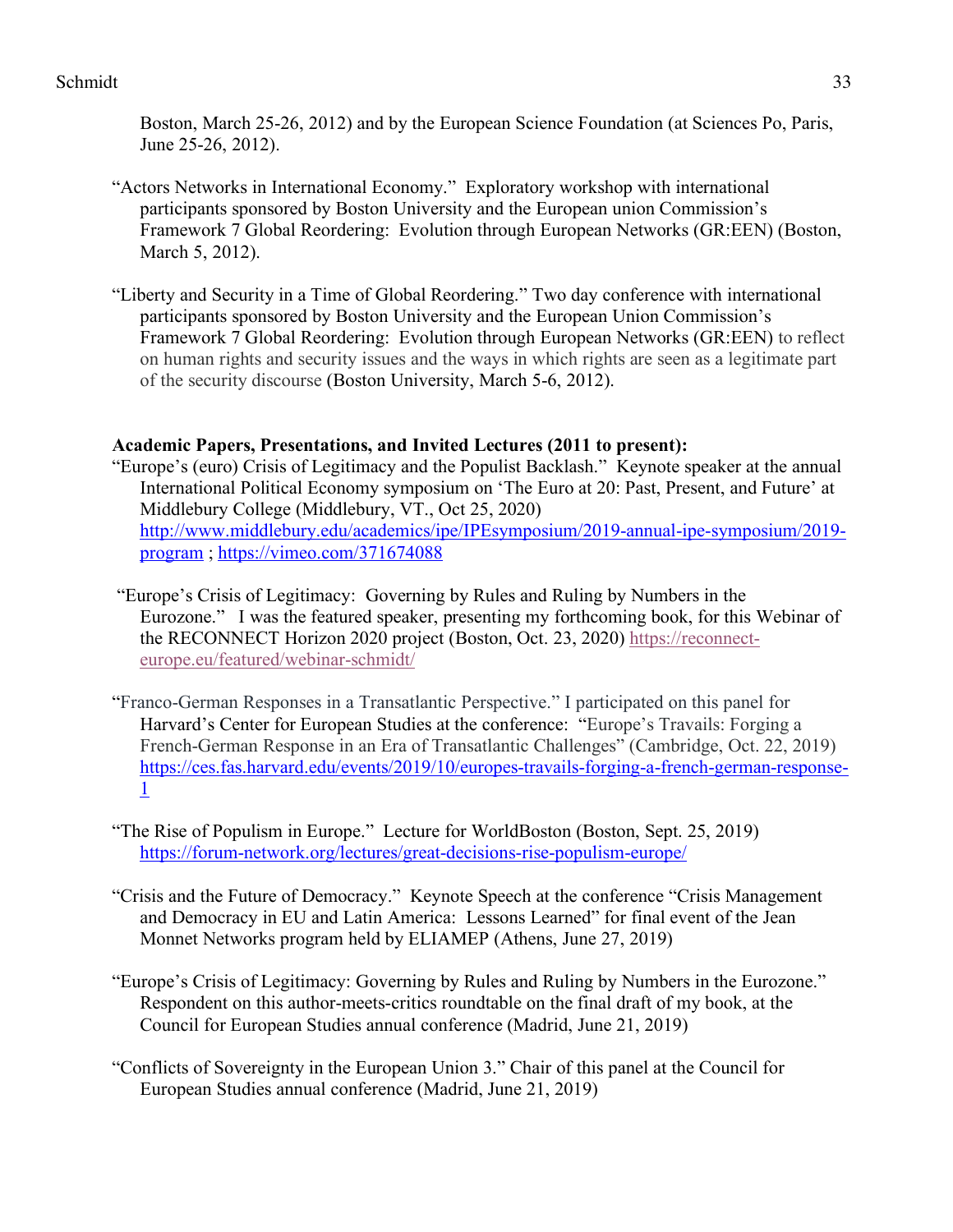- "Theorizing the Political Economy of European Integration." Chair on this panel of the Council for European Studies annual conference (Madrid, June 21, 2019)
- "Europe's (Euro) Crisis of Legitimacy." Talk for IBEI, the Barcelona Institute of International Studies (Barcelona, June 3, 2019)
- "Populism in Europe: fears and hopes, causes and results." Speaker on this panel for the conference on "Populist Narratives" at the University of Wroclaw (Wroclaw, Poland May 23, 2019)
- "How to understand contemporary Poland roots of changes and its implications." Discussion with students and activists at the University of Wroclaw (Wroclaw, Poland May 23, 2019)
- "Populism in Poland—a trend, episode, or hoax." Discussion with conference attendees, students, and the general public at the University of Wroclaw (Wroclaw, Poland May 22, 2019)
- "Panel Honoring Vivien Schmidt EUSA Lifetime Achievement Award Recipient." Honored participant on this panel at the European Union Studies Association biannual meetings (Denver, Colorado, May 9-11, 2019)
- "Ideas, Power, and European Political Economy." Discussant on this panel at the European Union Studies Association biannual meetings (Denver, Colorado, May 9-11, 2019)
- "Author meets Critics: The State of Europe: Political Theatre in an Age of Events." Commentator on this book panel at the European Union Studies Association biannual meetings (Denver, Colorado, May 9-11, 2019)
- "The Future of Europe: Integration, Disintegration, Differentiation?" Presentation for the lecture series: 'Dialogues on Europe' at La Sapienza University (Rome, April 1, 2019)
- "Politics and Organization in the Eurozone Crisis: Does the Politicization of Organizational Interaction make for more or less legitimacy?" Presentation for the conference: 'Rethinking Politics in Organization.' Copenhagen Business School (Copenhagen, March 28-29, 2019)
- "Europe's Crisis of Legitimacy: Governing by Rules and Ruling by Numbers in the Eurozone." Keynote lecture for the EU Horizon 2020 research network RECONNECT at the Norwegian Embassy's Norway House (Brussels, March 15, 2019)
- "The Rhetoric of Discontent: A Transatlantic Inquiry into the Rise of Populism." Delivered the annual Max Weber Lecture at the European University Institute (EUI) (Florence, February 20, 2019)
- "Europe's Crisis of Legitimacy: Governing by Rules and Ruling by Numbers in the Eurozone Crisis." Seminar for the Post Doctoral Fellows in the TRG "Governance, Constitutionalism and Democracy" at the European University Institute (EUI) (Florence, February 19, 2019)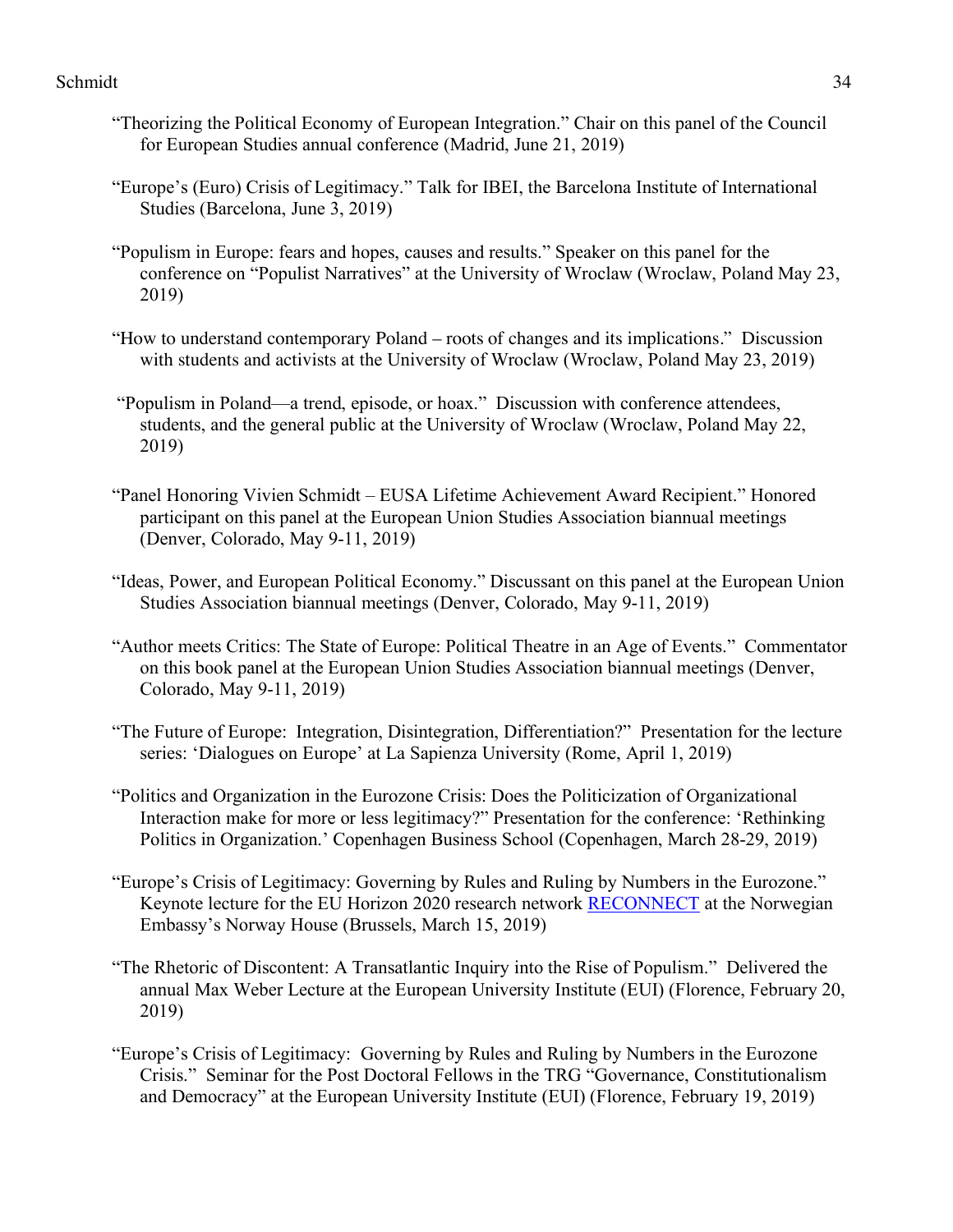- "Democracy in Europe." Talk on my 2006 book with updates based on my current work for the European Parliamentary Research Service (Brussels, Feb. 7, 2019)
- "Europe's (euro) Crisis of Legitimacy." Public Lecture at the University of Bielefeld (Nov. 27, 2018)
- "Discursive Institutionalism in Perspective." Twelve hour seminar for doctoral students in the BGHS program (Bielefeld, Nov. 27-28, 2018)
- "Challenges of European Integration or Disintegration." Participant on this panel for Harvard's Center for European Studies: 'Summit on the Future of Europe—Back to Square One' (Cambridge, MA, Nov. 5, 2018)
- "Europe's Crisis of Legitimacy: Governing by Rules and Ruling by Numbers." Presentation for the Institute of European Studies, University of British Columbia (Vancouver, Oct 19, 2018)
- "The Rhetoric of Discontent." Presentation for the Department of Political Science, Simon Fraser University (Vancouver, Canada, Oct. 18, 2018).
- "Europe's (Euro) Crisis of Legitimacy." Presentation for the Jean Monnet Center of Excellence, McGill University (Montreal, Canada, Oct 11, 2018) https://www.youtube.com/watch?time\_continue=150&v=upPmno5i4To
- "Germany's Role in the European Union and the Transatlantic Relationship: 1998-2018." Participant on this panel for the Twentieth Anniversary Celebration of the Center for German and European Studies, Brandeis University (Waltham, MA, Oct 7, 2018)
- "Is there a Deficit of Throughput Legitimacy in the EU?" Paper presented as Distinguished Interdisciplinary Visitor at the Boston University Law School" (Boston, Sept. 27, 2018)
- "Rethinking EU Governance: From 'Old' to 'New' Approaches to who steers integration.' Final paper of the symposium issue of JCMS, prepared for presentation for the American Political Science Association National Meetings (Boston, August 30-Sept. 1, 2018)
- "Hearts and Minds: Ideas and Public Policy." Chair of this panel at the American Political Science Association National Meetings (Boston, August 30-Sept. 1, 2018)
- "The Future of Differentiated Integration: A 'Soft-Core' Multi-clustered Europe of Overlapping Policy Communities." Paper prepared for presentation for the American Political Science Association National Meetings (Boston, August 30-Sept. 1, 2018)
- "Theorizing the Power of Ideas and Discourse in Governance beyond the Nation-State." Keynote presentation for the Sixth Conference on 'Power and governance: forms, dynamics, consequences' of the Institute for Advanced Social Research, IASR, University of Tampere, Finland (Tampere, August 27-29, 2018)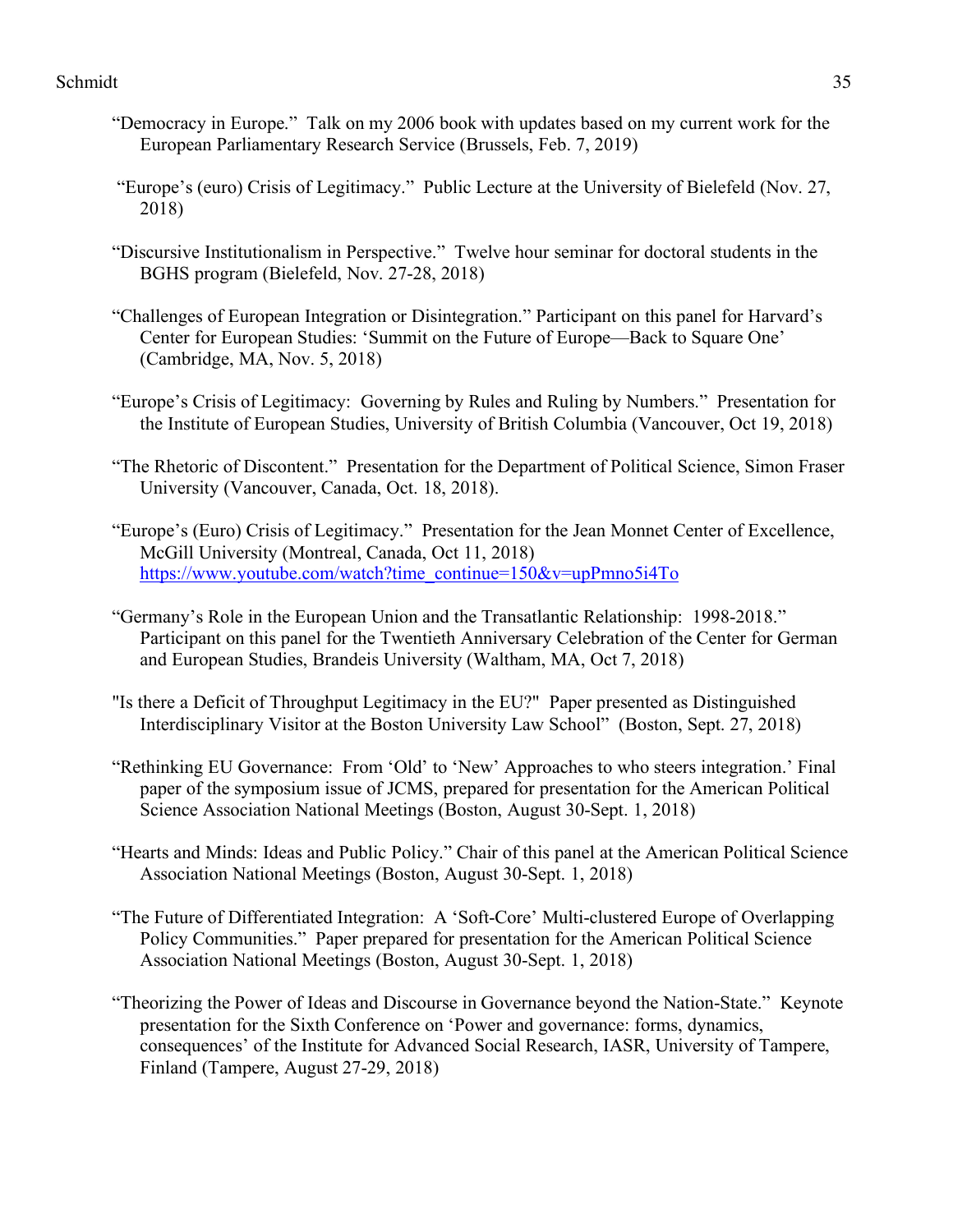- "Strengthening Democracy in the European Union." Speaker on this keynote policy roundtable, for the Horizon 2020 RECONNECT project (Brussels, July 5, 2018)
- "The Future of European Integration." Paper prepared for the final conference of the KFG 'Transformative Power of Europe' Research College, Free University of Berlin (Berlin, June 7-9, 2018)
- "Changing Capitalism? France and the debate about national growth models." Presentation for the seminar: 'Polarization and politicization as challenges: Comparing recent responses in France and Germany' Free University of Berlin (Berlin, June 6, 2018)
- "The History of Neo-Liberalism." Keynote participant in this half day workshop, Utrecht University (April 19, 2018)
- "Discursive Institutionalism and its Applications." One-day workshop for early career scholars, in which I discussed their dissertations and on-going work, Institute for Open Societies Platform for EU Policies and Politics, Utrecht University (April 18, 2018)
- "Populism, Nationalism, and the Fate of Democracy." Keynote discussant of keynote speaker Craig Calhoun's presentation at the 25<sup>th</sup> International Conference of Europeanist (Chicago, Ill., March 28-30, 2018)
- "Power and Changing Modes of Governance in the Euro Crisis." Paper (co-authored with Martin Carstensen) presented for the panel 'The coordination of macroeconomic policies at the EU level: unintended shifts in the modes of governance, institutions and power relations' at the 25th International Conference of Europeanists (Chicago, Ill., March 28-30, 2018)
- "Governance, politics and values in the post-crisis European Union. How to renew our teaching in EU studies." Discussant on this panel at the 25<sup>th</sup> International Conference of Europeanist (Chicago, Ill., March 28-30, 2018)
- "Differentiated European integration and a Future 'Soft Core' Europe." Paper prepared for the workshop 'What Future for Europe? Differentiated Integration and Beyond' at School of Government, LUISS Guido Carli University (Rome, March 19-20, 2018)
- "Rethinking EU Governance: From 'Old' to 'New' Approaches to Who Steers Integration." Revised paper presented at the second workshop on 'Liberal Intergovernmentalism and its Critics' for the 25<sup>th</sup> anniversary symposium issue of JCMS (European University Institute, Florence, March 15-17, 2018)
- "Is There a Deficit of Throughput Legitimacy in the EU?" Paper prepared for the conference: "The Future of Constitutional Democracy in Europe – A Legal Assessment" at the College of Europe (February 15-16, 2018)
- "Interpretivism in Motion: Discursive Institutionalism as the Fourth 'New' Institutionalism." Paper prepared for the conference in honor of Lloyd and Susanne Rudolph: "Situating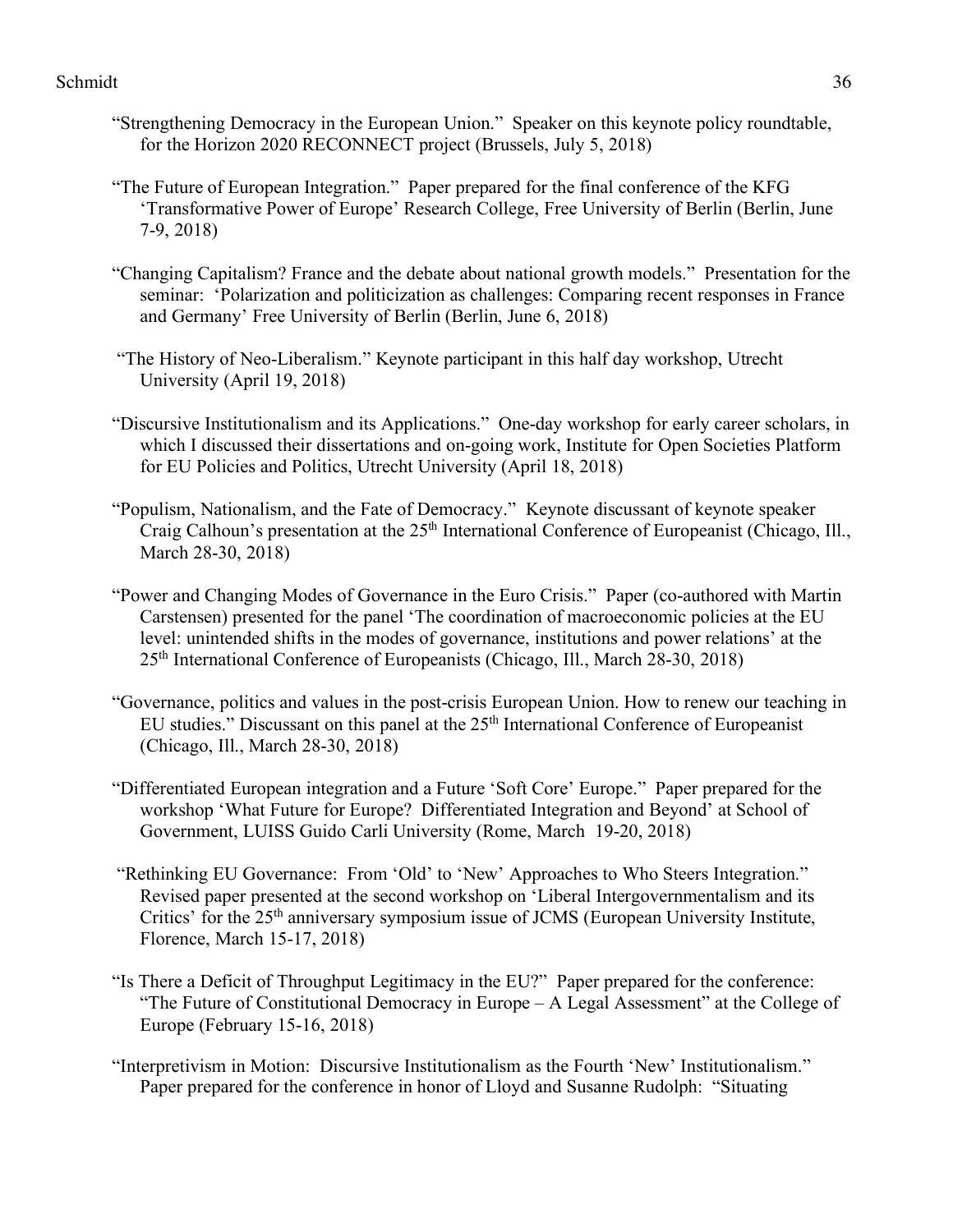Knowledge Amidst Change: Political Analysis, India, and the Rudolph Legacy" (Skype participation) (University of Virginia, February 2-3, 2018)

- "What leadership for Germany in the EU, faced with rising populism and euro-fatigue?" Talk for the Center for Germany and Europe, Brandeis University (Nov. 1, 2017)
- "Politicization in the EU: Between National Politics and EU Political Dynamics."Paper prepared for the University of Amsterdam Workshop "Transformation or collapse? Politicization and integration in postfunctionalist times" (Amsterdam, Oct 12-13, 2017)
- "Europe's (Euro) Crisis of Legitimacy." Annual Lecture for the International Business Program of the Copenhagen Business School (Copenhagen, Oct 11, 2017)
- "The Political Dynamics of EU Governance in Response to Crisis: Toward More or Less EU Legitimacy?" Paper prepared for the WZB Workshop "Beyond representative democracy? Design and legitimacy of non-majoritarian institutions." (Berlin, Oct 6-7, 2017)
- "Legitimacy and the Power of Ideas in the Euro Crisis" (with Martin B. Carstensen). Paper prepared for presentation in the 'Governing Europe in Hard Times' workshop, Copenhagen Business School (Copenhagen, June 13-14 2017)
- "Varieties of Welfare States over time and the Impact of the Europe Crisis, with what this means for European Solidarity." Keynote speech for the Horizon 2020 Enlighten conference at the Free University of Brussels, Institute for European Studies (Brussels, May 22-23, 2017)
- "Legitimacy and the Eurozone Crisis." Presentation for the panel 'Solidarity and Interrelated Concepts' at the Horizon 2020 Enlighten conference at the Free University of Brussels, Institute for European Studies (Brussels, May 22-23, 2017)
- "Rethinking EU Governance." Paper presented at the Workshop for the 25th anniversary special issue of JCMS devoted to Andy Moravcsik's and liberal intergovernmentalism's contribution to EU Studies (Princeton, May 8, 2018)
- "Ruling Ideas: How Global Neoliberalism goes Local." Speaker on this 'Author meets Critics' roundtable at the European Union Studies Association Biannual Meeting (Miami, May 3-6, 2017)
- "Political economy of monetary solidarity." Speaker on this 'Author meets Critics' roundtable at the European Union Studies Association Biannual Meeting (Miami, May 3-6, 2017)
- "Eurozone and the crisis of legitimacy." Speaker on this keynote roundtable at the European Union Studies Association Biannual Meeting (Miami, May 3-6, 2017)
- "Democracy and Citizenship in the EU: A Balance Sheet." Speaker for this keynote roundtable (with Paul Magnette, Minister-President of Wallonia, and Andrew Duff, former Member of the European Parliament) at the European University Institute (Fiesole, April 21, 2017)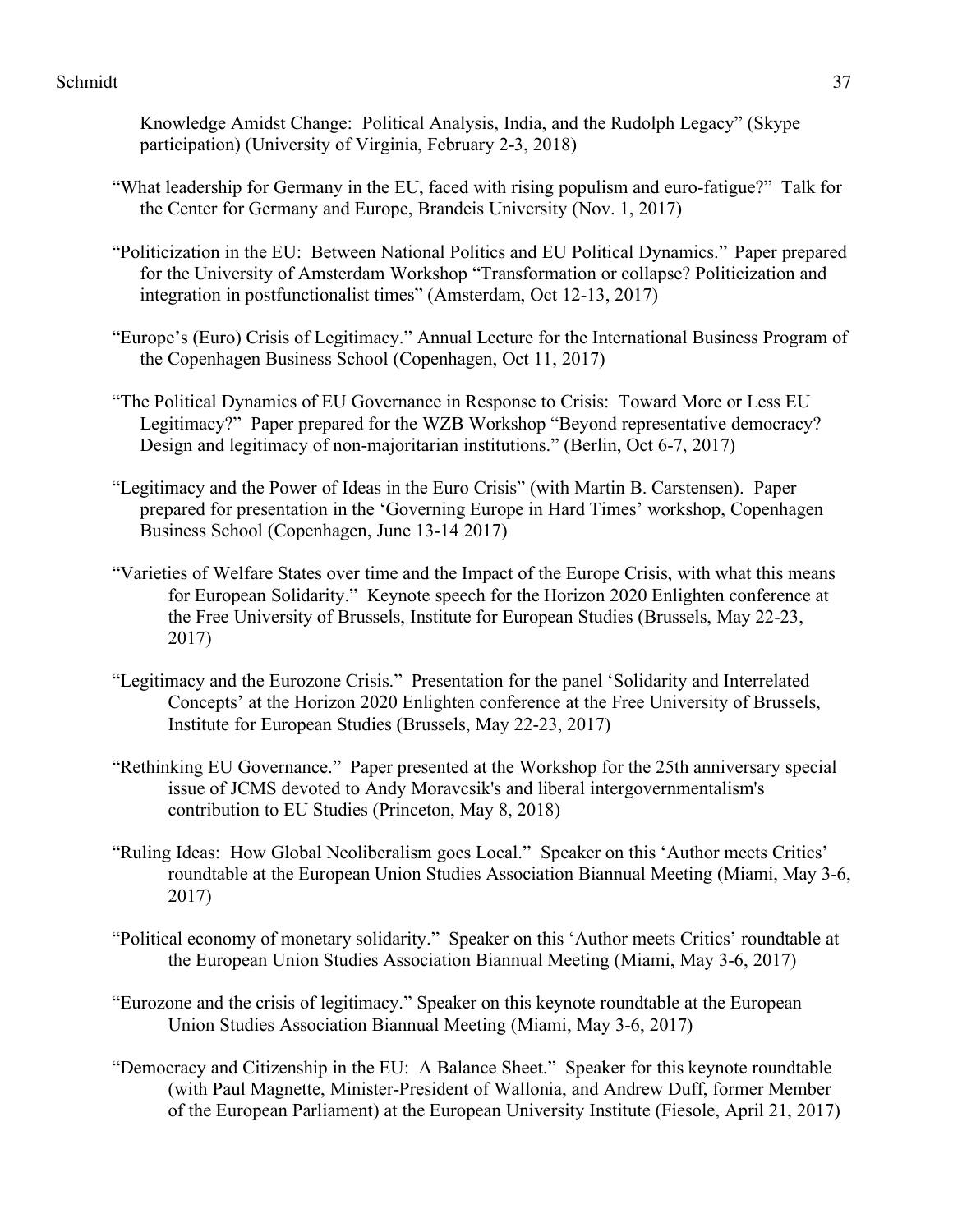- "The Politics of Austerity." Speaker on this keynote roundtable at the Scuola Normale Superiore (Florence, March 31, 2017)
- "Europe's 'Euro' Crisis of Legitimacy." Keynote speech for the annual Patrick McCarthy Lecture, SAIS Johns Hopkins Europe (Bologna, Mar 30, 2017)
- "Power and Institutional Change in the Euro Crisis." Paper prepared for presentation at the International Studies Association Annual Meetings (Baltimore, Feb. 22-25, 2017)
- "Mentoring Women in International Political Economy and Honoring SWIPE Award Recipient 2017 Prof. Vivien Schmidt." Speaker on this panel at the International Studies Association Annual Meetings (Baltimore, Feb. 22-25, 2017)
- "Reinterpreting the Rules 'by Stealth' in the Eurozone: A Pathway Out of Crisis?" Presentation for the Comparative Political Economy Seminar at the London School of Economics (Jan 26, 2017)
- "Europe's Crisis of Legitimacy: Governing by Rules and Ruling by Numbers in the Eurozone." Invited lecture at the Dickson Poon School of Law, Kings College London (Jan 25, 2017)
- "Contesting Globalization and Neo-Liberalism: The Resilience of 'Bad' Ideas." Co-presenter at PhD seminar, Dickson Poon School of Law, King's College London (Jan 25, 2017)
- "The European Union's Many Crises: What Future for Europe?" Talk for the Boston Council on Foreign Relations, Boston (Dec. 1, 2016)
- "The Search for Europe." Participant on the panel to discuss my book chapter in "The Search for Europe: Contrasting Approaches," published by the BBVA Foundation, Center for European Studies, Harvard University (Nov. 30, 2016)
- "Europe's Crisis of Legitimacy: Governing by Rules and Numbers in the Eurozone." Talk for the European Horizons Chapter, University of Michigan (Ann Arbor, Nov. 15, 2016)
- "From Enlargement to Brexit: The Future of the European Union." Participant on this panel for the *Summit on the Future of Europe*, Center for European Studies, Harvard University (Nov. 14, 2016)
- "Grexit, the Euro Crisis, Brexit, and the Future of the European Union." Participant on this panel at the Fletcher School at Tufts University for the Conference: 'Greece's Turn? Litmus Test for Europe' (Boston, Oct. 13-14, 2016).
- "Theorizing Challenges to Policy-Making and Legitimacy in a Multi-Jurisdictional Polity: The EU in the Eurozone Crisis." Paper presented at the Conference: " Stein Rokkan's Heritage to Contemporary Political Science: Understanding Representational and Policy-Making Challenges in Multi-Jurisdictional Polities," Department of Comparative Politics, University of Bergen (Bergen, Sept. 20-21, 2016)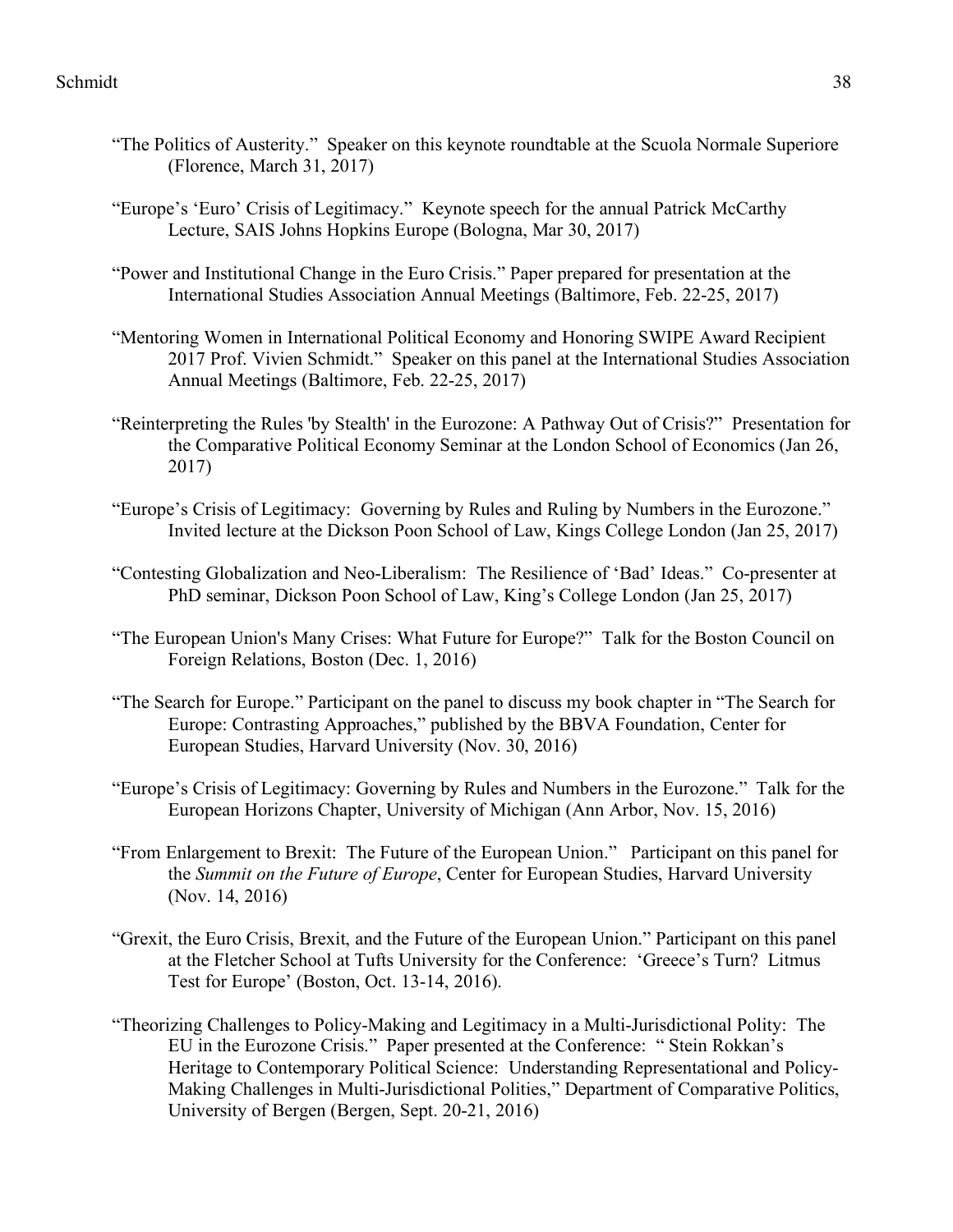- "Ideational Power in the Euro Crisis: A Discursive Institutionalist Approach." Co-authored paper (with M. Carstensen) prepared for the panel "Discourse, Conflict, and Institutions in Comparative Perspective" at the American Political Science Association Annual Meetings (Philadelphia, Pa., Sept 1-4, 2016)
- "Feminist Institutionalism at 10 years: New Perspectives on Transformative Change." Chair of this panel at the American Political Science Association Annual Meetings (Philadelphia, Pa., Sept 1-4, 2016)
- "Democracy and Legitimacy in the Eurozone." Discussant on this panel at the American Political Science Association Annual Meetings (Philadelphia, Pa., Sept 1-4, 2016)
- "Is there a crisis of democracy and is the crisis of European integration a kind of collateral damage?" Participant on this panel at the 13<sup>th</sup> European Seminar "Union, Disunion, or Time for a Paradigm Shift?" (Hydra, Greece, June 30 - July 2, 2016)
- "The New EU Governance: New Intergovernmentalism, New Supranationalism, and New Parliamentarism." Presentation of this working paper for the IAI's essay collection *Governing Europe: How to make the EU mor*e *efficient and democratic* at a seminar hosted by the Open Society European Policy Institute and the Istituto degli Affari Internazionali (IAI). (Brussels, June 16, 2016)
- "Europe's Crisis of Legitimacy: Governing by Rules and Ruling by Numbers in the Eurozone." Presentation in the political science seminar series of the Mannheim Centre for European Social Research (MZES). (Mannheim, June 6, 2016)
- "The 'New' EU Governance: "New" Intergovernmentalism versus 'New' Supranationalism plus 'New' Parliamentarism." Paper presented at the ENLIGHTEN Horizon 2020 workshop (Brussels, May 30-31, 2016)
- "Reconsidering Euro Governance in light of US experience: Any lessons to be imported?" Paper presentation for the Conference Governing Finances in Europe: Shifting Regimes and Shifting Powers (Univerisity of Uppsala, Uppsala, 27-28 MAY 27-28, 2016
- "Rethinking the future of the European Union: Differentiated integration with more of Europe and more of the Member-States?" Presentation (in French) for the joint conference of PHILéPOL, Université Paris Descartes, CEVIPOF, Sciences Po. Paris, and ICEE, Université Sorbonne-Nouvelle. (Paris, May 20, 2016).
- "German Dominance of the Eurozone?" Presentation for the conference "Germany and Italy in the European Union: Divergence or Convergence?" organized by the LUISS School of Government and the Friedrich Ebert Stiftung (Rome, May 19, 2016).
- "The Impact of European Integration on National Democracies: Democracy at Increasing Risk in the Eurozone Crisis." Presentation for the BBVA Foundation on the chapter contribution to their collection of essays: *The Search for Europe* (Madrid: BBVA Foundation, May 5,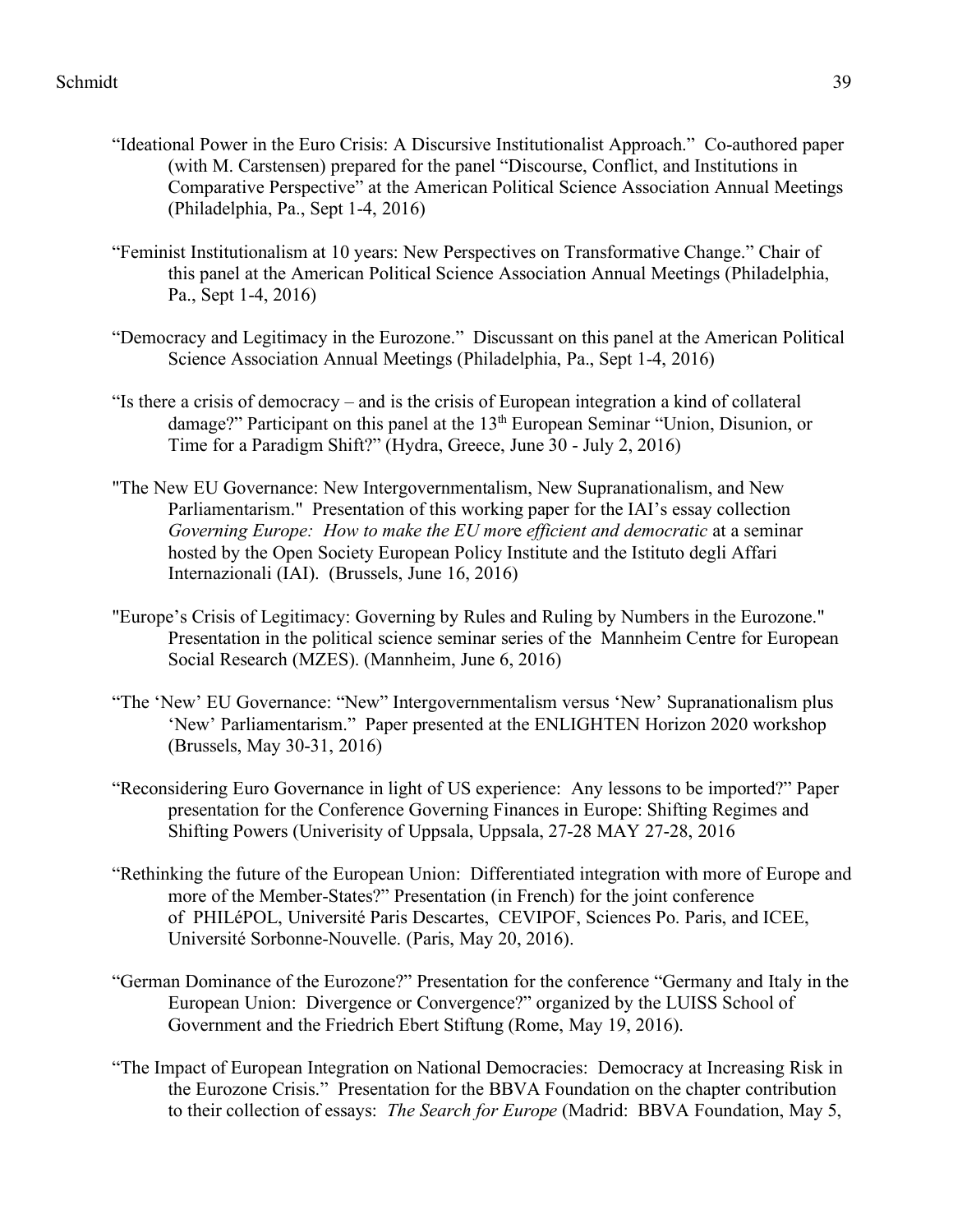2016)

- "Europe on Edge: Ruptures and Resilience in European Capitalism." Keynote speaker for this plenary panel at the 23rd Conference of Europeanists (Philadelphia, April 14-16, 2016).
- "The Resilience of 'Bad Ideas' in Eurozone Crisis Discourse (even as Rival Ideas inform Changing Practices)." Paper presented for the panel "The Resilience of Bad Ideas in Europe" at the 23rd Conference of Europeanists (Philadelphia, April 14-16, 2016).
- "The European Semester: Evolving Governance and Contested Policies." Chair of this panel at the 23rd Conference of Europeanists (Philadelphia, April 14-16, 2016).
- "Development and Institutional Change in Culture and Politics." Discussant for this panel at the 23rd Conference of Europeanists (Philadelphia, April 14-16, 2016).
- "Governing European after the Crisis: Efficiency and Legitimacy Challenges." Moderated this panel discussion at Harvard University's Center for European Studies (April 12, 2016)
- "The Double Edge Sword of Austerity: European Governance since the Eurozone Crisis." Spoke for this panel at Boston University's Pardee School (April 11, 2016)
- "The Euro Crisis of Governance: Legitimacy at Risk?" Invited presentation for the University College Dublin Seminar Series (Dublin, Nov. 16, 2015)
- "The Eurozone Crisis: A Crisis of Economics or Politics?" Kleh Family Foundation Distinguished Lecture for the Boston University Alumni Association, London (October 21, 2015) Audio of talk: https://chameleon.wetransfer.com/downloads/4b5da61435549e800f45d7c595e32b3720151 030150220/64298e79f414f2ff97f4fa56f6e36f2d20151030150220/f6d326
- "Reinterpreting the Rules 'by Stealth' in Times of Crisis: The European Central Bank and the European Commission." Presentation of paper prepared for a special issue of *West European Politics* at the conference: 'Rethinking European Integration' at the Robert Schuman Center, European University Institute (Fiesole, September 24-25, 2015)
- "Greece and the Euro Crisis: International Dimensions." Participant on this roundtable with Harvard Professors Dani Rodrik, Peter A. Hall, and Michael Hertzfeld at the WCFIA Center for International Affairs, Visiting Fellows Conference, Harvard University (Cambridge, MA: Sept. 1, 2015)
- "EU Institutional Actors' Pathways to Legitimation for Their Changing Crisis Responses." Paper presented on the panel "Grand designs: locating macro and micro ideas in the EU's political economy" at the Council for European Studies annual conference (Paris, July 8- 10, 2015)
- "Contradictions, crisis and capitalist institutionalist diversity." Discussant on this roundtable with Wolfgang Streeck , Andrew Gamble , Vivien A. Schmidt , Jonas Pontusson , Andy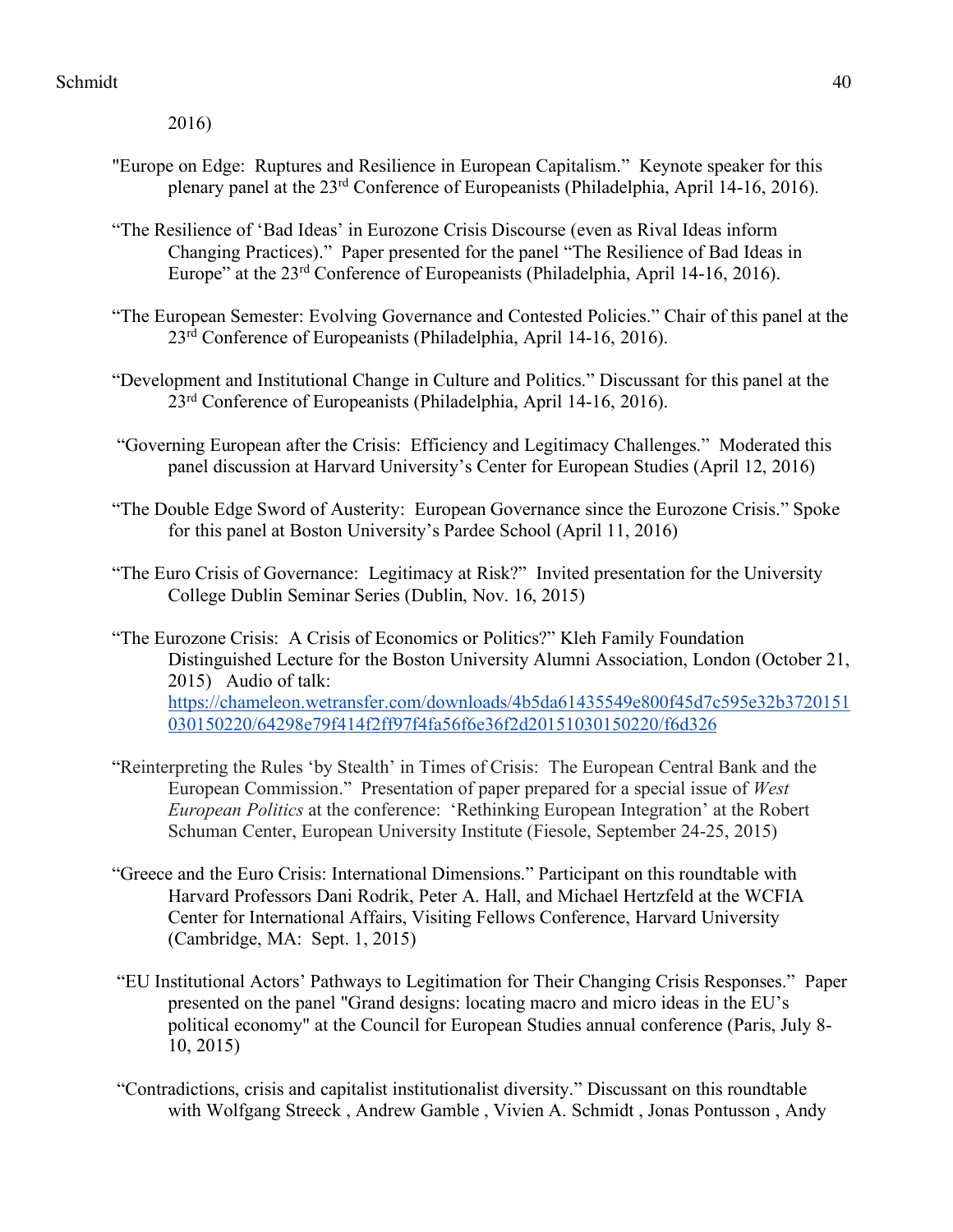Smith and Colin Hay at the Council for European Studies annual conference (Paris, July 8- 10, 2015).

- "European Union at a crossroads: political tensions, economic weakness and the integration process in danger." Chair of this roundtable at the Council for European Studies annual conference (Paris, July 8-10, 2015).
- "Authors Meet Critics: 'Resilient Liberalism in Europe's Political Economy'." Respondent on this panel with my co-editor and 'critics' Wolfgang Streeck, Bruno Amable, and Mark Pennington at the annual conference of the Society for the Advancement of Socioeconomic (London, July 2-4, 2015).
- "The "State" of Legitimacy: Governance after Economic Crises in Advanced and Emerging Economies." Chair of this panel at the annual conference of the Society for the Advancement of Socioeconomic (London, July 2-4, 2015)
- "Crisis, Change and Continuity: (Re-)Establishing Macroeconomic Governability in Europe and Beyond." Discussant for this panel at the at the annual conference of the Society for the Advancement of Socioeconomic (London, July 2-4, 2015)
- "Author meets critics roundtable: Colin Crouch." Comments on Crouch's book for this roundtable at the annual conference of the Society for the Advancement of Socioeconomic (London, July 2-4, 2015)
- "What does public policy do with different disciplines?" Presentation for this plenary roundtable for the International Conference of Public Policy (Milan, July 1-3, 2015)
- "Building Political Legitimacy in the EU 'by stealth' during the Eurozone crisis: EU Institutional Actors' Differential Pathways to Legitimation." Paper presented at the conference "The Quality of Government and the Performance of Democracies" hosted by the Quality of Government Institute, Gothenburg University (Gothenburg, May 20-22, 2015)
- "The Eurozone's Legitimacy Crisis." Talk for the University of Milan Graduate School (Milan, May 12, 2015)
- "'Democracy' in the work of Fritz W. Scharpf." Presentation for the workshop with (and in honor of) Fritz Scharpf, European University Institute (Florence, April 24-25, 2015)
- "Contrasting American and French Approaches to Public Policy." Paper presented for the conference: Pierre Muller, l*e maverick des politiques publiques,*" Sciences Po, Center for European Studies (Paris, Dec. 18, 2014)
- "Rethinking the Varieties of Capitalism in light of the Changing Role of the State in the Context of Globalization and Europeanization." Paper presented for the Conference: The Third Wave of State Capitalism? Differential Adjustments to Globalization in Advanced Industrialized and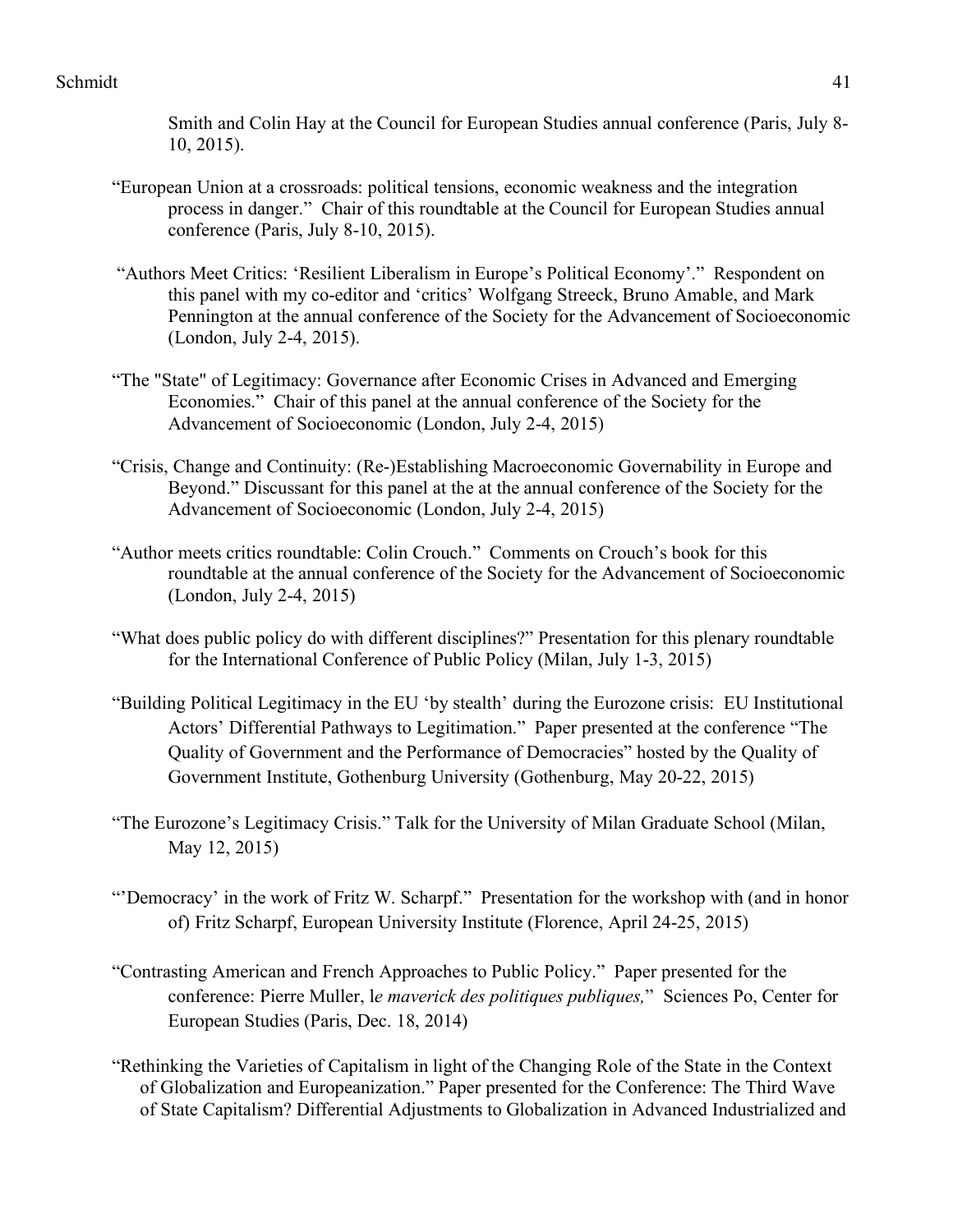Emerging Economies - Essays in Memory of Uwe Becker" Institute of Social Science, University of Lisbon (Lisbon, Dec. 15-17, 2014)

- "Forgotten Legitimacy: Governing by the Rules and Ruling by the Numbers in the Eurozone." Talk for the research seminar of the Department of Political Science, Center for Comparative and International Studies, University of Zurich (Zurich, Nov. 27, 2014).
- "Neo-Institutional Theory and Discursive Institutionalism: Explaining Continuity and Change, Power and Legitimacy." Keynote speech for the Chilean Political Science Association (Oct 16, 2014).
- "Explaining the Resilience of Neo-Liberal Ideas in Europe and Beyond: What impact on Labor and the Welfare State?" Presentation for CEPAL, the UN's Economic Commission on Latin America (Santiago, Chile, Oct. 14, 2014).
- "The Political Power of Ideas and Discourse." Keynote speech for the Uruguayan Political Science Association (Montevideo, Uruguay, Oct. 9, 2014).
- "Speaking to the Markets or to the People? A Discursive Institutionalist Analysis of the EU's Sovereign Debt Crisis." Paper presented at the Institut für Politikwissenschaft, Tübingen University (July 7, 2014).
- "Eurozone Crisis and Legitimacy: Governing by the Rules, Ruling by the Numbers." Paper presented at the WIIW--Vienna Institute for International Economic Studies (Vienna, June 26, 2014)
- "The Roots of Neoliberal Resilience: Explaining Change in Background Ideas on Europe's Political Economy." Presentation for the Diplomatic Academy of Vienna and the University of Innsbruck (Vienna, June 25, 2014).
- "Power through, over and in ideas: Theorizing Ideational Power in Discursive Institutionalism." Paper co-authored with Martin Carstensen for the workshop on 'Ideas, Political Power and Public Policy' organized in conjunction with the Copenhagen Business School (Comwell Borupgaard, Snekkersten, Denmark, June 9-10, 2014.
- "Politics Dynamics of the Emerging Political Economy in the European Union." Paper prepared for presentation at the conference: 'Rethinking European Integration' at the Robert Schuman Center, European University Institute (Fiesole, June 16, 2014)
- "The Resilience of Neo-Liberal Ideas and Europe." Presentation for the Department of Political Science, La Sapienza University (Rome, May 26, 2013).
- "Neoliberalismo e Politiche Economiche Europee" (Neoliberalism and European Political Economy): Debate on the Occasion of the Presentation of *Resilient Liberalism in Europe's Political Economy*. Response to remarks by Giuliano Amato, Carlo Trigilia, and Alessandro Petretto (with Mark Thatcher). Sponsored by the Cesifin Foundation (Palazzo Incontri, Florence, May 23, 2014)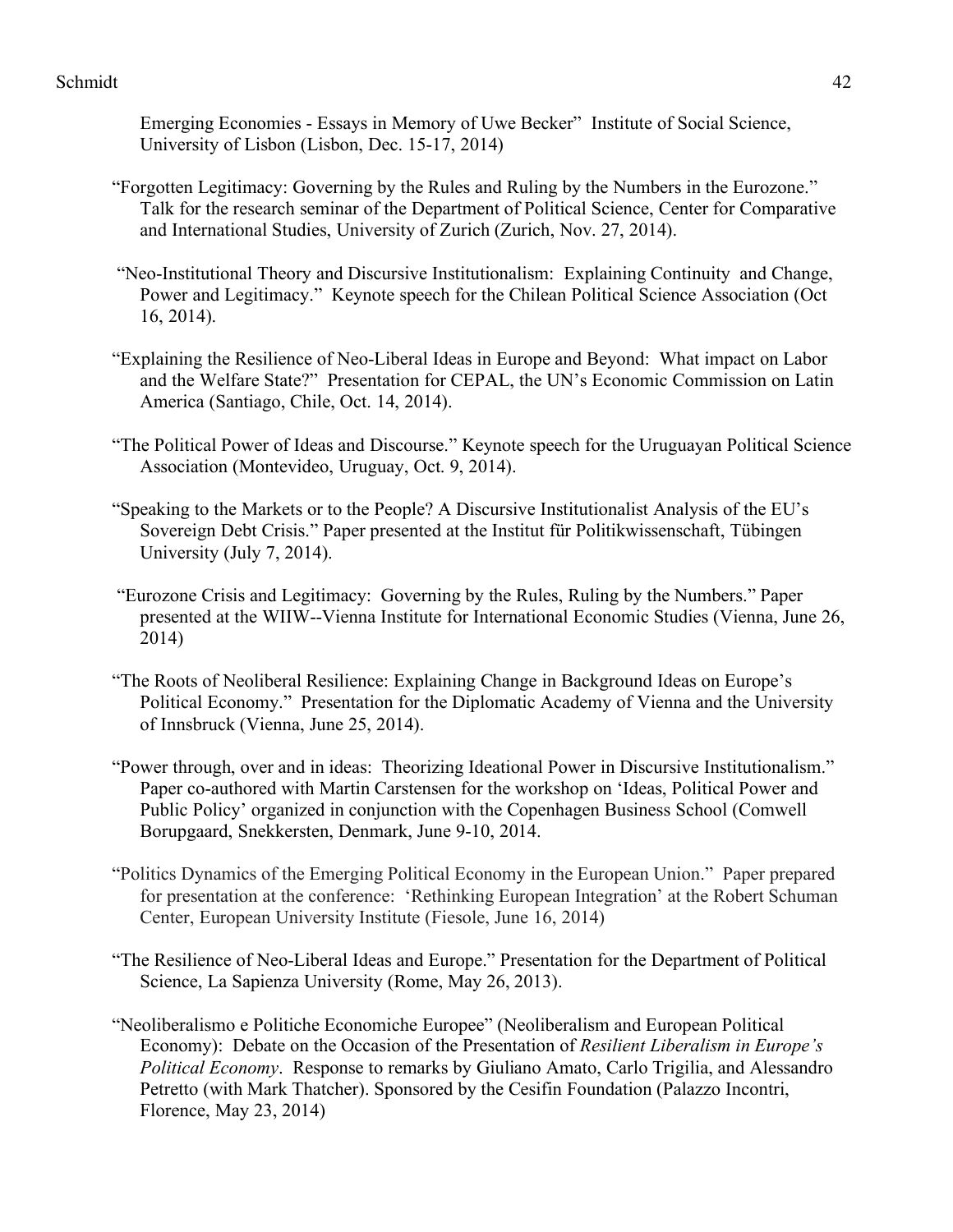- "Neoliberal Political Economy, Subjectivity, and Resilience." A Panel Discussion with Peter Hall, Michele Lamont, Vivien Schmidt and Mark Thatcher sponsored by Boston University's Center for the Study of Europe (April 9, 2014).
- "Conceptualizing Europe as a Region-State." Paper prepared for the panel "Conceptualizing Political Change in Light of New Ideas of Space and Place" at the International Studies Association Annual Meetings (Toronto, March 26-29, 2014)
- "Which Future for Global Governance? Between Old Hegemony, New Power Politics and Multilateral Cooperation." Presenter on this panel on the occasion of the publication of the GEM PhD textbook *Globalization, Multilateralism, Europe: Towards a better global governance?* at LUISS Guido Carli (Rome, Feb. 5, 2014).
- "The Euro Crisis: Regulatory Responses, Social Consequences, and Legal Strategies." Moderator and discussant for this panel co-hosted by the *Boston University International Law Journal*  and the Hellenic Bar Association of Massachusetts (Boston , Jan. 17, 2014)
- *Resilient Liberalism in Europe's Political Economy--* Book launch and debate with a discussant at the Centre d'études européennes, Sciences Po (Paris, Dec. 16, 2013)
- *"Emerging Models of the New European Welfare."* Presentation for this panel for the celebration of the 500th anniversary of *Il Principe* by Machiavelli, held at the Italian Cultural Institute of New York (New York, December 9, 2013).
- *Resilient Liberalism in Europe's Political Economy* Book launch and debate with discussants in a joint seminar of the Schools of Government and of Political Economy, LUISS University (Rome, Nov. 25, 2013).
- "Longer-term consequences of the crisis for the EU –possible scenarios." Moderator for this panel and speaker at the wrap-up discussion for the conference: "European in a Post-Crisis World," Harvard University (Cambridge, MA, Oct 31-Nov. 1 2013).
- *Resilient Liberalism in Europe's Political Economy* --Book launch and debate with book contributors and commentators, University of Milan, (Milan, Italy, Oct 11, 2013) http://portalevideo.unimi.it/media?mid=333
- "The Euro Crisis and Challenges to Legitimacy." Seminar presentation, Institute for European Studies, University of Vienna (Vienna, Oct. 7, 2013)
- "The Battle for the Euro between Monetary Power and Political Persuasion." Speaker for this roundtable sponsored by the European Consortium for Political Research at the American Political Science Association Annual Meetings (Chicago, Aug 31, 2013).
- "The Resilience of Neo-Liberal Ideas." Paper presented with co-author M. Thatcher at the Panel, "The Resilience of Neo-Liberal ideas in Europe: The Power of Persuasion or the Power of Interests and Institutions?" at the American Political Science Association Annual Meetings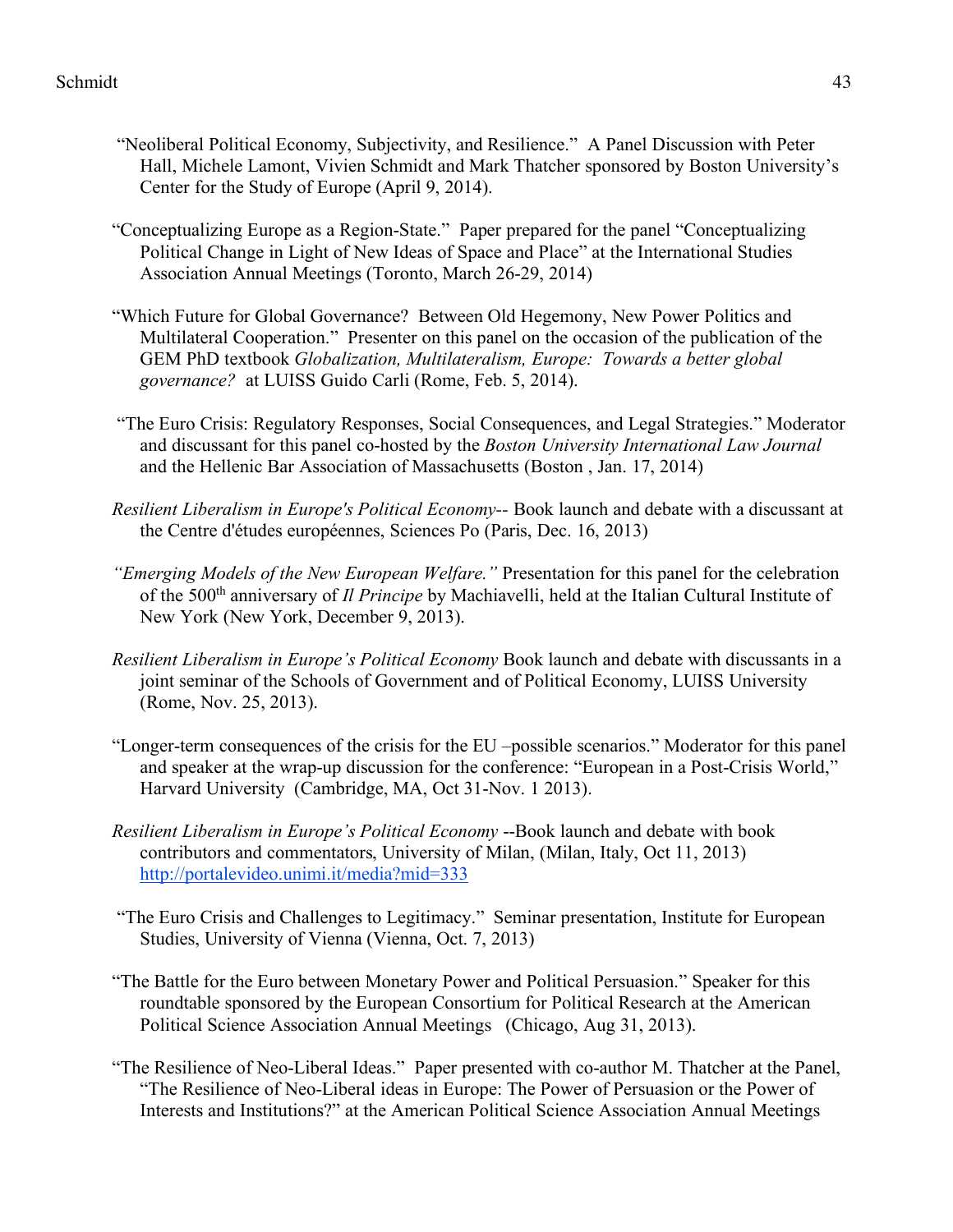(Chicago, Aug 29, 2013).

- "The State: Bête Noire of Neo-Liberalism or its Greatest Conquest." Paper presented with coauthor C. Woll at the Panel, "The Resilience of Neo-Liberal ideas in Europe: The Power of Persuasion or the Power of Interests and Institutions?" at the American Political Science Association Annual Meetings (Chicago, Aug 29, 2013).
- "The Future of the Eurozone." Keynote speaker for this plenary at the Sheffield Political Economy Research Institute annual conference 'Beyond Austerity vs Growth: The Future of the European Political Economy', to be held at Halifax Hall, University of Sheffield on 1-3 July 2013. http://www.youtube.com/watch?v=7Yc4H5gLT18
- "The State: Bête Noire of Neo-Liberalism or its Greatest Conquest?" Paper presented for the panel: "The Resilience of Neoliberal Ideas in Europe (3)" at the Society for the Advancement of Socio-Economics conference (Milan Jun 27-29, 2013)
- "Thinking and Speaking about the Eurozone Crisis: Neo-liberal Ideas and Discourse in EU Economic Policy and Politics." Presentation for the SASE mini-conference: 'Economic Culture in the Public Sphere' and panel: "Economic Culture in Post-Crisis Europe", at the Society for the Advancement of Socio-Economics conference (Milan Jun 27-29, 2013)
- "Author meets Critics: Jean-Claude Barbier, *The Road to Social Europe*." Discussant on this panel at the Society for the Advancement of Socio-Economics conference (Milan, June 27-29, 2013)
- "The Euro Crisis and Questions Of Legitimacy." Speaker for this semi-plenary of the Council for European Studies Conference, Amsterdam, the Netherlands (June 24-27, 2013)
- "Republicanism as an Alternative Paradigm for European Integration." Chair of this panel at the Council for European Studies Conference, Amsterdam, the Netherlands (June 24-27, 2013)
- "The Euro Problem: European Democracy and the Limits of European Solidarity (or) The Effects of 'Governing by the Rules' and 'Ruling by the Numbers.'" Paper presented for the panel 'The Euro Problem: What Went Wrong with the Single Currency?' at the Council for European Studies Conference, Amsterdam, the Netherlands (June 24-27, 2013).
- **"**Crisis and political economy methodologies' Perspectives, challenges and solutions." Participant in this roundtable for the pre-conference workshop of the network "European Integration and Global Political Economy' at the Council for European Studies Conference, Amsterdam, NL (June 24, 2013).
- The Eurozone Crisis and its Impact on EU and National Political Economies and Democracy: 'Governing by the rules' and 'Ruling by the Numbers.' Paper prepared for the Conference Instabilités globales et ordres des politiques économiques, Paris, 17-18 June, 2013.
- "*Crise de la légitimité démocratique et de la politique sociale en Europe."* Keynote paper presented at the Conference "Diversités et solidarities: Vers une Sociologie Comparative de la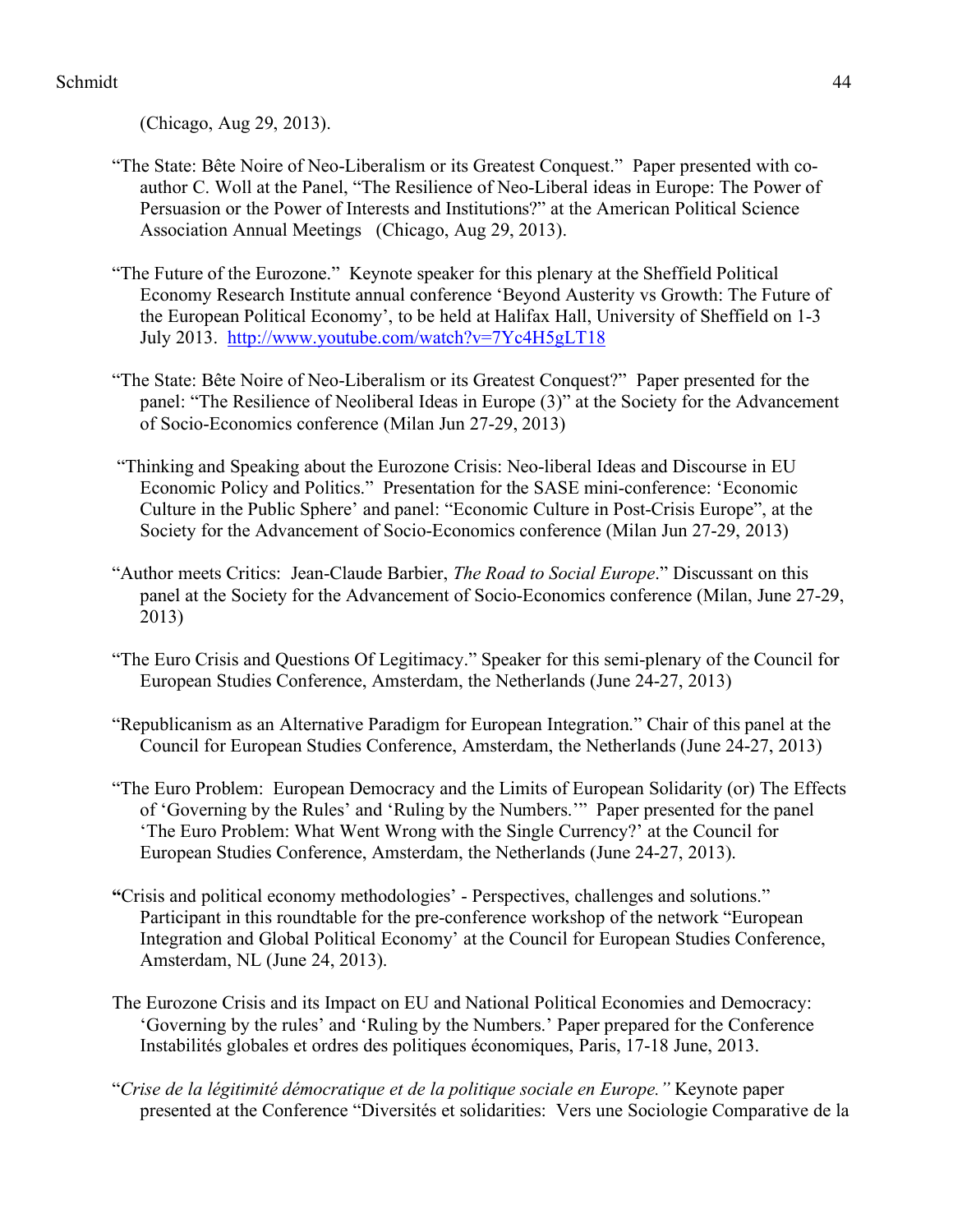Protection Sociale," Journée en l'Honneur de Jean-Claude Barbier, Maison des Sciences économiques (Paris, June 10, 2013)

- "The Eurozone Crisis as a Crisis of Economics *and* Politics." Lecturer for the "2nd 2013 School on the European Union", as well as commentator for the "Graduate Workshop on European Union Research," both celebrating Europe Day. Getulio Vargas Foundation (Rio de Janeiro, May 6-10, 2013).
- 'The EU's Democratic Dilemma: Does more EU level Democracy mean less National, or viceversa?' Paper for the Expert Workshop "How Can Europe Help Us Understand Transnational Democracy? A Research Workshop in Democratic Theory with a Case Study: Nantes, European Green Capital 2013". Harvard Kennedy School of Government-- Ash Center for Democratic Governance and Innovation Cambridge, MA April 30, 2013).
- "The European Union's Eurozone Crisis: A Failure of Economics or Politics?" Keynote speech sponsored by the Economics and Finance Club and the Jean Monnet Chair, Christopher Newport University (Newport News, VA, April 17 2013).
- "Does Discourse Matter in the Politics of Building Social Pacts on Social Protection? International Experiences." Paper prepared for the: Seminario Pactos Sociales para una Protección Social más Inclusiva, Identificando Experiencias, Obstáculos y Posibilidades en América Latina y El Caribe, organized by the Economic Commission for Latin American and the Caribbean of the United Nations—CEPAL (Santiago, Chile, 20-21 March, 2013).
- "The Role of Transnational Policy Networks in Disseminating Ideas or Norms that bolster prevailing Liberal Economic Policies. Introductory talk for the GR:EEN conference "Financial Stability and Energy Security in the Americas and Europe: The Role of Transnational Policy Networks" at Boston University (Boston, 14-15 February, 2013).
- "Public Panel on the Eurozone Crisis." Presenter for this panel at the Conference: "Transformative Power of Europe 2.0: The Road Ahead." Free University Berlin (14-15 Dec., 2012)
- "European Democracy and the Limits of European Solidarity." Paper prepared for the Conference: "The Future of the Euro" at SAIS Johns Hopkins University (Dec. 7, 2012).
- "The Argumentative Turn, Revisited." Presenter on this book panel, Interpretive Policy Analysis Conference (Tilburg, Netherlands July 5-7, 2012).
- "Linking concepts and methods: from discourse to (institutional) practice." Commentator for this workshop on methodology, Interpretive Policy Analysis Conference (Tilburg, Netherlands July 5-7, 2012).
- "Introduction: Analysing the Resilience of Liberalism in European Political Economies." Coauthored paper with Mark Thatcher prepared for presentation for the workshop "Resilient Liberalism: The European Political Economy through Boom and Bust," Sciences Po (Paris, June 25-26, 2012).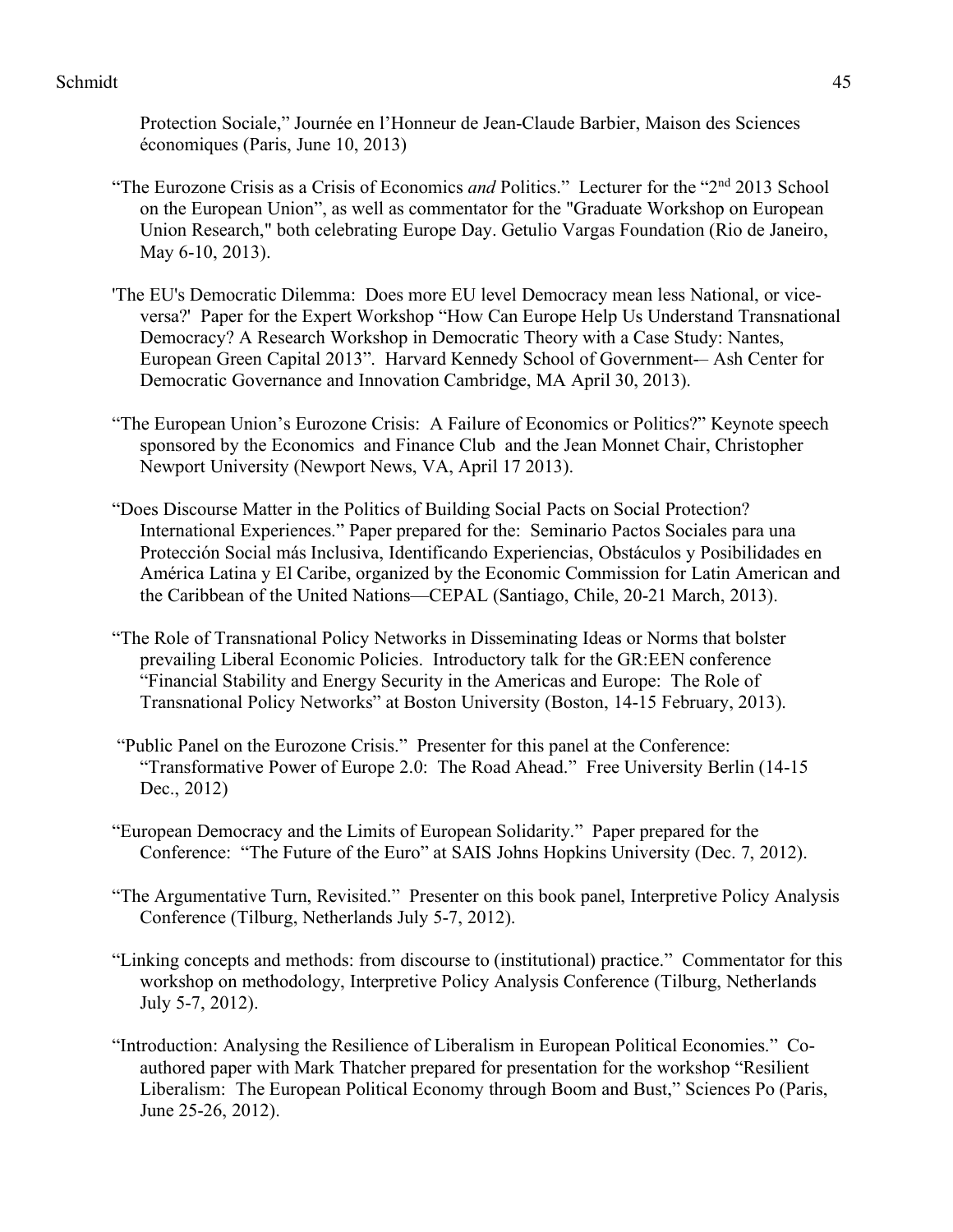- "The State: Bête Noire of Neo-Liberalism or its Greatest Conquest?" Co-authored paper with Cornelia Woll prepared for presentation for the workshop "Resilient Liberalism: The European Political Economy through Boom and Bust," Sciences Po (Paris, June 25-26, 2012).
- "State Transformation in Italy and France: Technocratic vs. Political Leadership on the Road from Non-Liberalism to Neo-Liberalism." Co-authored paper with Elisabetta Gualmini prepared for presentation for the workshop "Resilient Liberalism: The European Political Economy through Boom and Bust," Sciences Po (Paris, June 25-26, 2012).
- "Theorizing the State and Processes of Change in the Varieties of Capitalism: Comparing advanced European countries with the emerging BRICS." Paper prepared for presentation to the conference: Varieties of Capitalism in Emerging Countries, Sabanci University (Istanbul, June 9-10, 2012).
- "Sources of National Institutional Competitiveness. Sense-Making and Institutional Change." Concluding remarks for this grant-funded workshop at the Copenhagen Business School, (Copenhagen, May 3-5, 2012).
- "Europe in an Age of Austerity." Keynote talk for this roundtable at the ECSA-Canada Biennal Conference, (Ottawa, April 27-28, 2012).
- "The Clash of Titans/ The White Knight and the Iron Lady: France, Germany and the Simultaneous Double Discursive Game of EMU Reform." (co-authored with Amandine Crespy) Paper prepared for presentation to the ECSA-Canada Biennal Conference, (Ottawa, April 27-28, 2012). Recipient of Best Paper Award.
- "The State: Bête Noire of Neo-Liberalism or its Greatest Conquest?" Paper presented for the panel "Resilient Neo-Liberalism: The Impact on State, Welfare, and Growth Models in National Political Economies" at the Council for European Studies Conference (Boston, March 23-25, 2012).
- "Resilient Neo-Liberalism: The Impact on European Finance, Regulation, and Markets." Chair of this panel for the Council for European Studies Conference (Boston, March 23-25, 2012)
- "The Eurozone Crisis and the Challenges for Democracy." Paper prepared for the seminar: "The State of the Union(s): Comparative Regional Integration and the EU Model" organized by the Miami-Florida European Union Center of Excellence, Miami (Feb. 24, 2012).
- "Speaking to the Markets or Speaking to the People? A Discursive Institutionalist Analysis of EU Leaders' Discourse during the EU's Sovereign Debt Crisis." Paper prepared for the GR:EEN workshop: "Speaking Europe Abroad: Institutional Cooperation and the making of EU's Discourse" (Brussels, Feb. 14-15, 2012)
- "The European Union's Eurozone Crisis: A Failure of Economics or of Leadership?" Talk for the Economics Department Lecture Series on International Economic Policy and Political Economy, Boston College (Nov. 2, 2011)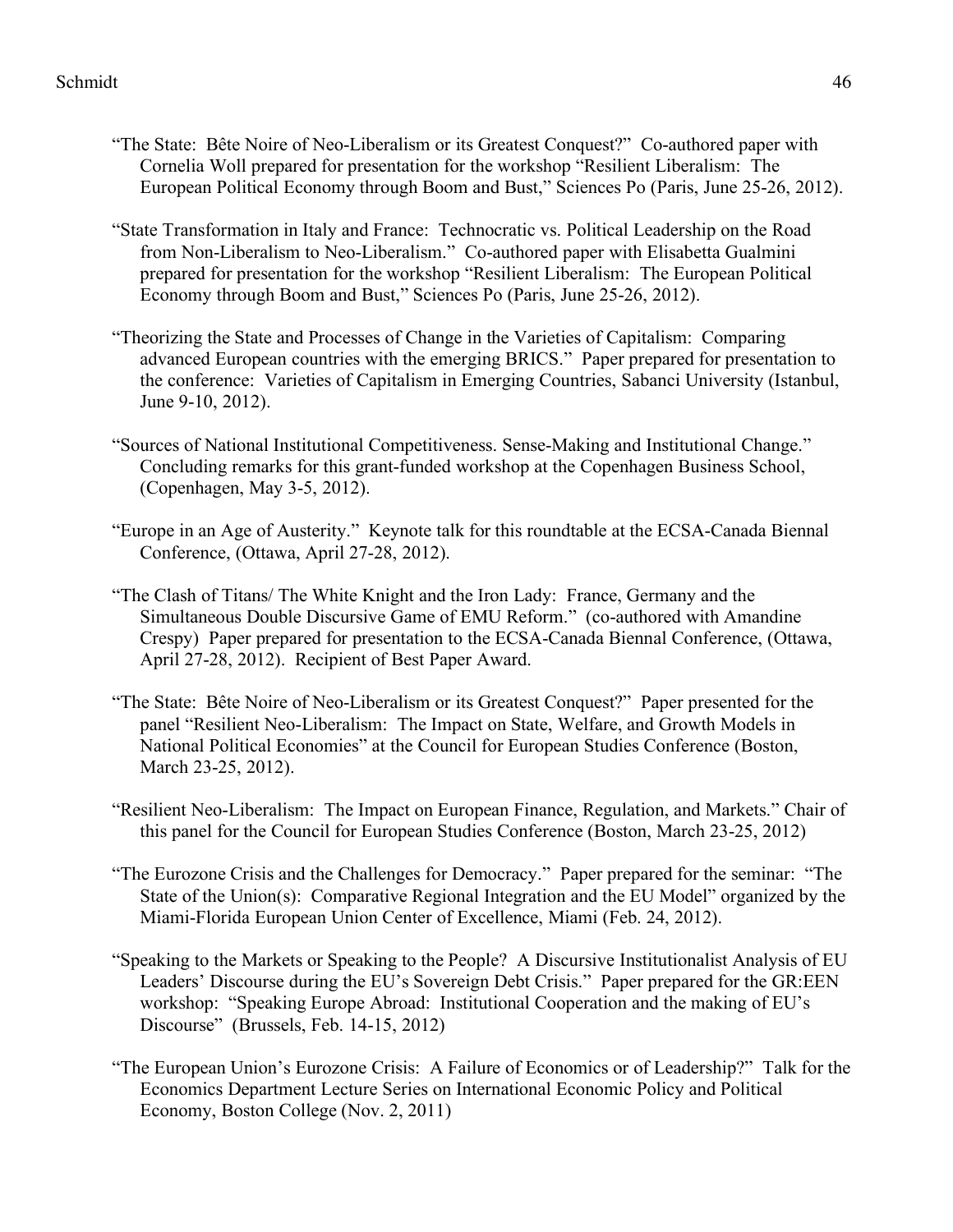- "Theorizing the State and Processes of Change in the Varieties of Capitalism: Comparing Advanced European countries with the emerging BRICs." Keynote speech and paper for the international seminar "Rethinking Capitalist Development in Emerging Countries" sponsored by the National Institute of Science and Technology "Public Policies, Strategies and Development" (INCT/PPED) and coordinated by the Institute of Social and Political Studies of Rio de Janeiro State University (IESP/UERJ), held at the Fundação Casa de Ruy Barbosa (October 19-21 2011).
- "Europe in a Multi-polar World: European and Extra-European Perspectives." Keynote speech for the launch of the GR:EEN Research Project at the EU Commission (Brussels, Sept. 21, 2011).
- "JCMS Annual Review: State of the European Union Roundtable." Discussant on this roundtable for the American Political Science Association Annual Meetings (Seattle, WA, Sept. 2-5, 2011).
- "Discursive institutionalism: theoretical amplification and empirical studies on ideational and material factors in policy analysis." Discussant for this three panel series at the  $6<sup>th</sup>$ International Conference in Interpretive Policy Analysis: Discursive Spaces, Politics, Practices and Power, Cardiff University (Cardiff, Wales, UK, June 23 –25, 2011).
- Methodology Workshop discussant at the 6<sup>th</sup> International Conference in Interpretive Policy Analysis: Discursive Spaces, Politics, Practices and Power, Cardiff University (Cardiff, Wales, UK, June 23 –25, 2011).
- "Environment and sustainability: constructing a new politics of limits." Discussant for this keynote speech by James Meadowcroft at the 6<sup>th</sup> International Conference in Interpretive Policy Analysis: Discursive Spaces, Politics, Practices and Power, Cardiff University (Cardiff, Wales, UK, June 23 –25, 2011).
- "A Long Goodbye to Bismarck? The Politics of Welfare Reform in Continental Europe, edited by Bruno Palier." Discussant on this book panel for the Eighteenth International Conference of Europeanists (Barcelona, Spain, June 20-22, 2011).
- "Politicization: Does the Europeanization of Public Spheres Matter? Discussant on this roundtable for the Eighteenth International Conference of Europeanists (Barcelona, Spain, June 20-22, 2011).
- "Global Crisis and EU Constraints: The Challenges to the State-Influenced Market Economies of Italy and France." Paper co-authored with Elisabetta Gualmini (University of Bologna) for the panel I organized on "European Political Economy through Boom and Bust: Member-State Responses to the Economic Crisis in Historical Perspective" for the Eighteenth International Conference of Europeanists (Barcelona, Spain, June 20-22, 2011).
- "Rediscovering Capitalism: Wolfgang Streeck's Book 'Re-Forming Capitalism' in Light of the Current Economic Crisis." Discussant on this book panel for the Eighteenth International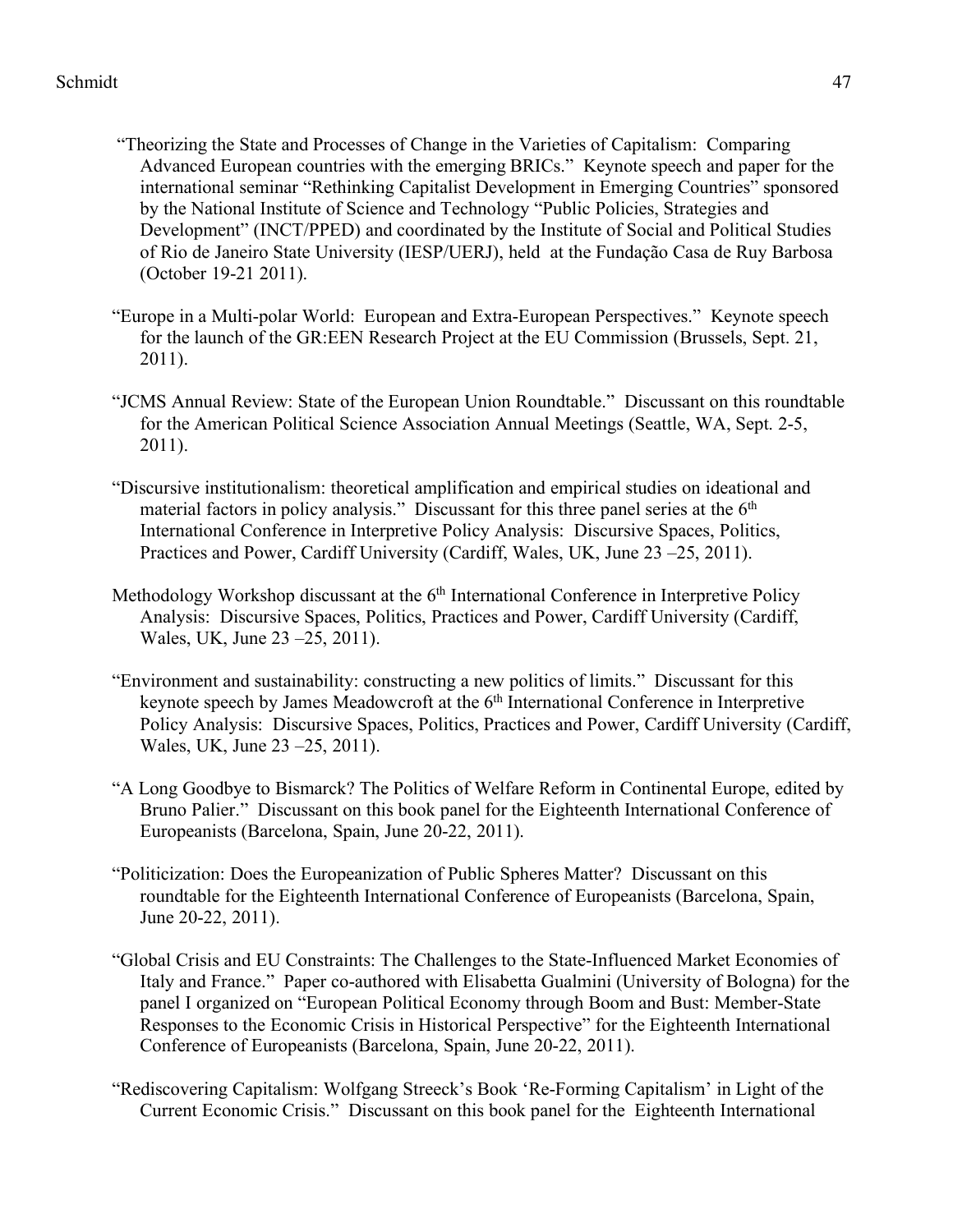Conference of Europeanists (Barcelona, Spain, June 20-22, 2011).

- "Obama's Health Care Reform." Discussant for this talk by Joseph White at the Political Science Seminar, LUISS University (Rome, May 24, 2011).
- "Democratic Legitimacy in the EU." Talk for the BA Seminar in Political Science, Hebrew University (Jerusalem, May 11, 2011).
- "The European Union's Eurozone Crisis and What (not) to do about It." Talk for the Political Science Seminar, Hebrew University (Jerusalem, May 11, 2011).
- "Identity in the European Union: Is it Necessary for Legitimacy?" Talk for the Max Weber Chair Conference on "European Identity: Crisis and Transitions" at New York University (New York, April 7-8, 2011)
- "Democracy, Accountability and Ethics in the EU." Chair and discussant for this panel at the biannual European Union Studies Association meetings (Boston, March 3-5, 2011)
- "Democracy and Legitimacy in the European Union Revisited: Input, Output and Throughput." Paper prepared for presentation at the biannual European Union Studies Association meetings (Boston, March 3-5, 2011).
- "European Identity The Way Ahead." Participant in this Roundtable at the biannual European Union Studies Association meetings (Boston, March 3-5, 2011).
- "The Relations between Multipolarism and Multilateral Cooperation: Views from America." Talk for the conference on "Multilateralizing the Multipolar World: Views from Europe, East-Asia and the Americas. Is the EU an Isolated Case Study?" for the Global Erasmus Mundi Open Seminar (LUISS University, Rome, Feb. 11, 2011).

## **Papers and Presentations at Professional Association Meetings (prior to 2011):**

72 papers and presentations, 16 chair/discussant roles at national meetings of major associations including: American Political Science Association; American Sociological Association; American Society for Public Administration; American Consortium for International Public Administration; Academy of Management; Council for European Studies (CES); European Community Studies Association (ECSA) and ECSA-World; European Consortium for Political Research (ECPR); European Union Studies Association (EUSA); EPS-net (European Political Science Network); French Political Science Association; French Institute for Administrative Sciences; International Political Science Association; International Studies Association (ISA); Interpretive Policy Analysis; Society for the Advancement of Socio-Economics (SASE); University Association of Centers of European Studies (UACES), UK; Politics Standing Group of the Political Studies Association.

## **Invited Lectures at Universities and other venues (prior to 2011):**

218 invited university lectures or papers and presentations at conferences at universities, research institutes, and think-tanks including: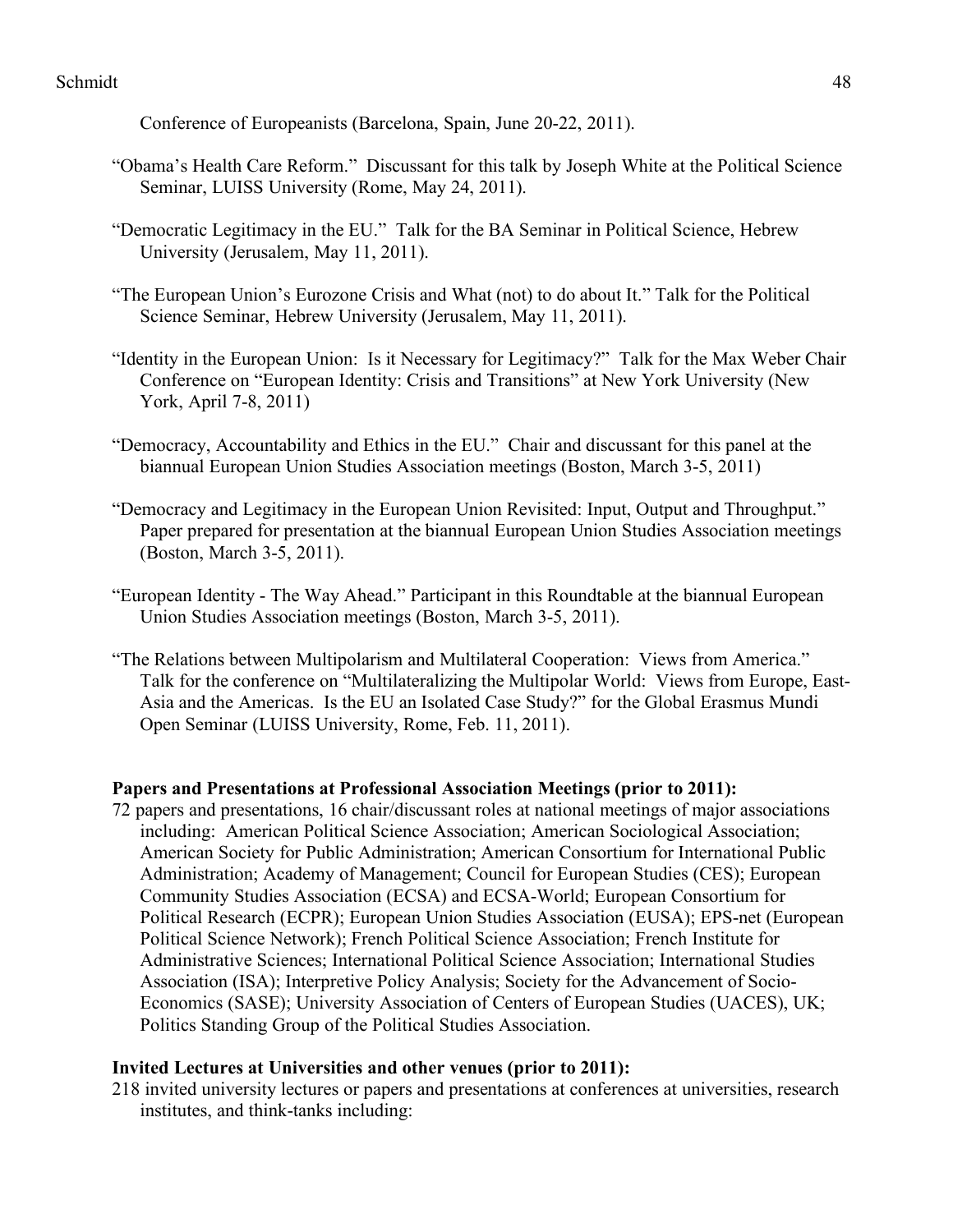UK and Ireland: London School of Economics; Nuffield College, Oxford University; Manchester University; University of Bath; University College London; Keele University; Sheffield University; Demos; Warwick University; University of Birmingham; Cardiff University; University College Dublin; Cambridge University.

Australia: University of Sydney.

- Italy: LUISS School of Government, Rome; European University Institute, Florence; University of Florence; University of Perugia; IMT, Lucca; Scuola Superiore Sant'Anna, Pisa; Graduate School in Social Economic and Political Sciences, State University of Milan; Centro Studi Americani, Rome; University of Macerata; University of Milan Biccocca.
- France: Institut d'Etudes Politiques, Paris; Centre d'Etudes et de Recherche Internationale (CERI), Paris; Institut Français de Relations Internationales (IFRI), Paris; Centre pour l'Étude de la Vie Politique Française (CEVIPOF), Paris; Center for the Sociology of Organizations (CNRS), Paris; University of Paris I (Tolbiac, Panthéon, Sorbonne); University of Paris X (Nanterre); CEREMAP, University of Paris ; Institut d'Études Politiques, Grenoble; University of Grenoble III; CERAT (Grenoble); Institut de la Décentralisation, Paris; Institut d'Etudes Politiques (Lille); University of Lille II; École Nationale Supérieure des PTT (Paris); Institut d'Etudes Politiques (Strasbourg); University of Picardie; University of Marseilles-Aix III ; CERVEPAS, University of Paris III ; Maison des sciences économiques, Paris I Sorbonne.
- Germany: Freie Universität Berlin; Max Planck Institute for the Study of Society (Cologne); Max Planck Project Group for Public Goods, Bonn; University of Cologne; Wissenschaftzentrum, Berlin; University of Bochum; University of Mannheim; Hannover University; Deutsch-Französich Institut (dfi), Ludwigsburg.
- Benelux/Austria/Nordic/CEEC: Austrian Academy of Sciences; Gothenburg University; Université Libre de Bruxelles; Center for Strategic and International Studies, Brussels; Catholic University of Louvain; Utrecht University, Netherlands; Amsterdam School of Social Research, Amsterdam; Institute for Advanced Studies, Vienna; University of Graz; Göteborg University, Sweden; RECON conference of the Oslo Arena Group, Prague, Czech Republic; Roskilde University, Denmark; University of Amsterdam, NL.
- Canada: University of Western Ontario, McGill University; University of Toronto.
- Asia/Turkey: University of Nagoya, Japan; University of Delhi, India; Bosphorus University, Istanbul; Chinese Academy of the Social Sciences, Beijing; Fudan University, Shanghai.
- US: SAIS, Johns Hopkins University; New York University; Center for European Studies, Harvard University; JFK School of Government, Harvard University; Yale University; Wesleyan University; University of Pittsburgh; *Daedalus* Conference, American Academy of Arts and Sciences (Cambridge); University of California, Irvine; Princeton University; Emory University; University of California, Berkeley; Brookings Institution, Wash., D.C.; Brandeis University; Columbia University; American University; University of Washington, Seattle; University of Washington (St. Louis, MO; US Air Force Academy; University of Oklahoma; CUNY Graduate Faculty; University of North Carolina; University of Chicago; Brown University; Stonehill College; University of Miami, Florida; Georgia Tech University; University of Virginia; Mt Holyoke College; Suffolk University Law School.

#### **POLICY INPUTS, CONSULTANCY, AND PUBLIC TALKS:**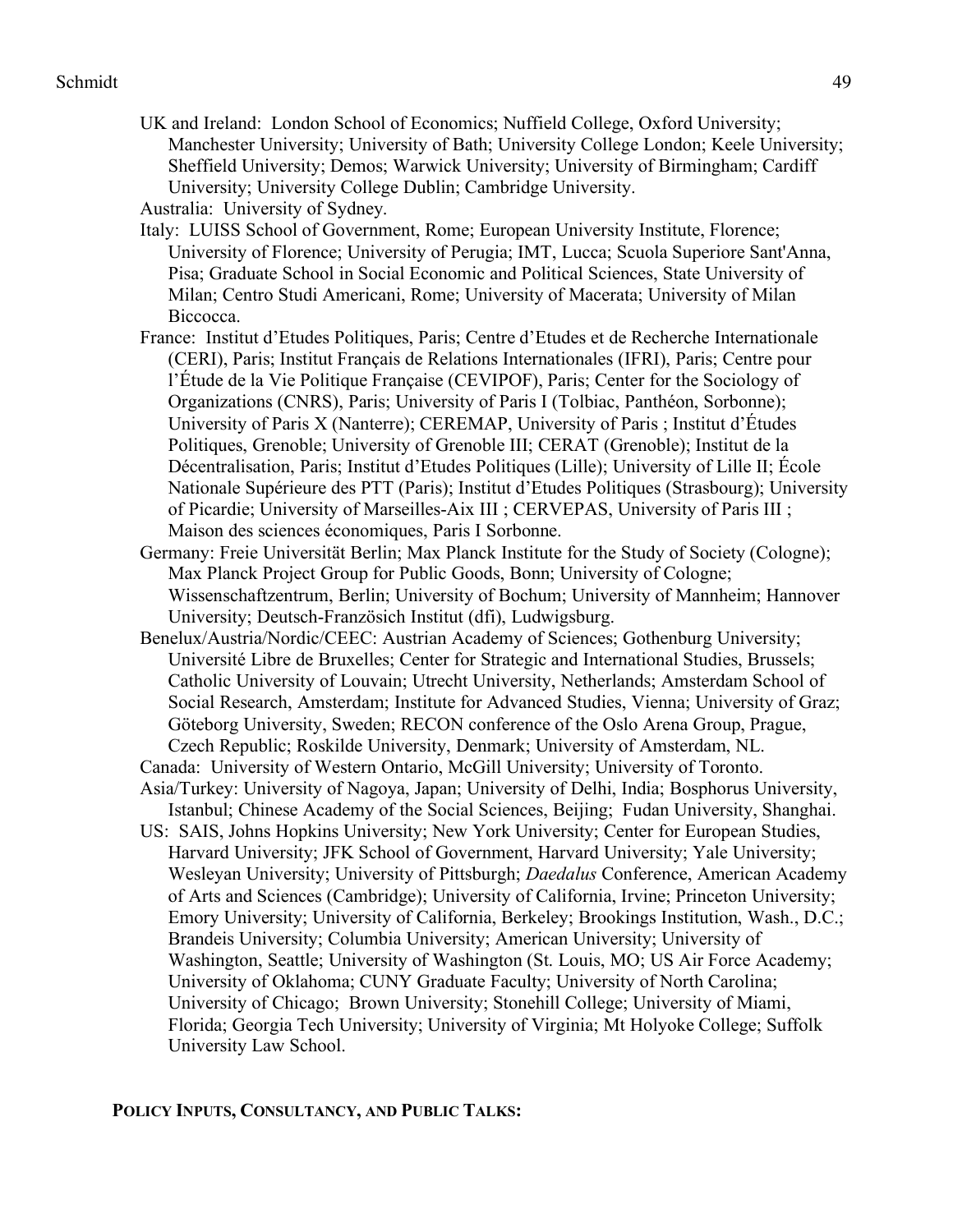- "Keeping Europe United: Institutional Remedies for Countering Anti-EU Populism." Participant in a panel at the Conference: 'Rethinking Europe: Celebrating Helmut Schmidt at 100' held at the Körber Forum cosponsored by the Federal Chancellor Helmut Schmidt Foundation (Hamburg, Feb. 22, 2019) https://www.helmut-schmidt.de/veranstaltungen/rethinking-europe/
- "EU Governance in the Eurozone Crisis: Problems and Solutions." Presentation for the Directorate of European Integration, Dutch Ministry of Foreign Affairs (The Hague, April 17, 2018)
- "Is differentiated integration unavoidable in Europe's future? Discussion leader for this roundtable at the CEPS Ideas Lab 2018 (Brussels, Feb 22, 2018)
- "The Sustainability of European Semester Governance: The devil is in the details." Chair of this roundtable panel for the Horizon 2020 Enlighten grant's final Agora Forum: "Learning the lessons from the fast-burning crisis & challenging the policy blind spots feeding the slowburning crises." (Brussels, Oct 9, 2017)
- "The Upcoming German Elections from a US Perspective." Panel discussion at the German Consulate in Boston (Sept. 7, 2017).
- "Has Neoliberalism gone too far? And if so, where do we go from here?" Talk for the roundtable on 'The Big Political Economy Questions of the Next Five Years,' organized by the Sheffield Political Economy Research Institute (SPERI) at The Bank of England, London. (12 July 2017)
- "Where might the next generation of progressive ideas and programs come from?" Paper for the Conference: "The next phase of globalisation: democracy, capitalism and inequality in the industrialised world" sponsored by Policy Network (UK), the Renner Institute (Austria), and Foundation for Progressive Studies (Brussels), Oxford University (Oxford July 3-4, 2017)
- "More Inclusive, More Political, More Democratic. Europe Beyond Populism." Speaker on this panel with Ministers responsible for European Policy and a former President of the European Parliament at the conference: "Looking for a Different Europe: Reflections and Perspectives," sponsored by the Foundation for Progressive European Studies (Rome, Mar. 21 2017) http://www.progressivepost.eu/progressives-respond-eus-many-crises-challengesdemocracy/
- "How to Rebuild Trust of EU Citizens." Speaker on this roundtable at the Globsec Tatra Summit on "Open Society in Europe: Fear and the Future of Democracy (Bratislava, Oct 27-30, 2016).
- "European Democracy vs. National Democracy." Participant on this panel with Wolfgang Streeck at the Conference "What Democracy?" organized by the Foundation Francisco Manuel dos Santos (Lisbon, Friday Oct. 7, 2016)
- https://www.youtube.com/watch?v=sxc2p1wAHb4&feature=youtu.be&list=PL0lyeGYidY1L9\_H EYo11\_1tLEa18R16bI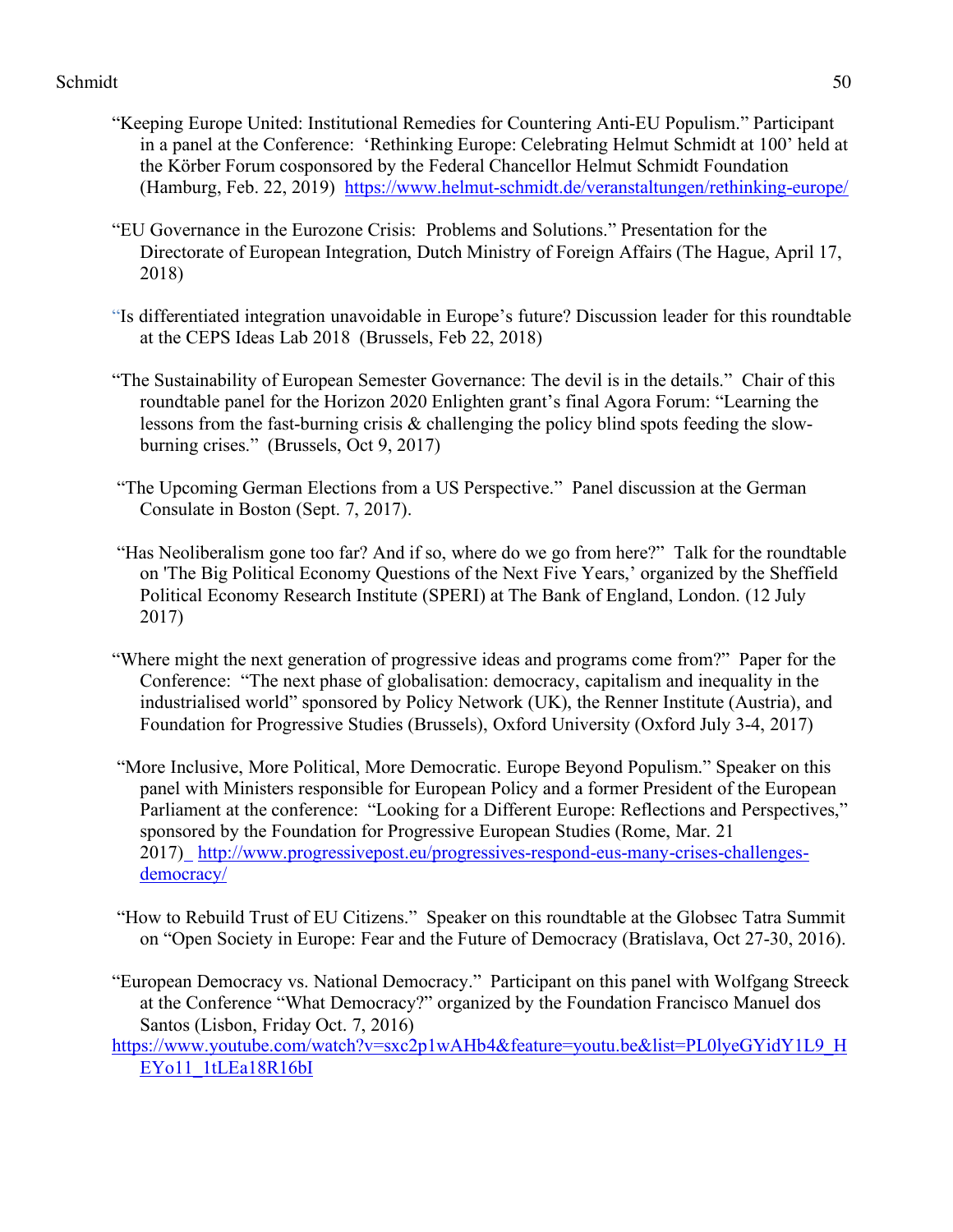- "Rewriting the Rules: A European Model for the 21st Century." Participant in the meeting of the High Level Advisory Group on the FEPS Next Social Europe at the Renner Institute, cosponsored by FEPS (Vienna, March 1-2, 2016).
- '"How to instill ownership for fiscal prudence throughout the EU?" Presentation for the CEPS Ideas Lab 2016 conference of the Center for European Policy Studies (Brussels, February 25- 26, 2016).
- "Possible futures for Eurozone governance: Progressive perspectives." Presentation for the Foundation for Progressive Studies (FEPS) meeting of the Scientific Council (Brussels, December 15, 2015).

"Changing the policies, politics, and processes of the Eurozone in crisis: Will this time be different?**"** Presentation sponsored by the European Trade Union Institute (ETUI) and the European Social Observatory (OSE) for the launch of their annual book on the 'state of play' of the European Union,' *Social Developments in the EU 2015* eds., David Natali and Bart Vanhercke (Brussels, Sept. 24, 2015). http://www.etui.org/Events/Social-Policy-in-the-European-Union-State-of-Play-2015 and for the publication http://www.etui.org/Publications2/Books/Social-policy-in-the-European-Union-state-of-play-2015

- " How to think about legitimacy in the Eurozone Crisis." Paper for the ENLIGHTEN Instigation AGORA© Forum at the Institute for the Study of Europe, Université Libre de Bruxelles, IEE-ULB (Brussels, June 15-16, 2015)
- "The Political Economy of EMU and questions of legitimacy." Presentation for this panel at the Wrap-Up Meeting of the Research Fellowship program 2014-2015 of the Directorate General of Economics and Finance, EU Commission (Brussels, June 8, 2015).
- "Towards a New Europe in the World." Moderator for this panel featuring Kristalina Georgieva, Vice President of the Commission in charge of Human Resources and Budget, Pierre Vimont, Secretary General of the European External Action Service, and Charles Maier, Professor of History at Harvard University, for the Harvard Graduate Student Conference (Cambridge, Ma, Feb. 28, 2015).
- "The State of France." Participant in roundtable with Philippe Aghion, Professor of Economics at Harvard University and Jean Schere, visiting scholar at BU. Boston University (Feb. 5, 2015)
- " From Take-Off into Flight Mode: The New Commission at Work." Presentation for this panel at the Annual Research Conference— DG-ECFIN Research Fellowship Initiative: "Getting Out of Stagnation: Growth, Jobs and Investment in the EU," EU Commission, DG ECFIN (Nov. 24, 2014).
- "Will the Next Crisis be a Social and Political Crisis—How to build a fairer union of democratic change." Discussant on this panel for the Kick-Off Conference of the Research Fellows of the EU Commission's DG ECFIN (Brussels, Sept. 15, 2014).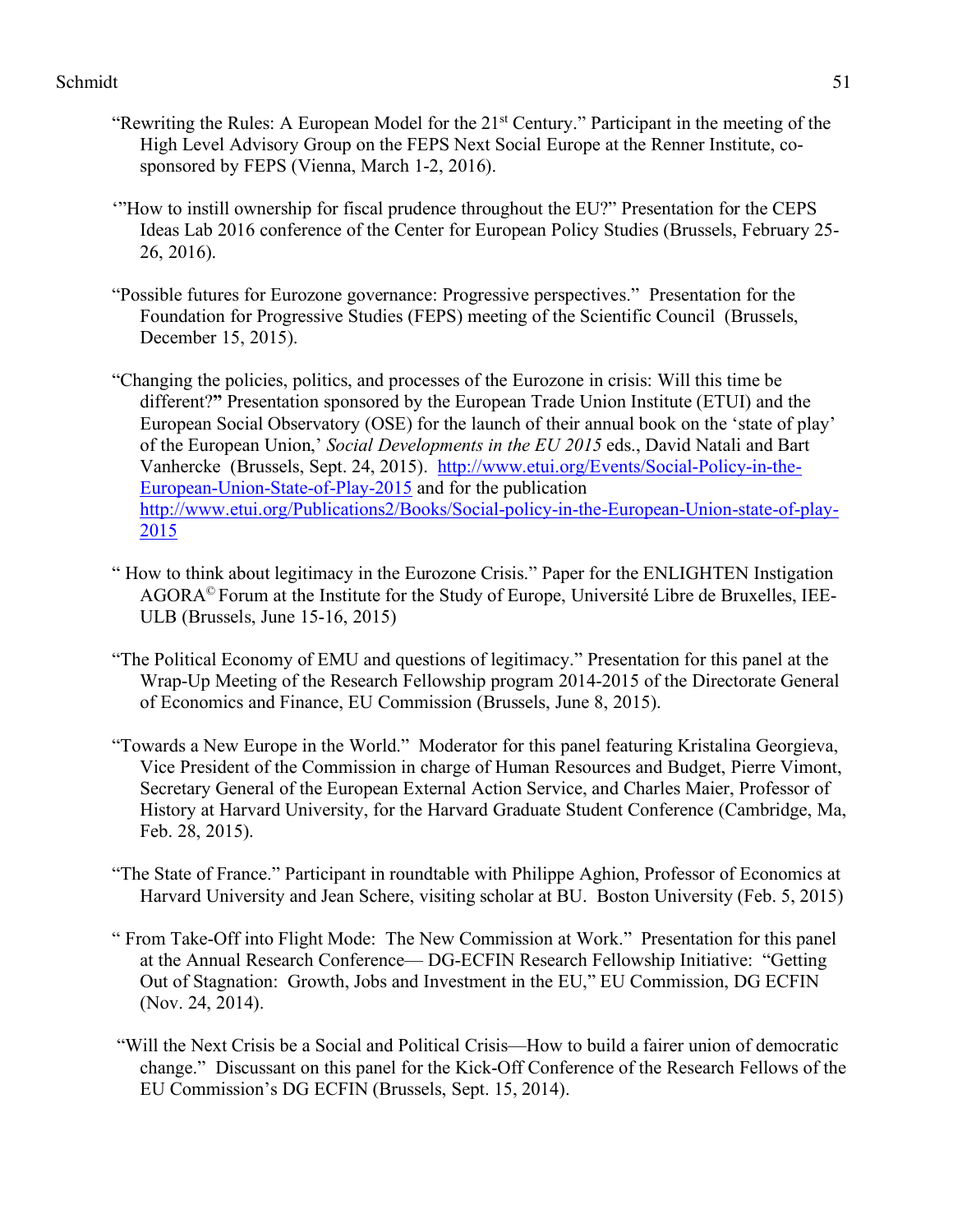- "The Role of Discourse in Social Democratic Reform Efforts." Presentation for "Social Democracy 2017 *plus*," 14th Annual Summer University of the Friedrich-Ebert-Foundation ( Potsdam, July 10-11, 2014)
- "The Eurozone Crisis" and "The Crisis of Immigration." Presentations for panels at the IAI (Istituto degli Affari Internazionali) conference "Towards a More United, Effective and Legitimate European Union" (Rome and Santo Stefano di Sessanio, June 27 - 29, 2014).
- "Could Social Democrats learn from the Resilience of Neo-Liberalism?" Book Discussion (with Mark Thatcher and Bruno Liebhaberg) for the Foundation for European Progressive Studies (Brussels, June 23, 2014)
- "The State of the European Union: EU Crisis, Parliament Elections, the New Commission, and Banking Union." Speaker on this panel for the 'Europe Day Conference' as well as lecturer for the 3rd 2014 School on the European Union. Getulio Vargas Foundation (Rio de Janeiro, May 8, 2014).
- 5th Transatlantic Dialogue on Gender Issues: Woman Up! for a New Progressive Agenda.' Concluding wrap-up presentation (Boston, March 3-4, 2014)
- "Europhiles, Eursceptics, Europeans: Who will be in Parliament in 2014?" Moderator and discussant on this panel featuring Klaus Welle, Secretary General of the European Parliament, and Antonio Vitorino, President of Notre Europe—Jacques Delors Institute, for the European Conference at Harvard University (Cambridge, MA, March 1-2, 2014).
- "Governing by the Rules, Ruling by the Numbers: Euro Crisis and Challenges to Democratic Legitimacy." Keynote speaker, Bruno Kreisky Forum, Vienna (Vienna, Oct. 8, 2013)
- "Technocracy vs. Politics in Times of Crisis: Is the Democratic Deficit Getting Bigger? Or The Effects of 'Governing by the Rules' and 'Ruling by the Numbers." Paper prepared for the Eliamap 10th European Seminar, "Europe in Crisis, Citizens in Protest" (Nafplio, Greece, July 4-7, 2013).
- "The Eurozone Crisis: A crisis of economics or of politics?" Talk for the IAI Istituto Affari Internazionali, (Rome, May 16, 2013)
- "A Secure Europe in a Multipolar World?" Panelist for this international conference on the Eurozone Crisis, Getulio Vargas Foundation (Rio de Janeiro, May 6-10, 2013).
- "European Foreign Policy." Moderator for Pierre Vimont, Executive Secretary General of the European External Action Service, Harvard Graduate Student Conference (Cambridge, Ma, 2 March 2013).
- "The Eurozone Crisis seen from the US." Talk for the conference on Trans-Atlantic Relations sponsored by the Foreign Affairs Committee of the French National Assembly (Paris, 21 February 2013).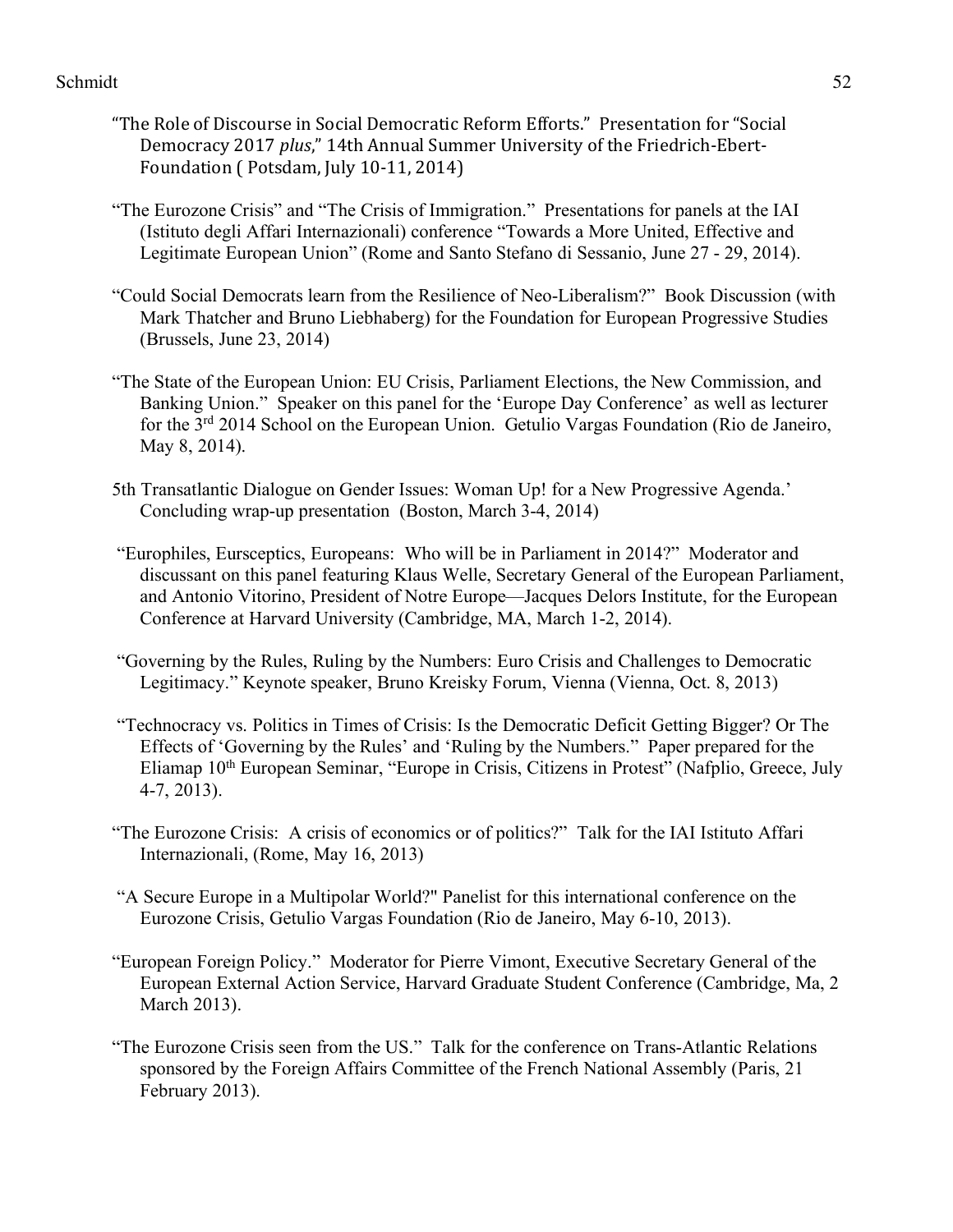- "Reshaping the Fundamentals: Developing Democracy." Participant in this roundtable for the conference of European Social Democratic party leaders: "A Common Progressive European Vision. *Renaissance for Europe: Peace, Prosperity, Progress*"(Turin, 8-9 February 2013)
- "Maastricht  $+ 20$  and Euro  $+ 10$ ." Keynote speaker for the conference: "THE EURO KNOT: The Single Currency and European Citizenship in the time of Community Turmoil" convened by the 1st VP of the EP Gianni Pittella and FONDACA at the EU Parliament, Brussels (January 24, 2013).
- "The European Political Model and the Citizen." Keynote speech for the Conference: "What Future for the European Model?" sponsored by the Europa Association and hosted by the University of Limoges (Limoges, Nov. 23, 2012).
- "The Future of Europe." Keynote speech to the European Parliament's party grouping of social democrats at a special session (Strasbourg, Oct. 24, 2012).
- "Mentoring other Women." Moderator on this panel for the Conference, 'Women up', organized by FEPS-- Foundation for European Progressive Studies (Brussels, 18-19 Oct., 2012).
- "Differentiated Europe and the EU Political Economy." Policy brief delivered at the European Parliament Committee on Constitutional Affairs workshop on Multi-Tier Governance and the Future of Europe. (October 4, 2012). Recording of afternoon session, Panel III&IV: legitimacy, future prospects: http://www.europarl.europa.eu/eplive/en/committees/video?event=20121004-1500-COMMITTEE-AFCO
- "Staying in Sync: How can the EU's model remain relevant with International Developments?" Panelist for this concluding roundtable for the conference: Global European in a Rapidly Changing World—How to Avoid Irrelevance? ELIAMAP policy institute (Poros, Greece, June 21-22, 2012).
- "The EU, An Extinct Vision?" Talk for the Bruno Kreisky Foundation (Vienna, Austria, June 12, 2012)
- "The European Project: Can Europe Survive the Euro?" Panelist on this roundtable for the Conference: "The Failure of the Euro? Causes and Consequences for Europe and Beyond" sponsored by the Watson Institute for International Studies and the Rhodes Center for International Economics, Brown University (April 17, 2012). http://brown.edu/web/livestream/archive/2012-euroconf.html
- "Next Left Values in Party and Electoral Politics." Panelist for this session of the Conference: "Next Left: Building New Communities" sponsored by the International Global and Policy Institute at Harvard University and four social democratic foundations (Harvard University, April 12-13, 2012).
- "Democratic Europe." Introductory keynote presentation to a panel of experts followed the next day by a seven minute summary of my comments and the discussion to the social-democratic leaders in attendance at the 'Renaissance for Europe' event of the European Social-Democrats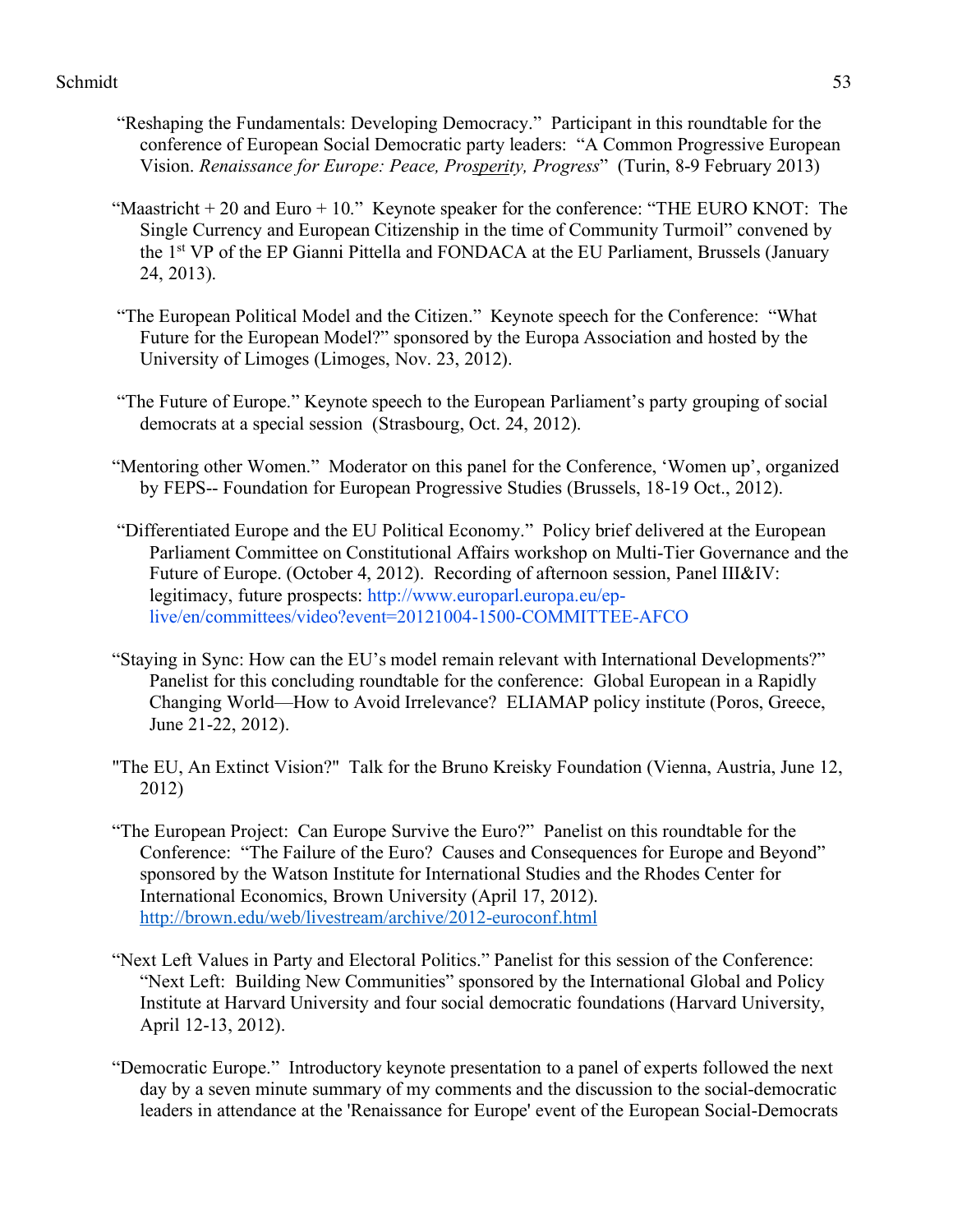in Paris March 16-17, sponsored by four social-democratic foundations, on the occasion of François Hollande's speech on Europe at the Cirque d'Hiver (Paris, March 16-17, 2012). http://www.renaissance-europe.eu/en/discours www.youtube.com/watch?v=ySEpN1BKbEw

- "Europe 2020: Governance." Panel participant for the conference 'Europe 2020' organized by the German Marshall Fund and the École Nationale d'Administration (Paris, February 16, 2012)
- "The EU in the World: A Fresh Perspective." Keynote speech for the conference "Call to Europe," organized by the Foundation for European Progressive Studies (Brussels, June 29-30, 2011)
- "L'Intégration européenne détruit-elle la démocratie ? (Does European integration destroy democracy?)." Talk for Institut Français des Relations Internationales (IFRI), Paris (Dec. 8, 2010)
- "Re-Envisioning the EU after Lisbon." Talk at IFRI (French Institute for International Relations) Brussels (Brussels, March 16, 2010)
- Nautilus Politikberatung, Berlin. Consulted for this think-tank on the German elections and the Social Democratic Party's ideas and discourse in the election campaign (Berlin, Sept. 2009)
- The Delphic Oracle on Europe: Policies and Politics. Participant and commentator on the panel on European Elections at this conference organised by ELIAMEP (Delphi, Greece, 25-27 June 2009)
- Kalevi Sorsa Foundation: Keynote paper on "Is Globalization undermining Western Democracy?" and roundtable debate on "Globalization, Privatization, and Democracy" for this social-democratic think-tank (Helsinki, November 7-8, 2008).
- WorldBoston and European Chambers of Commerce (British, French, German): Roundtable on EU views of the US Presidential Elections (Goethe Institute, Boston, Oct. 15, 2008).
- WorldBoston: "The EU at 50." (Boston, April 8, 2008).
- Royal Association of Alumni of the College Saint-Michel: "Which Europe to Choose? Supranational State or Free Trade Zone? With or Without Turkey?" Keynote speech plus moderation of debate by representatives of France, UK, Poland, Turkey (Brussels, Feb 19 2008).
- US Government : "Is the European Social Model the Future for Europe?" Paper prepared for presentation to US government agencies for the conference *Future Developments in European Trade and Economics* (Washington DC, Jan. 18, 2008).
- Netherlands Institute of International Relations 'Clingendael' and the Scientific Council for Government Policy (WRR): "EU Legitimacy in the Member-States: Taking Stock." Keynote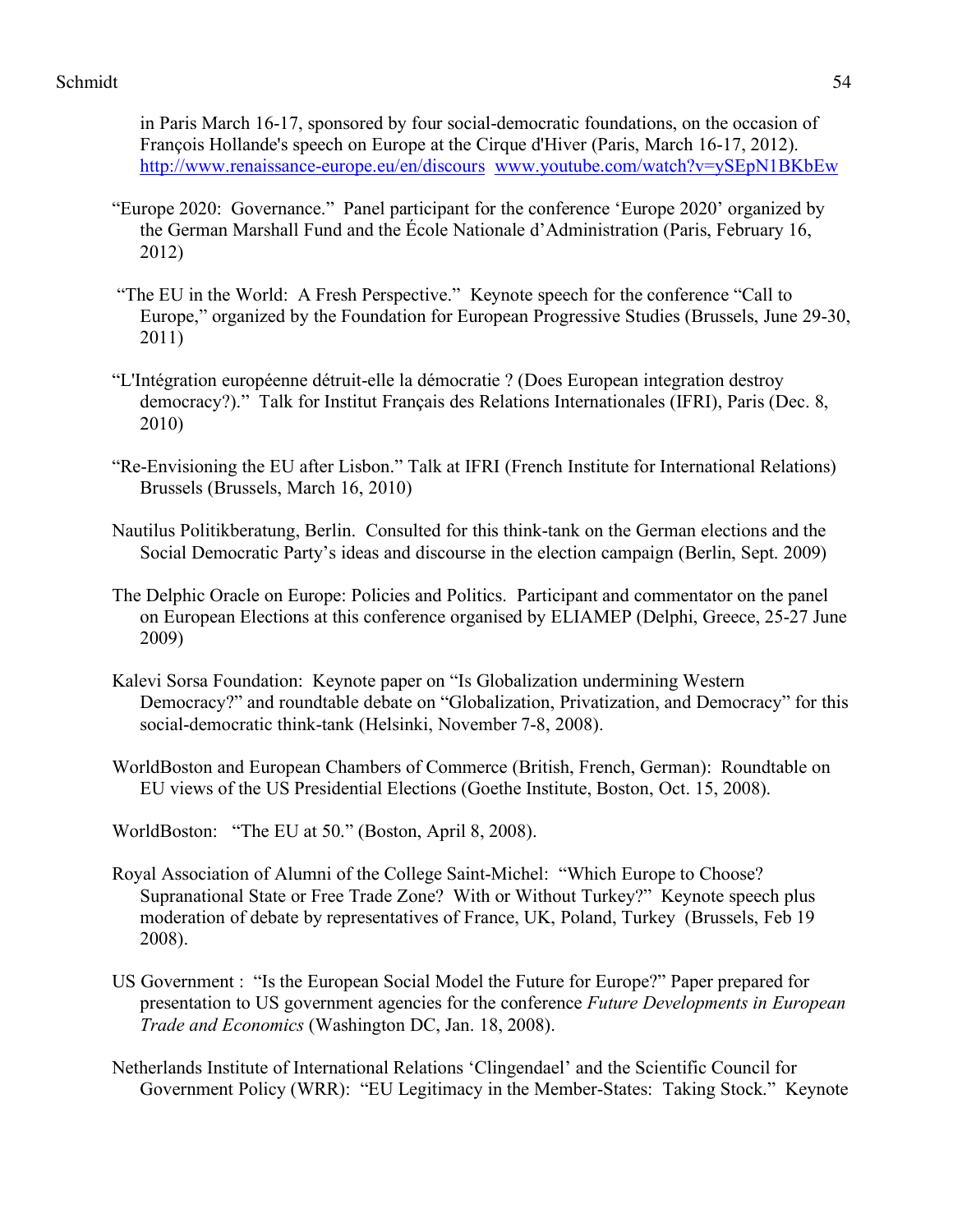speech for the Conference: EU Legitimacy at the National Levell (Clingendael, NL, Nov. 30, 2007).

- Istituto degli Affari Internazionali: Talk on "Is Europe strengthening or weakening democracy?" (Rome, Oct. 12, 2007.
- CIDE—Centro Nazionale di Informazione e Documentazione Europea: Talk on "Cittadinanza e Partecipazione negli Stati Uniti e nel Europa: Tra Stato regionale et stato nazionale (Citizenship and Participation in the US and the EU)," sponsored by Fondaca—the Citizenship Foundation, (Rome, Oct. 11, 2007).
- Carlo Alberto Foundation, Urge think-tank: Talk on "Democratic legitimacy in Europe," "Democracy and European Integration: Challenges and Problems." Presentation in English, questions and answers in Italian (Turin, 9 Oct. 2007)
- Egmont Institute: Consulted on the role of National Parliaments in view of a Joint Report to the Parliament on the Reform Treaty (Brussels, 10 Sept. 2007).
- EUR-IFRI, the European Union branch of the Institut Français de Relations Internationales, Brussels : Talk on "Is Europe strengthening or weakening democracy?" (Brussels, June 12, 2007).
- CSIS--Center for Strategic and International Studies: (Presented paper for conference *Terms of Engagement: The Euro-Atlantic Partnership at Sixty* (Brussels, June 10-12, 2007).
- German Marshall Fund Brussels Forum: Participation in conference on EU-US relations (Brussels, April 27-29, 2007).
- IFRI (Institut Français de Relations Internationales—French International Relations Institute), Paris : Talk on "L'Europe crée-t-elle ou détruit-elle la démocracie?" (Paris, April 23, 2007).
- Indian International Club: Book talk on "Democracy in Europe: The EU and National Polities." (Delhi, Feb 5, 2007)
- Ditchley Foundation: Participated in a conference on Turkey and the EU (Oxford, Jan. 12-14, 2007).
- Woodrow Wilson Center: Book talk on "Democracy in Europe: The EU and National Polities." (Washington D.C., Dec. 19, 2007).
- CSIS (Center for Strategic and International Studies): Task force on the future of the EU and EU-US relations (Washington D.C., Feb. 27-28, May 15-16, 2006).
- Korean Development Institute: "Public Attitudes toward Business in France: The Importance of Good Ideas and Persuasive Discourse." Paper prepared for delivery to the conference: "Public Attitude toward Business and the Modern Market Economy," (Seoul, South Korea, Oct. 4, 2006).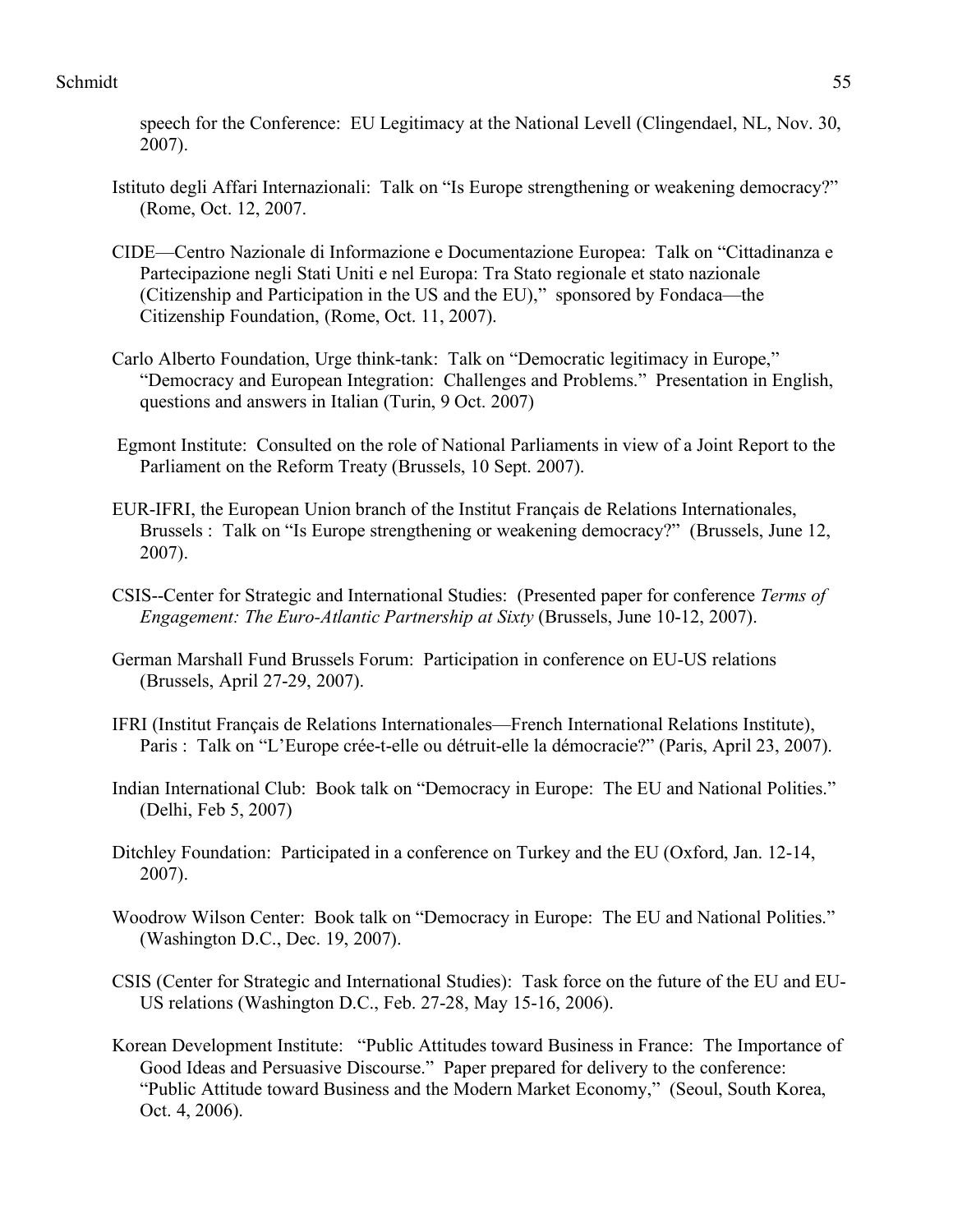- Carlo Alberto Foundation, Urge: "The Open Method of Coordination and the Future of Social Europe." Talk for roundtable for the conference "Social Governance in the EU: The Open Method of Coordination in Action" (Turin, June 9, 2005).
- Frederick S. Pardee Center for the Study of the Long-Range Future, Boston University: "The EU as a Case Study of Planning: A Prospective Retrospective from the Marshall Plan to the Present." Talk for the conference: "Looking Ahead: Forecasting and Planning for the Longer-Range Future" (April 7-8, 2005).
- Phi Beta Kappa, Epsilon: "What is Democracy?" Address to initiates as recipient of Honorary Membership in the society (Boston, Dec. 1, 2004).
- Friedrich Ebert-Stiftung: "The Role of Public Discourse for a Social Democratic Reform Project." Keynote address to the Forum Scholars for European Social Democracy (Berlin, Oct. 4-6, 2004).
- EU Social Sciences Advisory Group, SSHERA project: "Which Public Sphere does Europe Need?" Paper prepared for presentation for the Workshop on the European Public Sphere (Berlin May 28, 2004).
- Frederick S. Pardee Center for the Study of the Longer-Range Future, Boston University: "What are the right levels of decision-making? Europe compared with developing countries." Speaker for the conference "Economic Development, Human Development, and the Pursuit of Happiness" (Boston, MA, April 2, 2004).
- European American Chambers of Commerce: "Prospects and Problems of EU Enlargement for Business." Talk (Downtown Club, Boston, Oct. 22, 2003).
- Oxford Analytica: "The EU at 25." Panel presenter at the Annual Conference (Oxford, September 16-18, 2003).
- WorldBoston: "The EU as a Market Force: Does Expansion Bode Well for the US." Talk for the Business Breakfast Meeting (Boston, MA, May 14, 2003).
- World Affairs Council: "Differences in Foreign Policy: A Western European Perspective." Speaker at a roundtable (Seattle, WA., May 8, 2003).
- MGIMO, the Russian Foreign Ministry Institute: "Varieties of Capitalism in Europe." Talk (Moscow, May 21, 2002).
- EU Commission Delegation: Presented on the future of the EU for a fund-raising conference in (New York, March 2001).
- "France, Britain, Germany and Europe under Globalization," Responsible for overall analysis and synopsis of this Workshop, Brookings Institution (Washington, D.C., October 6, 2000).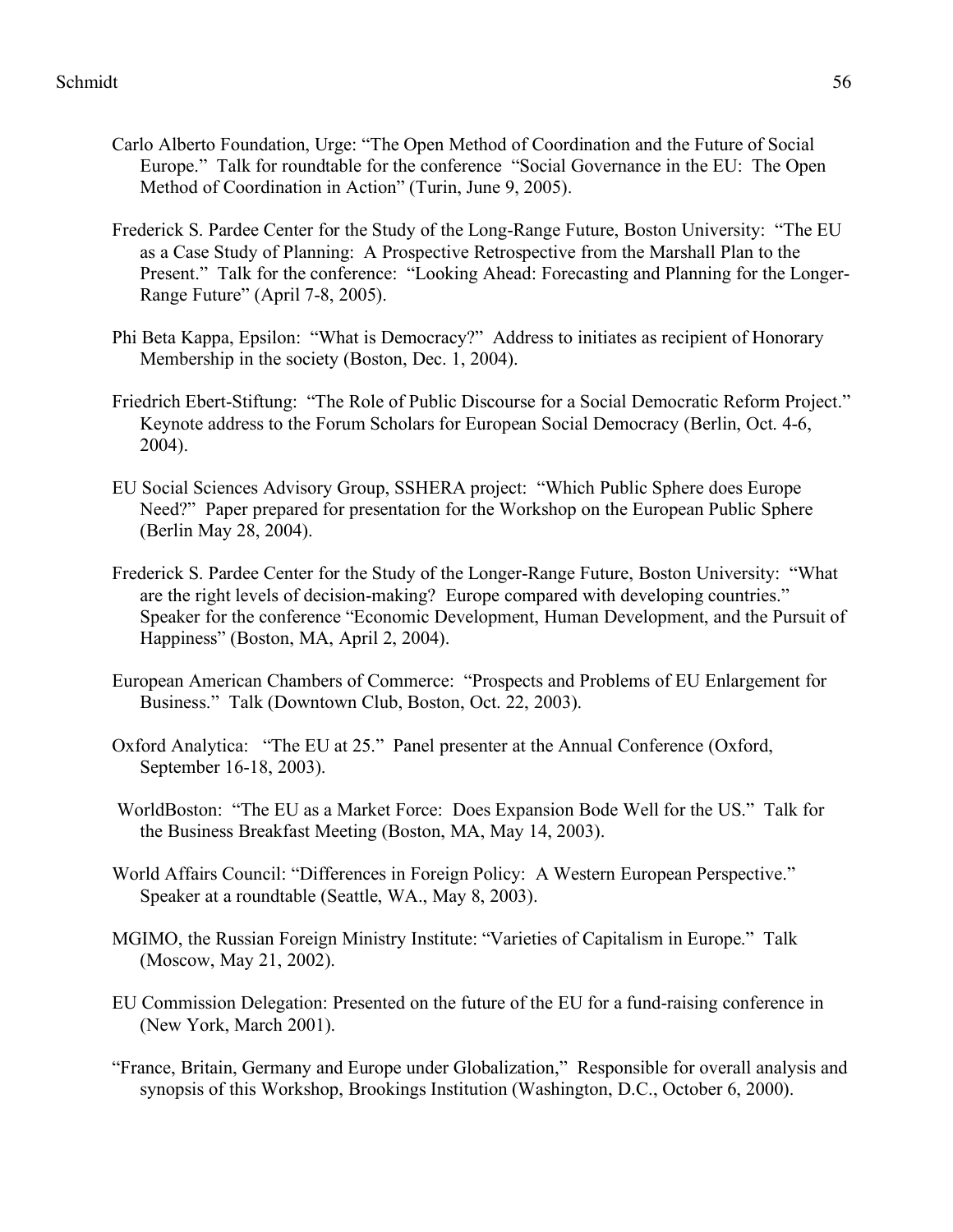State Department: Consulted on Europe (2000).

- WorldBoston: "European management and business culture." Talk for senior business executives (Meridien Hotel, Boston, Sept. 17, l997)
- Greek negotiations in the European Union's Intergovernmental Conference: Engaged in consultations as part of a Harvard University team (Cambridge, MA, May 1-2, 1997).
- French-American Chamber of Commerce: "French Business in Comparative Perspective" (Boston, Sept. 25, l996)
- French-American Chamber of Commerce: "French Business today" Talk for the International Business Breakfast Series: (Ritz-Carlton Hotel, Boston, March 9, l994)
- Second Annual International Software Business Development Conference: European management and business culture" Talk for senior business executives (Burlington MA, Nov. 19, l993).
- French Library: "French Business and Intercultural Management" Talk (Boston MA, Oct. 21, l993).

French-American Chamber of Commerce: "French Business" (Boston, Oct. 13, l992)

Consultant for area businesses and Massport (pro-bono) on intercultural management and doing business in France (l991-l993); consultant for Peabody and Arnold, a Boston-based law firm, on trans-Atlantic alliances between French and American hi-tech firms (Boston and Paris, l991-l992); and for Frost and Sullivan Political Risk Services on France (l989).

# **Francophone and Southern Africa:**

Between l991 and l998, I was engaged in a wide range of policy and consultancy activities first sponsored by the United States Information Agency (USIA) and then as a result of grants by the USIA and other development agencies in conjunction with my work as Director of the Center for Democracy and Development. These included:

- USIA grant: Principal investigator for a grant on "Decentralization and Local Democracy: Citizen empowerment in Cameroon, Mali, and Senegal" (l997-l998). Consultations with elected officials, civil servants and civil society in Cameroon, Mali, and Senegal (June-July 1997; Boston, Oct. 1997).
- National Democratic Institute: Consultations for the Gauteng Provincial Legislature, Johannesburg, South Africa, at the workshop on the reform of the Second Legislative Chamber (October l996).
- USIA grant: Lectures in Namibia on institutional reform and democratic access to decisionmaking for the Prime Minister's staff and the National Assembly (October, l996).

USIS-sponsored American studies conference in Dakar, Senegal: Lectured on federalism and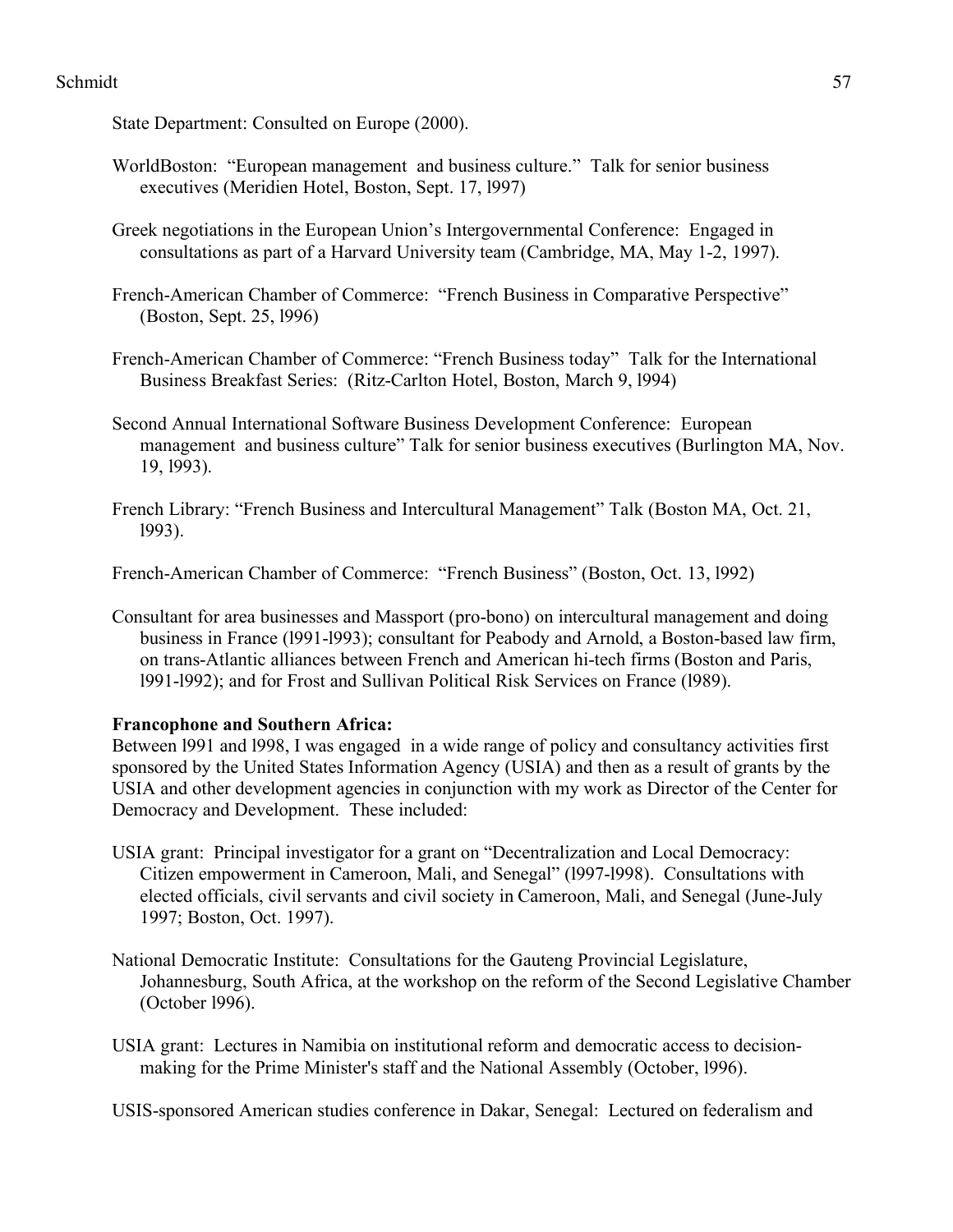decentralization in comparative perspective (March l996).

- Francophone Africa Research Group (GRAF): Talks on "Democratization and Decentralization in Francophone Africa" for the at Boston University (Nov. 6, l996) and on "Decentralization in Francophone Africa" for the conference: "Brazzaville  $+ 50$ ," at Boston University (Boston, MA: Oct. 7-8, 1994).
- Africa Regional Services (USIS): Lectures on "Decentralization and Local Democracy," "Federalism and the Unitary State," and "The Role of the State in the Economy" in Cameroon, Benin, Ivory Coast, and Mali (June l993).
- Africa Regional Services (USIS): Consulted with central governmental officials in charge of formulating decentralizing reforms and with local elected officials and civil servants charged with implementing the reforms (Mali June 1993).
- African National Congress delegation: Presentation on "Institutional Change in Comparative Perspective" at a symposium (University of Massachusetts, Boston, June 24, l992).
- Africa Regional Services (USIS): Lectures on "Local Government and Democracy" and "The Role of the State in the Economy" in Kinshasa, Zaire (July l991).

## **SELECTED UNIVERSITY ADMINISTRATIVE EXPERIENCE**

- *Founding Director*: *Center for the Study of Europe* (2011 through 2016)—established this new interdisciplinary Center that hosts speakers and visiting fellows; sponsors events and conferences on European Studies across the humanities and social sciences; and oversees the newly established Major and Minor in European Studies.
- *Ad Hoc Director: European Studies Program*, *Boston University*, with a range of EU focused activities and grants (1999 to 2011).
- *Director*: *Center for International Relations* (2008 to 2012)—host speakers and events on international relations, with a special focus on the European Union.
- *Director: Center for Democracy and Development , McCormack Institute, University of Massachusetts* (1994-1998): Director of this applied public policy center, with the mission to encourage democratization efforts primarily in developing nations. The center focused in particular on promoting democratic development in Francophone and sub-Saharan African through programs and exchanges of academics, policymakers, and grassroots organizers. Responsible for administering Center, generating grant applications, and organizing and running projects focused on research and training programs on local government administration and local economic development. Initiatives included South Africa, Namibia, Francophone Africa (Cameroon, Mali, Senegal), Russia, and Northern Ireland.
- *Director: European Studies Program, University of Massachusetts* (l993-1998): Founding director of this interdisciplinary, university-wide program which sponsors courses, runs a lecture series, and has a European Scholar in Residence Program which brings in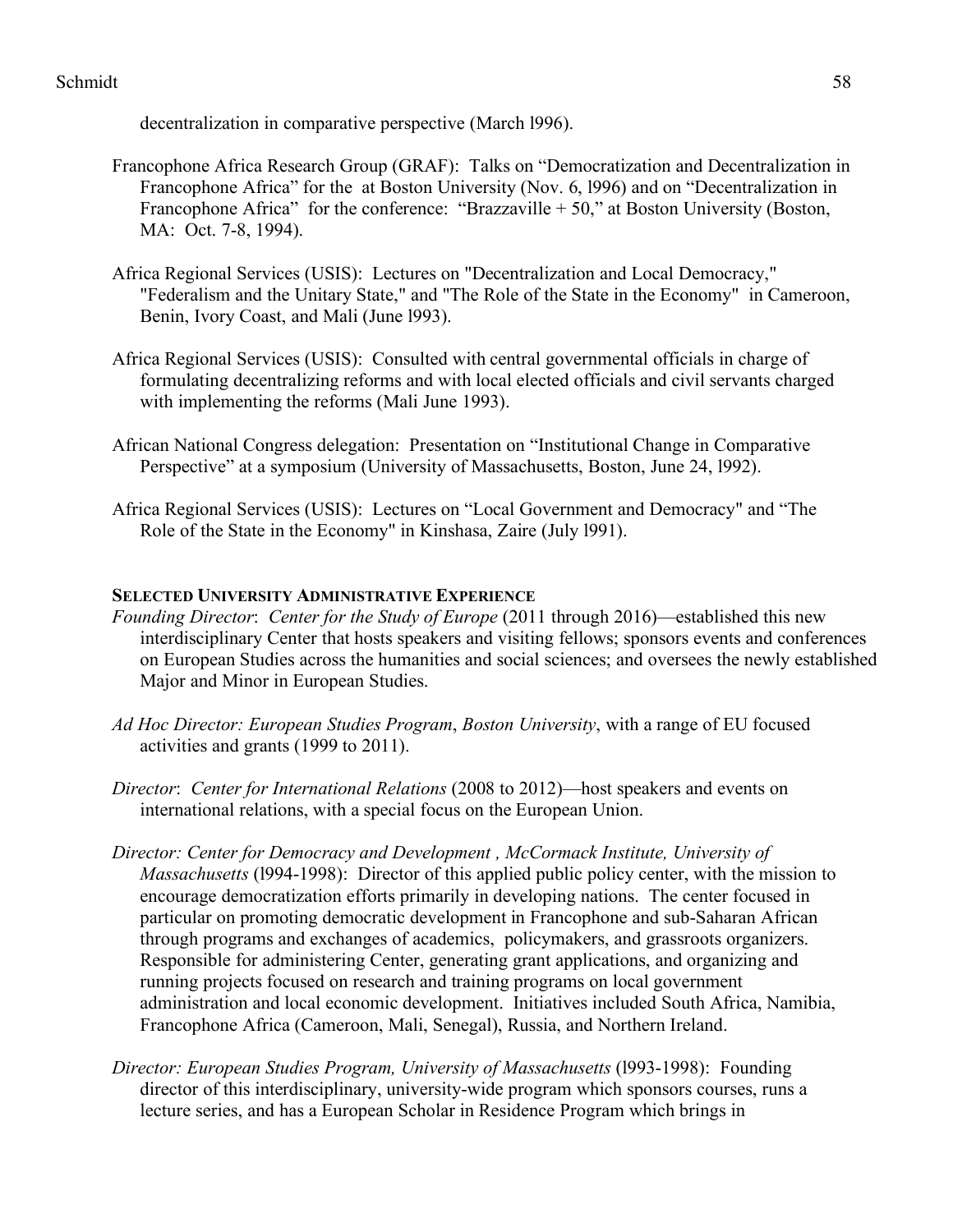approximately six scholars a year for short-term visits. Responsible for running the undergraduate certificate program, advising students, and promoting curriculum development; for fundraising and grantwriting; and for public outreach, which involves arranging lectures in conjunction with area professional groups. Program received support.

*Coordinator: Problems of Inquiry Program, University of Massachusetts* (l977-l982): an interdisciplinary, nine-credit foundation program in the logic of inquiry and ethics which integrated materials from the natural sciences, social sciences, philosophy, and management. I originated, co-designed, and coordinated the program as well as edited a custom-published book for it: The Problems of Inquiry (Lexington, MA: Ginn, l981).

# **SELECTED UNIVERSITY SERVICE**

- Boston University: Political Economy Search Committee, Pardee School (2017); Questrom External Review Committee (2016); Peter Paul Award Committee (2014); Pardee School of Global Studies Search Committee (2014); Pardee School of Global Studies Advisory Committee (2013); University representative to the University of Geneva International Network Collaboration, (2013 to present); College of Arts and Sciences Graduate Research Abroad Fellowship (GRAF) committee (2012-2013); College of Arts and Sciences Appointments and Promotions Committee (2008-2009); Co-supervisor, Brussels-BU Masters in International Relations (2006 to present); International Finance Search Committee (2011- 2012); Chair of the EU Security and Defence Search Committee (fall 2009); Member of the Negotiations Search Committee (2008-2009); Chair of the International Economy and International Environmental Politics Searches (2003-2004); Associate Chair, Department of International Relations (2002-2003); Chair of the International Relations Dept. subcommittee on PhD program (2001); member of the International Programs Committee- Paris and Grenoble programs (l999 to present); Chair of committees to develop the European Studies Major/Minor (l999 to 2005, 2008 to 2011).
- University of Massachusetts: Served on all major executive committees including the University System Board of Trustees; University Assembly Steering Committee; University Academic Affairs Committee; International Advisory Committee; University System Planning Council Board; College Senate; plus chaired major search committees; chaired and was a member of innumerable personnel committees; chaired curriculum development committees for the European Studies Program, and the Diversity Requirement; and member of the University committee on the reorganization of Massachusetts Higher Education.

# **PROFESSIONAL AND COMMUNITY SERVICE:**

# **Professional Associations:**

American Political Science Association:

- Chair of the Gabriel Almond Best Dissertation Award in Comparative Politics (2018-2019)
- Member of the Executive Council, 'Ideas, Knowledge, and Politics' Organized Section (2014-22)
- Chair of the Luebbert Paper Committee of the Comparative Politics Organized Section (2015-2016)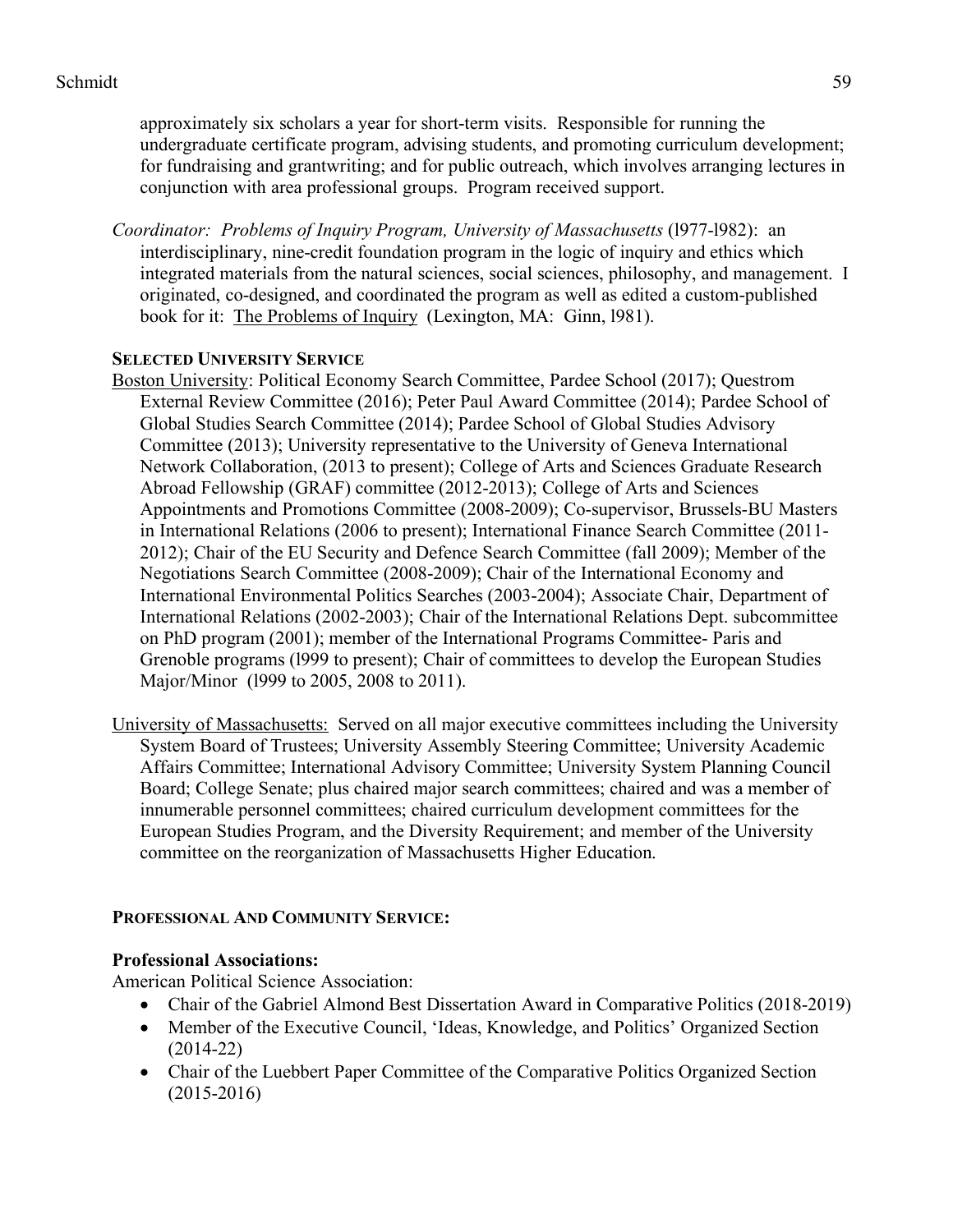- Chair of the Ernst B. Haas Best Dissertation Award Committee for the European Politics and Society Section (2010-2011)
- Chair of the Program Committee for Politics and Society in Western Europe Organized Section (2003-2004).
- Chair of the Gabriel Almond Prize Committee (2003-2004).
- Member of the Executive Committee, Politics and Society in Western Europe, Organized Section (2000-2003).
- Member of Executive Committee, Comparative Politics Section (l992-l995).

European Union Studies Association:

- Member of the Advisory Council (2015 to present)
- Local Host for the Biannual Meetings of the Association in Boston (2010-2011)
- Chair of the Executive Committee (1999-2001).
- Secretary of Executive Committee (1997-1999).

Council for European Studies:

- Program Committee Member—CES 2012 conference in Boston (2011-2012)
- Member of the Executive Board and Research coordinator for the CES Network: "European Integration and the Global Political Economy: New Directions" (2011 to present)

International Studies Association:

Member

Conference Group on French Politics and Society: Member, Lavau Prize Committee (l998-2000, l991-1993).

International Political Science Association:

Member of Executive Council RC 33: History of Discipline (l994-1997). On-going Member

American Society for Public Administration:

- Member of Executive Committee, Massachusetts Chapter (1992-1997).
- Chair—Membership Committee (1987-1988).
- Chair—Scholarship Committee (1988-1989).
- Member of the Executive Committee of the Section on International and Comparative Administration (l987-l989).

French-American Chamber of Commerce:

Member, Program Committee and Newsletter co-editor (l993-l996).

# **Advisory Board Memberships**

*Institutes and Foundations*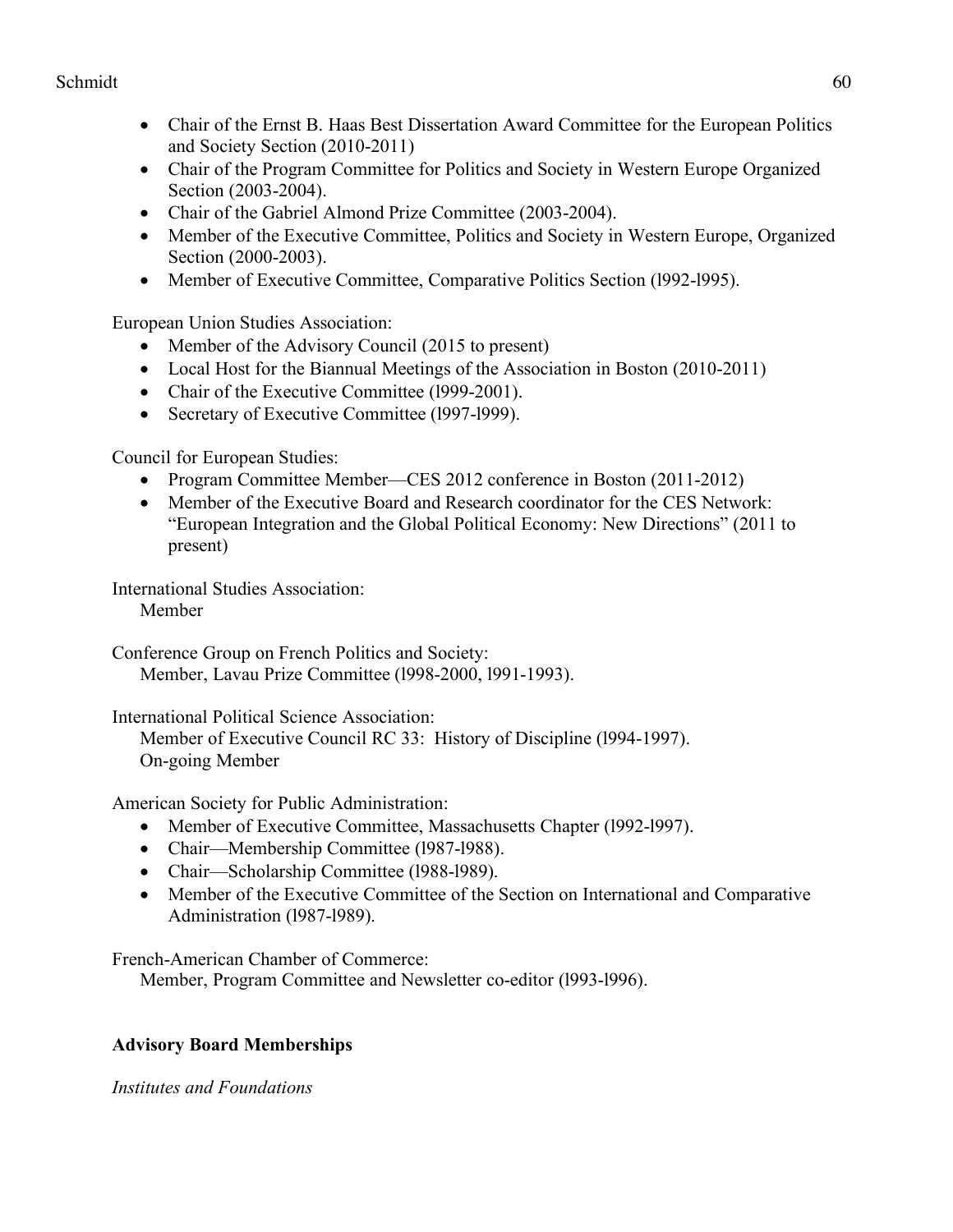- Danube-University Krems, Department for European Policy and the Study of Democracy (DED), (2018 to present)
- European University Institute, Cluster of Democracy at the School of Transnational Governance,– Member of the board (2018 to present)
- Institute for European Studies, Free University of Brussels (ULB)—Member of the Strategic Council (2016 to present)
- Wissenschaftszentrum Berlin für Sozialforschung (WZB)—Member of the Advisory Board (2014 to 2022)
- International Institute for Peace, Vienna Austria—Member of the Executive Board (2014 to present)
- Boston Council on Foreign Relations, Boston--Member of the Board of Directors of the Council (2013 to present)
- Foundation for European Progressive Studies (FEPS)—Member of the Scientific Council of the European level think-tank for Europe's main national social-democratic parties (2012 to present).
- Sheffield Political Economy Research Institute (SPERI)—Chair of the International Advisory Board (2014 to present); Member (2011 to present)
- Urge (Research Unit on European Governance) Carlo Alberto Foundation, Turin—Member of Advisory Board (2006 to 2012)
- Institut de la Décentralisation: Member of the Advisory Board (l990-1996).

## *Research and Conference Projects*

- Horizon 2020 Grant project 'RECONNECT': Member of Advisory Board of this multi-partner, multi-million euro project on 'Reconciling EU Citizens through Democracy and the Rule of Law' (2018-2021)
- Yale European Student Conference—Member of Advisory Board for student-sponsored conference on the Future of the European Union, funded by the EU (2014-2015; 2015-2016).
- 'The Performance of Democracies'—European Research Council Advanced Grant Project located at Gothenburg University (directed by Prof. Bo Rothstein)—Member of International Advisory Board (2013-2018)
- 'Understanding Institutional Change: a gender perspective'—European Research Council Project located at the University of Manchester (directed by Prof. Georgina Wayland)—Member of International Advisory Board (2012 -2017)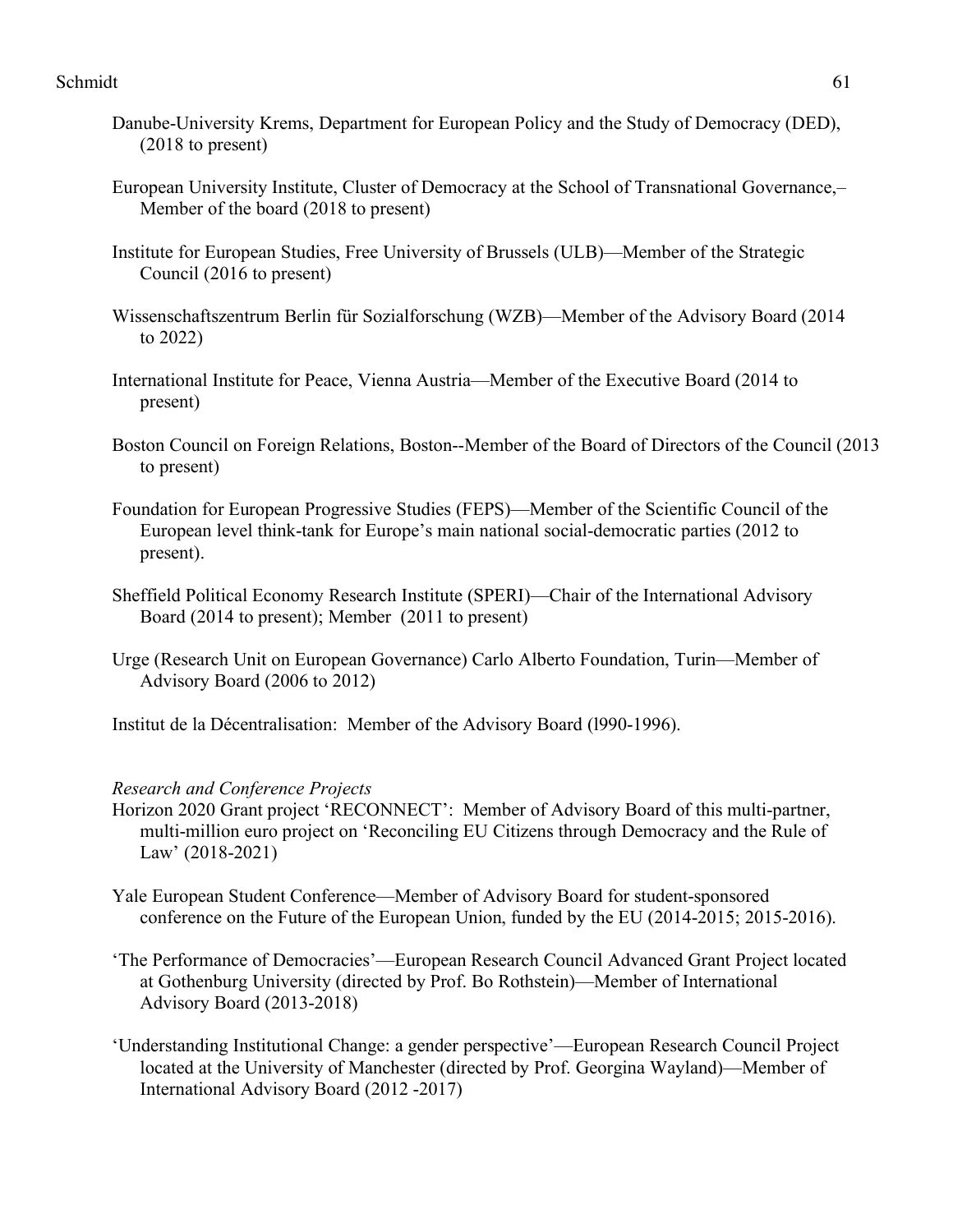- 'Professions in International Political Economies'—European Research Council Project located at the Copenhagen Business School (directed by Prof. Leonard Seabrooke)—Member of Advisory Board (2011-2014)
- FPV project 'Welfare Reform and the Management of Societal Change" directed by Peter Taylor-Gooby, University of Kent: Advisory Board (10/01-09/04).
- Team Europe-USA, a group established by the European Union Delegation of the European Commission. Member (2000 to 2006).

## **Editorial Board Memberships:**

- *De Europa (European and Global Studies Journal)*—Member of the Scientific Advisory Board (2018 to present)
- *RIPE (Review of International Political Economy)*—Member of the International Advisory Board (2017 to present)
- *Governance*—Member of the Editorial Board (2016-2019)
- *European Political Science Review*—Member of the International Editorial Board (2016 to present)
- *Comparative European Politics*-Member of Editorial Board (2002 to present)
- *West European Politics*—Member of Editorial Board (2001 to present)
- *Journal of European Integration*—Member of the Editorial Advisory Board (2016 to present)
- *Critique Internationale*, a Paris-based international relations journal—Member of Editorial Board (l998 to present).
- *Social Europe Journal*—Member of the Advisory Board of this online policy journal (2015 to present) www.socialeurope.eu
- *Policy Studies Journal*—Member of the Editorial Board (2017 to present)
- *Policy Sciences*—Member of the International Editorial Advisory Board (2016-2019)
- *Rivista Italiana di Politiche Pubbliche*—Member of Editorial Board (2002 to present)
- *Émulations. Revue des jeunes chercheuses et chercheurs en sciences sociales*—Member of Advisory Board (2016 to present)
- *Advancing Critical Policy Studies*—Member of the International Advisory Board of this book series of Edgar Elgar (2016 to present)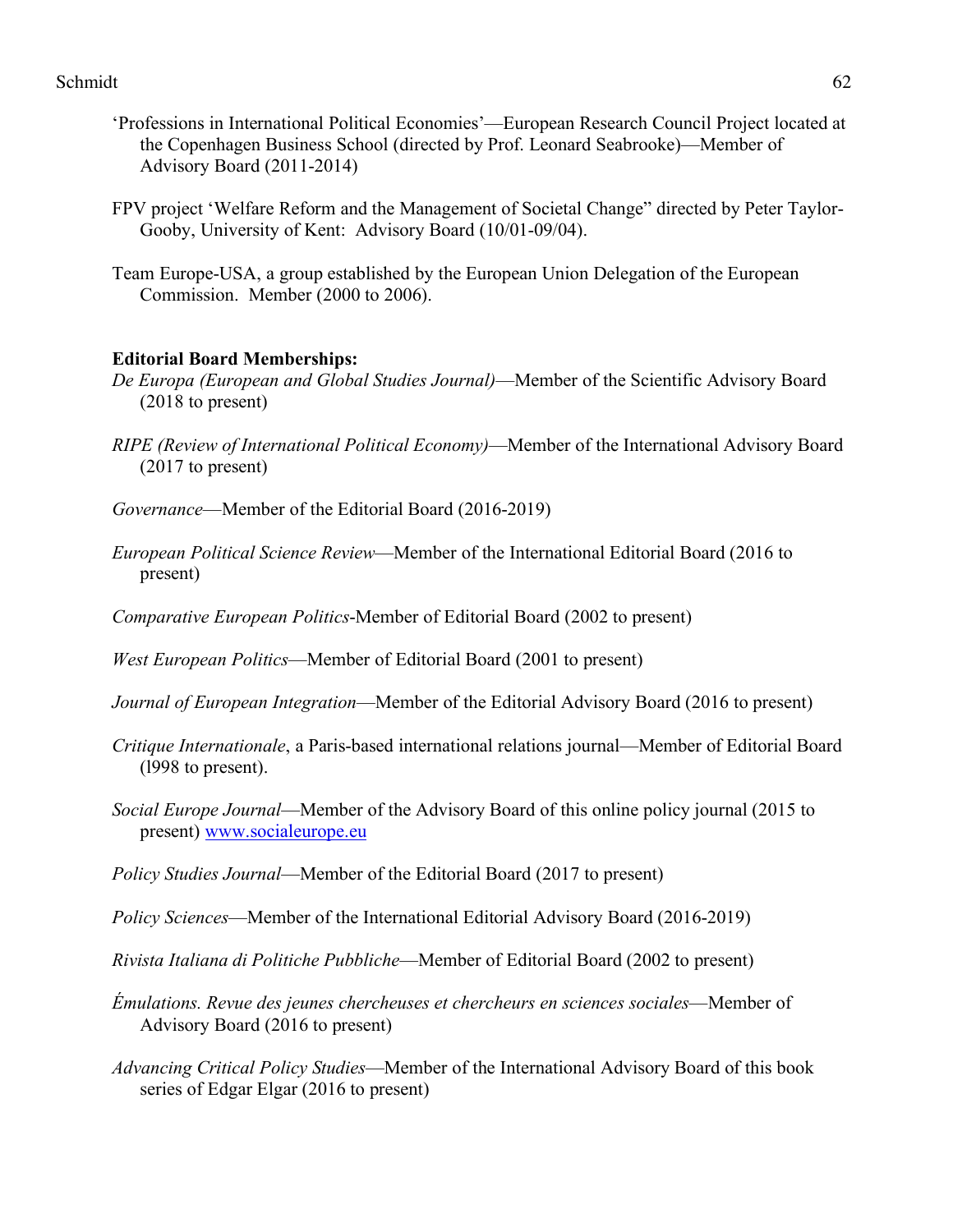- *I-LanD Journal*—Member of Editorial Board http://iniziative-editoriali.it/shop/i-land-journalidentity-language-and-diversity (2016 to present)
- *Palgrave Communications*—Member of the Editorial Board of this new online open access journal (2015 to 2019)
- *Post*—Member of the Scientific Advisory Committee of this Italian online philosophical/political journal (2013 to present). http://www.openpost.it
- *Politics and Governance*—Member of the Editorial Board (2012 to 2016)
- *European Review of International Studies*—Member of the Academic Advisory Board (2012 to present).
- *Revista Universitaria Europa (RUE)*, Journal of the Spanish ECSA (European Community Studies Association)—Member of the Editorial Board (2010 to present)
- *Contemporary Italian Politics (*formerly *Bulletin of Italian Politics)*—Member of Editorial Board (2009 to present)
- *Contemporary Politics*—Member of Editorial Board (2007 to 2016)

*LREG* (Living Reviews)—Member of Editorial Board (2007 to 2014)

- *Anthropolis*: Editorial Board (2002 to 2005)
- Edward Elgar 'Successful Public Governance' Book Series—Member of Editorial Board (2018 to present)
- Routledge 'Conceptualizing Comparative Politics' Book Series—Member of Editorial Board (2012 to present)
- Harvard Center for European Studies Working Papers Series—Member of the Editorial Board (2010 to present).
- Routledge 'Globalization, Europe, Multilateralism' Book Series—Member of Editorial Board (2010 to present)
- Routledge-UACES 'Contemporary European Studies' Book Series—Member of Editorial Board (2005 to present)
- 'Europe in Change' Series of Manchester University Press—Member of Editorial Board (2002 to present).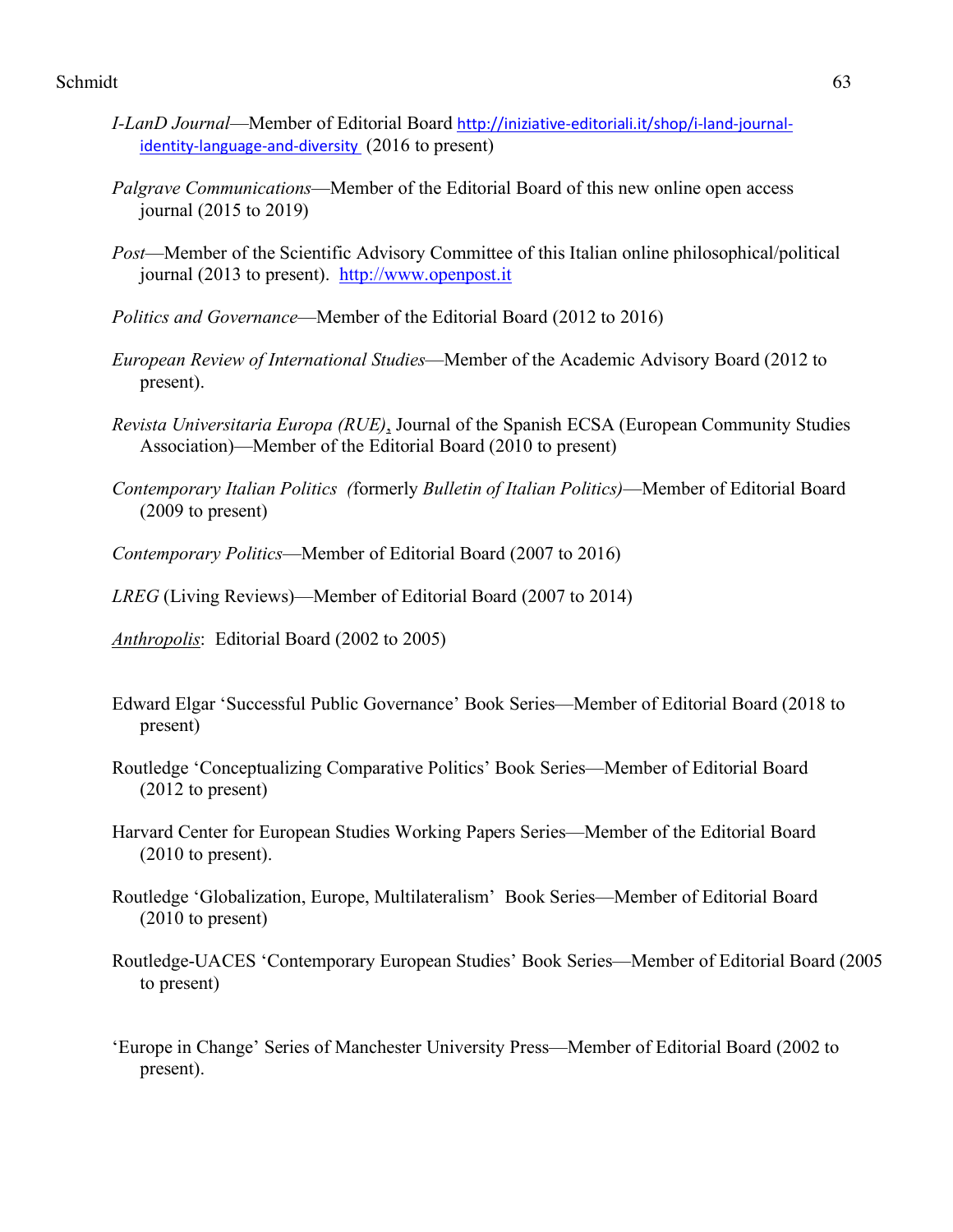'Symposium' book series of PACTE, the social science research center of the CNRS in Grenoble—Member of International Editorial Board (2004 to present).

# **Affiliations:**

Center for European Studies, Harvard University:

- Co-Chair of the Study Group on the European Union (Sept. 2008 to present)
- Faculty Affiliate (1999 to present).
- Member of the European Integration and Domestic Politics Study Group (2000-2001).
- French Grant Coordinating Committee (1994-1996); Co-Chair, French Study Group (1994).

# **Professional Evaluation Committees:**

University of Vienna

• External Evaluator of the Research Platform "Institute for European Integration Research" (EIF) (Oct. 2016)

Sciences Po, Paris:

- Member of Senior Professor Selection Committee in Comparative Politics (2012-2013)
- Member of the Evaluation and Merit Committee for Researchers of the FNSP (National Foundation of Political Science) (2009 to present)

Brown University

• External Evaluator of the Watson Institute (February 2011)

Copenhagen Business School:

- Member of Recruitment Evaluation Committee for Full Professorship in International Political Economy (September 2010)
- External Evaluator of the Center for Business and Politics (December 2009)

Université Libre de Bruxelles:

• External evaluator for the self-study of the Institut d'Etudes Européennes (May 2009)

Fulbright Committee:

- Member of Area Advisory Committee for the European Union (2008)
- Member of French Selection Committee, Paris (2002).
- Chair of Area Advisory Committee for Western Europe—Belgium, France, Netherlands, EU (Chair--l996-l998).
- Member of Area Advisory Committee for Western Europe—Belgium, France, Netherlands, EU (l995-l996).
- Fulbright Faculty Sponsor (1988-1989).

ANR (French National Research Agency): Proposal Evaluation (2008)

European University Institute:

• Member of Recruitment and Hiring Committee for the Chair in Public Policy (Fall 2005)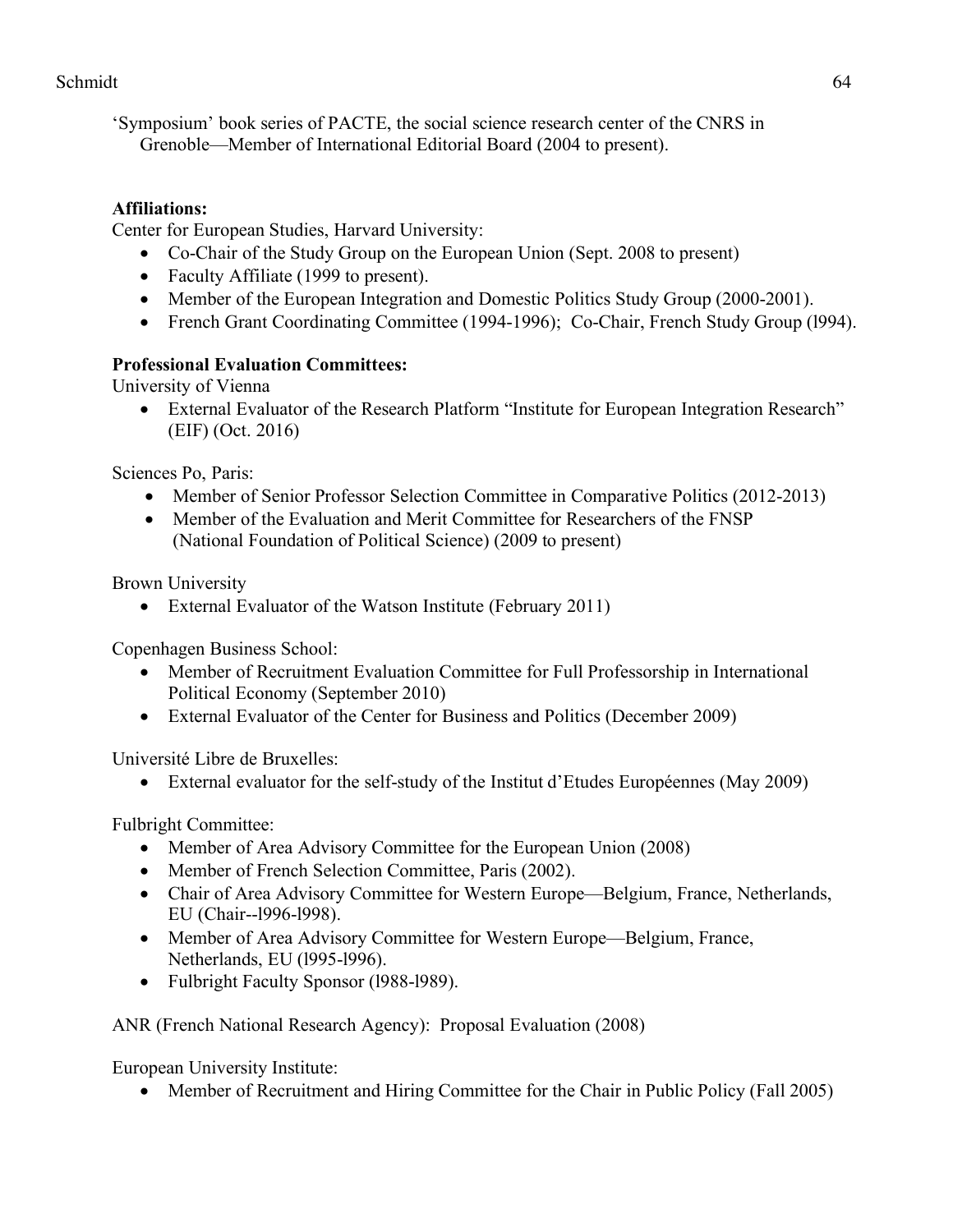Max Planck Gesellschaft:

- Review committee member for the Bonn Max Planck Project Group "Law of Common Goods" (2001-2002).
- Recruitment committee for new director (2002).

External member, PhD (and other advanced degrees) Committees:

- University of Copenhagen—Dept. of Political Science, external member for written evaluation and defense (Christine Soby—February 2018)
- Université Libre de Bruxelles (ULB)—GEM (Global Erasmus Mundus) PhD program (Maya Saveska—PhD defense, December 2014)
- Oxford University, Oxford, UK—Dept. of Political Science (Piero Tortola—PhD defense, July 2012).
- IMT Lucca, Italy—Dept. of Political Science. I served as primary supervisor of PhD (Carlo Giuseppe Cirulli, PhD. defense—December 2012. The dissertation received the Medal of the President of the Italian Republic.)
- Harvard University, Cambridge, MA—Dept. of Sociology, member of PhD committee (Oana Dan—PhD defense May 2012).
- University of Paris-Panthéon Assas—Department of Political Science, external member at defense (Maxime Lefèvre, PhD defense, February 18, 2012)
- University of Grenoble, France—Political Science Institute, external member at defense (Philippe Zittoun—Habilitation defense, July 11, 2011).
- Hebrew University, Jerusalem—Dept of Political Science, external member for written evaluation (Ronen Mandelkern—PhD defense, December 2010)
- Free University of Brussels—European Studies Institute, external member at defense (Amandine Crespy—PhD defense, April 16-17, 2010)
- European University Institute, Florence, Italy—Dept of Social Sciences, external member at defense (Joachim Wentzel—PhD defense, Dec. 5, 2009)
- Radboud University, Nijmegen, NL—Dept. of Political Science, external member at defense (Sabina Stiller, PhD defense, Oct. 4, 2007).
- London School of Economics, UK—Dept. of Political Science, external member at defense (Alison Dodd, PhD defense, March 2006)

# **Mss. Reviewer:**

American Political Science Review; World Politics; Comparative Politics; Comparative Political Studies; British Journal of Politics and International Relations; Current Politics and Business in Europe; Journal of European Public Policy; European Societies; Cambridge Review of International Relations; Feminist Theory Journal; Forest Policy; Land Use Policy; Governance; Political Studies; Political Studies Review; Constellation; Environmental Politics, European Journal for Political Research; European Political Science Review; Comparative European Politics; West European Politics; Comparative Education; Review of International Political Economy; Global Environmental Change; Perspectives on Politics; Minerva; Contemporary Politics; Sustainability; International Studies Quarterly; International Theory; International Studies Quarterly; Journal of Common Market Studies; New Political Economy; Government and Opposition; British Politics; Journal of Politics; Journal of Political Philosophy; Policy Studies; Policy Studies Review; Public Administration Review; Public Management Review; Ethics and International Affairs; Public Administration; Journal of Urban Affairs; Journal of Public Policy;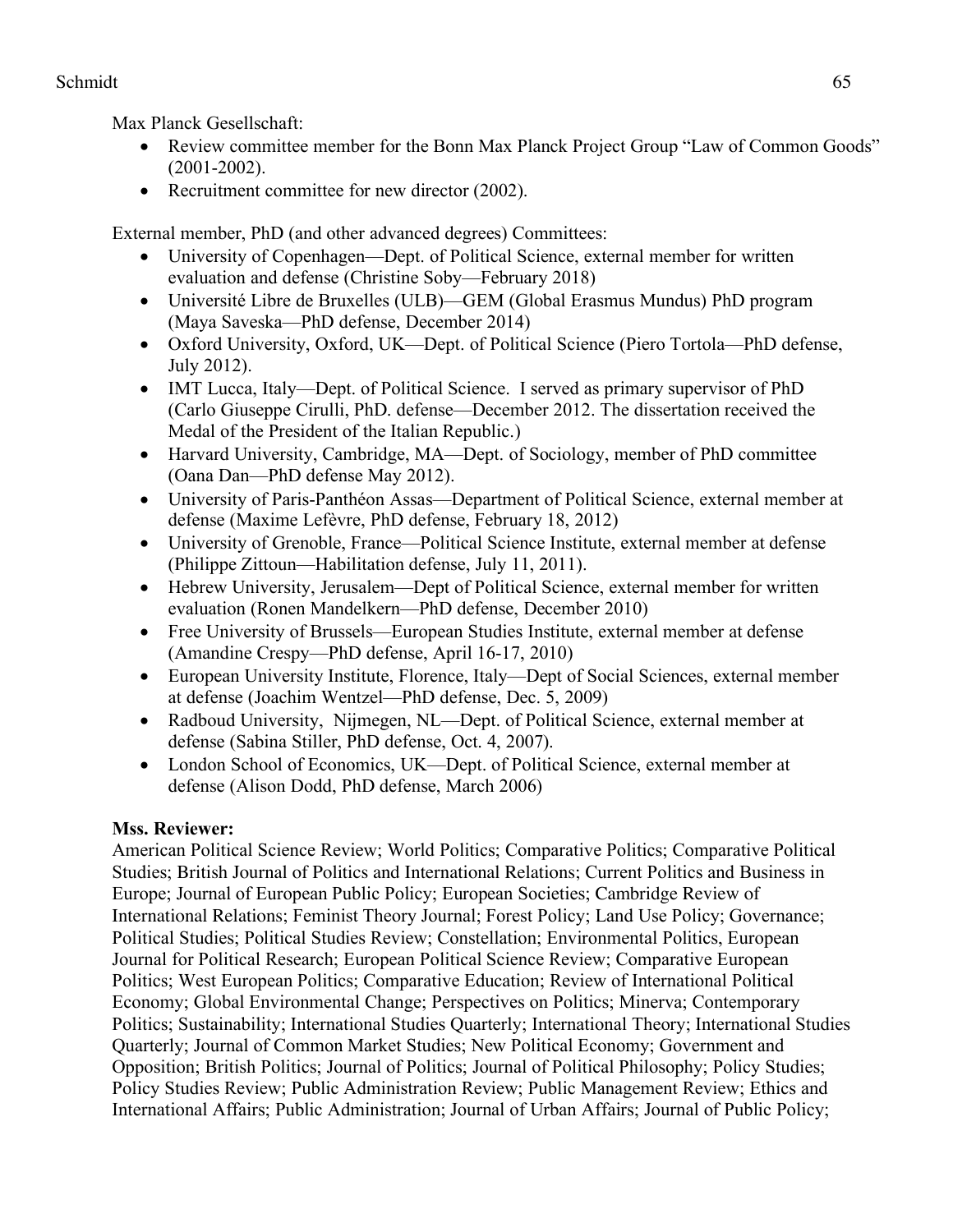Publius; American Review of Public Administration; The Bureaucrat; Diplomacy and Statecraft; Journal of European Integration; Journal of Education Policy; Houghton-Mifflin; Wadsworth; NSF; Manchester University Press; Palgrave Macmillan; Cambridge University Press; Oxford University Press; Cornell University Press; Routledge; Amsterdam University Press.

# **Professional Memberships**

American Political Science Association, Association Française de Science Politique; Council on European Studies, Conference Group on French Politics and Society, European Union Studies Association, International Political Science Association, Study for the Advancement of Socio-**Economics** 

# **TEACHING:**

*I have lectured in English, French, and Italian on a wide range of subjects to undergraduate and graduate level students. Courses include:*  Eurozone Crisis and Democracy (graduate) European Integration (undergraduate and graduate) European Political Economy (graduate and undergraduate) European Social Economy (graduate) European Policy and Politics (graduate) Social Europe (undergraduate and graduate) Globalization and Contemporary Capitalism (graduate and undergraduate) Topics in European Politics and Culture: Critical Moments and Memory (advanced undergrad) Comparative Politics (undergraduate) Comparative Political Economy (graduate). Comparative Public Policy (graduate). Democratic Theory (undergraduate) Organizational Theory (undergraduate) Political Ideology (undergraduate) Political Philosophy (undergraduate) Problems of Inquiry (undergraduate) Ethics (undergraduate) Public Policy and Business, U.S. (undergraduate and graduate)

# **LANGUAGE SKILLS:**

Native Fluency: French, Italian. Other Languages: Spanish, German.

#### FINE ART PHOTOGRAPHY: (Photo website: www.vivienschmidt.com) **Solo Exhibitions:**

*'Landscapes of History'* Art Gallery of the Italian Consulate, Boston (Oct 2015– Sept 2019) '*Retrospective mini-Exhibit'* Pardee School of Global Studies, Boston University (Dec 2016) *'Landscapes of History'* Harvard University, Center for European Studies, Boston MA (October 2014 through September 2015)

- '*Peaks and Valleys*' NY Center of Photography and the Moving Image, New York, NY (April-May 2011)
- '*Imagined Landscapes'* Galleria Mentana, Florence Italy (Jan. 2010). Show extended in semipermanent exhibit at the Residence Porta al Prato.